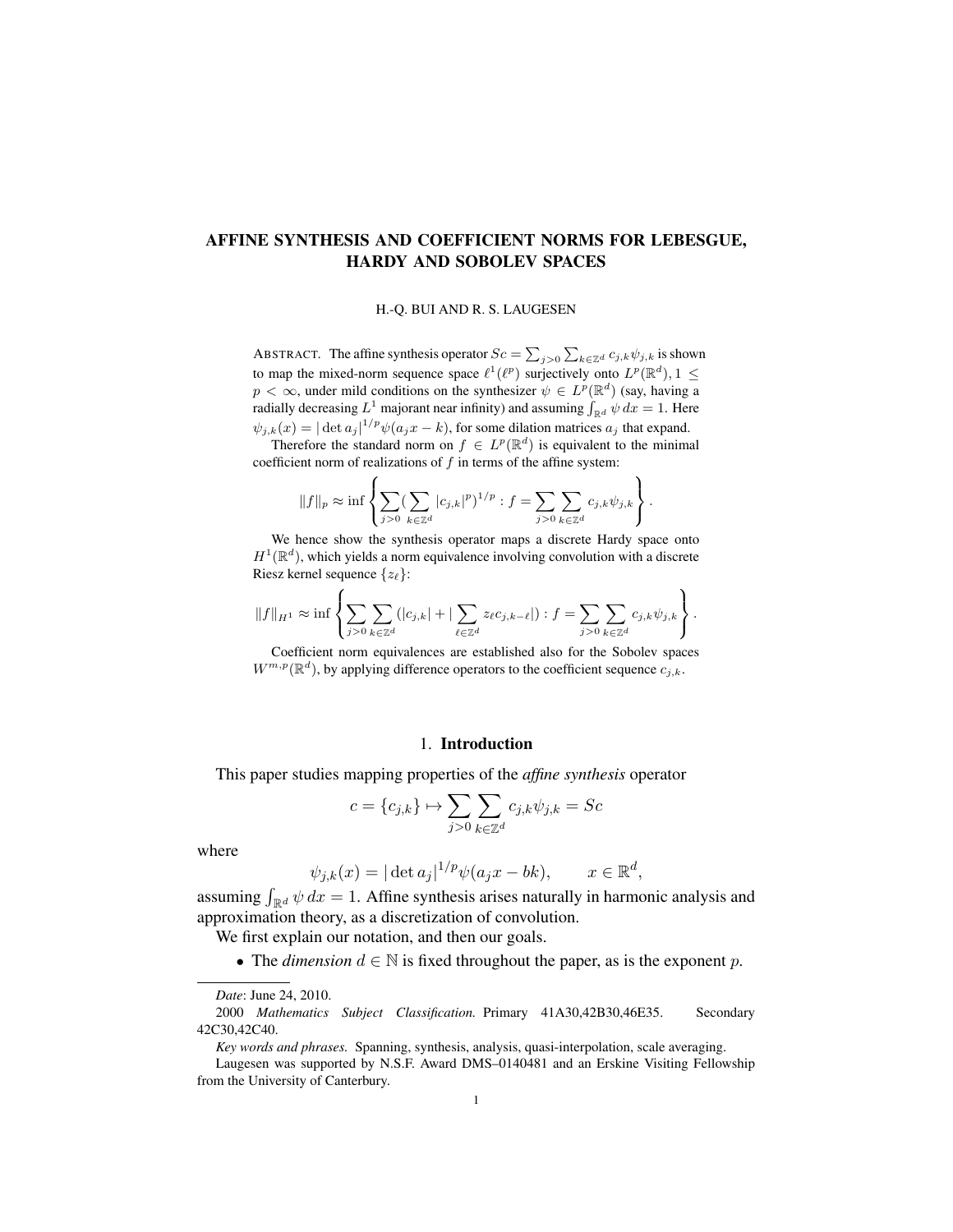• The *dilation matrices*  $a_i$  are invertible  $d \times d$  real matrices that are *expanding*:

$$
\|a_j^{-1}\| \to 0 \quad \text{as } j \to \infty.
$$

(Here  $\|\cdot\|$  denotes the norm of a matrix as an operator from the column vector space  $\mathbb{R}^d$  to itself.) For example, one could take  $a_j = 2^j I$ .

• The *translation matrix b* is an invertible  $d \times d$  real matrix, for example the identity matrix.

Our goal is to synthesize surjectively onto the classic function spaces of analysis, while assuming as little as possible about the synthesizer  $\psi$ . This will demonstrate that the ability to decompose arbitrary functions into linear combinations of the translates and dilates  $\psi_{i,k}$  does not require any special properties of  $\psi$ , even though the efficiency of decomposition naturally does depend on such properties.

*Lebesgue space.* In [6] we showed by explicit construction that

2

# S : {finite sequences}  $\rightarrow L^p$  has dense range

for  $1 \leq p < \infty$ , assuming only that  $\psi$  has periodization locally in  $L^p$  (meaning  $\sum_{k \in \mathbb{Z}^d} |\psi(x - bk)| \in L^p_{loc}$  and has nonzero integral  $(\int_{\mathbb{R}^d} \psi dx \neq 0)$ . This density of the range of S means that the small-scale affine system  $\{\psi_{j,k} : j >$  $0, k \in \mathbb{Z}^d$  *spans*  $L^p$ . Notice Strang–Fix conditions are not imposed: the translates  ${\psi(-bk)}_{k \in \mathbb{Z}^d}$  need not form a partition of unity. And recall from [6] that the periodization assumption on  $\psi$  is easily satisfied, holding for example if  $\psi \in L^p$ has a radially decreasing  $L^1$  majorant near infinity.

Two natural questions arise from this  $L^p$  density result: what is the right *domain* for  $S$ ? and does  $S$  map this domain *onto*  $L^p$ ? We answer these questions in Section 3, where Theorems 1 and 2 show that

 $S: \ell^1(\ell^p) \to L^p$  is linear, bounded and onto;

here the domain  $\ell^1(\ell^p)$  is the mixed-norm space of coefficients satisfying

$$
\sum_{j>0} (\sum_{k\in\mathbb{Z}^d} |c_{j,k}|^p)^{1/p} < \infty.
$$

This surjectivity was proved earlier with non-constructive (duality) methods by Terekhin [40, 41].

From the surjectivity of  $S$  onto  $L^p$  one deduces a coefficient norm equivalence of the form

$$
||f||_p \approx \inf\{||c||_{\ell^1(\ell^p)} : f = Sc\}.
$$

Bruna [5, Theorem 4] earlier proved the case  $p = 1$ . The constants for this norm equivalence are evaluated in Corollary 3, and Corollary 4 shows that in fact equality holds under suitable conditions.

Corollary 5 proves a *localized* norm equivalence, on a domain  $\Omega \subset \mathbb{R}^d$ .

Similar results for  $L^p$  when  $0 < p < 1$  are developed in [33], where it is shown  $S: \ell^p(\ell^p) \to L^p$  is surjective.

*Hardy space.* Section 4 considers the Hardy space  $H^1 = H^1(\mathbb{R}^d) = \{f \in L^1 :$  $f * (x/|x|^{d+1}) \in L^1$ . Again we ask what the domain of the synthesis operator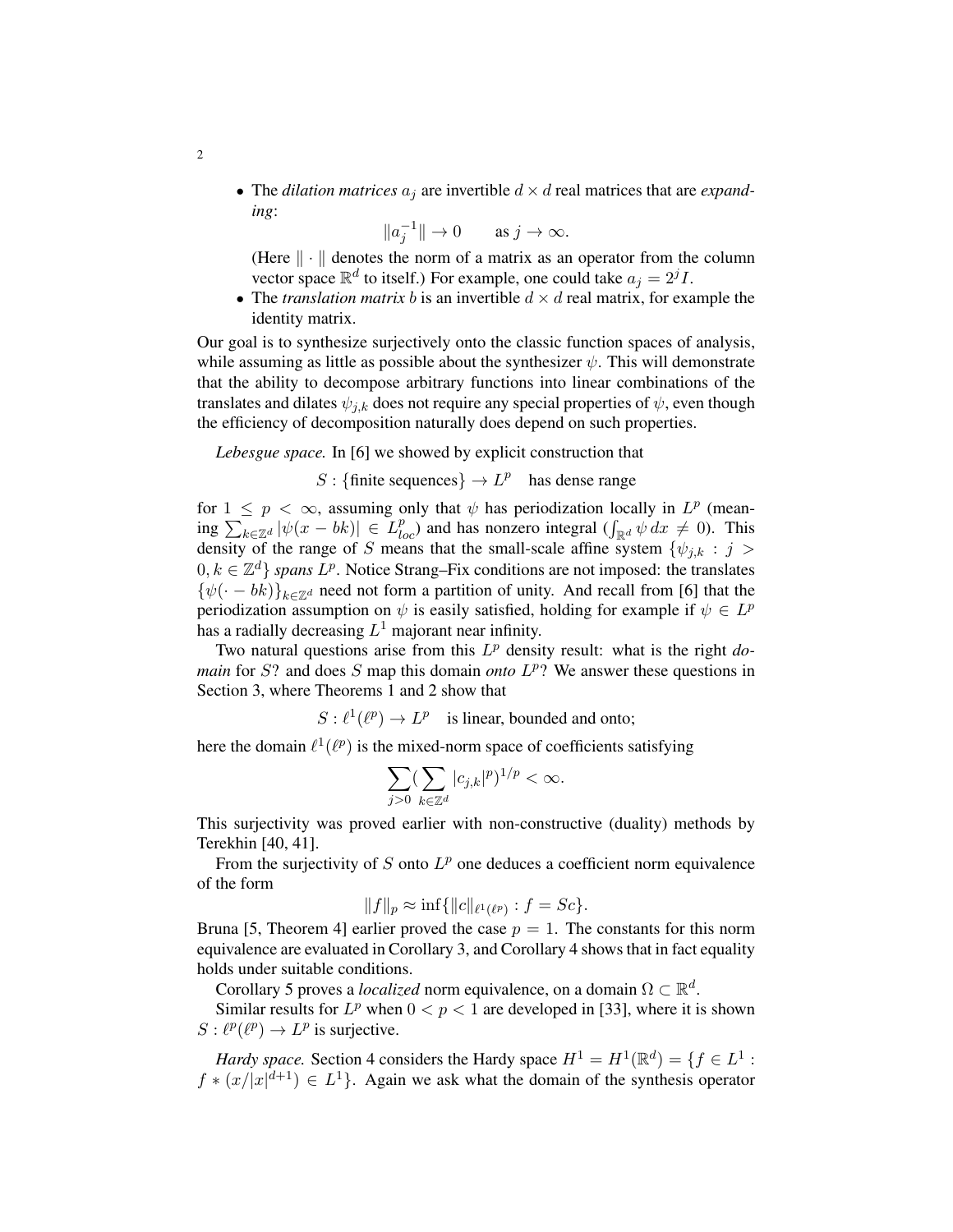should be, and whether S maps this domain onto  $H<sup>1</sup>$ . Theorems 7 and 8 answer the question by showing

$$
S: \ell^1(h^1) \to H^1
$$
 is linear, bounded and onto,

provided  $\psi \in L^1$  has nonzero integral and is somewhat "nice" (being for example an  $L^p$  function with compact support for some  $p > 1$ , or a Schwartz function). The discrete Hardy space  $h^1$  here is defined in Section 4 by convolution of sequences against a "singular" kernel in the k-variable (which is the discrete analogue of convolution against  $x/|x|^{d+1}$  in the definition of the continuous Hardy space  $H^1$ ).

Notice the synthesizer  $\psi$  cannot belong to  $H^1$ , because it has nonzero integral, and so to ensure the linear combination  $Sc$  belongs to  $H<sup>1</sup>$  we must invoke cancellation properties of the coefficient space  $h^1$ . This approach to synthesis in  $H^1$ seems natural to us because the analysis operator takes  $H^1$  to  $h^1$  (see below), and one would like to reconstruct  $H^1$  using only the data obtained from analysis.

Corollary 9 deduces a coefficient norm equivalence of the form

$$
||f||_{H^1} \approx \inf \{ ||c||_{\ell^1(h^1)} : f = Sc \}.
$$

Sobolev space. For synthesis into the Sobolev space  $W^{m,p}(\mathbb{R}^d)$ , we establish boundedness and surjectivity in Theorems 11 and 12 of Section 5. The sequence space from which we synthesize involves difference operators with respect to the k-index, which act as discrete analogues of differentiation.

*Discussion.* Surjectivity of the synthesis operator onto Hardy and Sobolev space is a qualitatively new result. Our proofs rely on a method of "scale-averaged convergence" that we developed only recently for  $L^p$  in [6]. Surjectivity onto  $L^p$  has been proved before, admittedly, but even there our constructive method is new. Boundedness of the synthesis operator has of course been studied previously.

We also consider boundedness of the affine *analysis operator* at each scale j, in other words, boundedness of  $f \mapsto \{ \langle f, \phi_{j,k} \rangle \}_{k \in \mathbb{Z}^d}$  from  $L^p$  to  $\ell^p$ , from  $H^1$  to  $h^1$ and from  $W^{m,p}$  to  $w^{m,p}$ . See Propositions 16, 21 and 23 respectively. We show the full analysis operator (over all scales) maps isomorphically onto its range in Corollaries 6, 10 and 15, thus giving coefficient norms in terms of the analysis operator.

If one works at a fixed scale j, rather than considering all scales  $j > 0$  as we do in this paper, then synthesis yields a shift invariant subspace of  $L^p$ . Aldroubi, Sun and Tang's p-frame work for such shift invariant spaces [2] is described at the end of Section 3.

Topics we do not pursue in this paper include Gabor systems (modulations and translations) and wavepacket decompositions (modulations, translations and dilations). For some recent work in these areas one can consult [13, 18, 20, 28, 32].

The paper is structured as follows. Section 2 establishes notation and definitions. Sections 3–5 present our synthesis results on Lebesgue, Hardy and Sobolev spaces. The proofs are in Sections 8–10. Appendices treat discrete Hardy spaces, and Banach frames.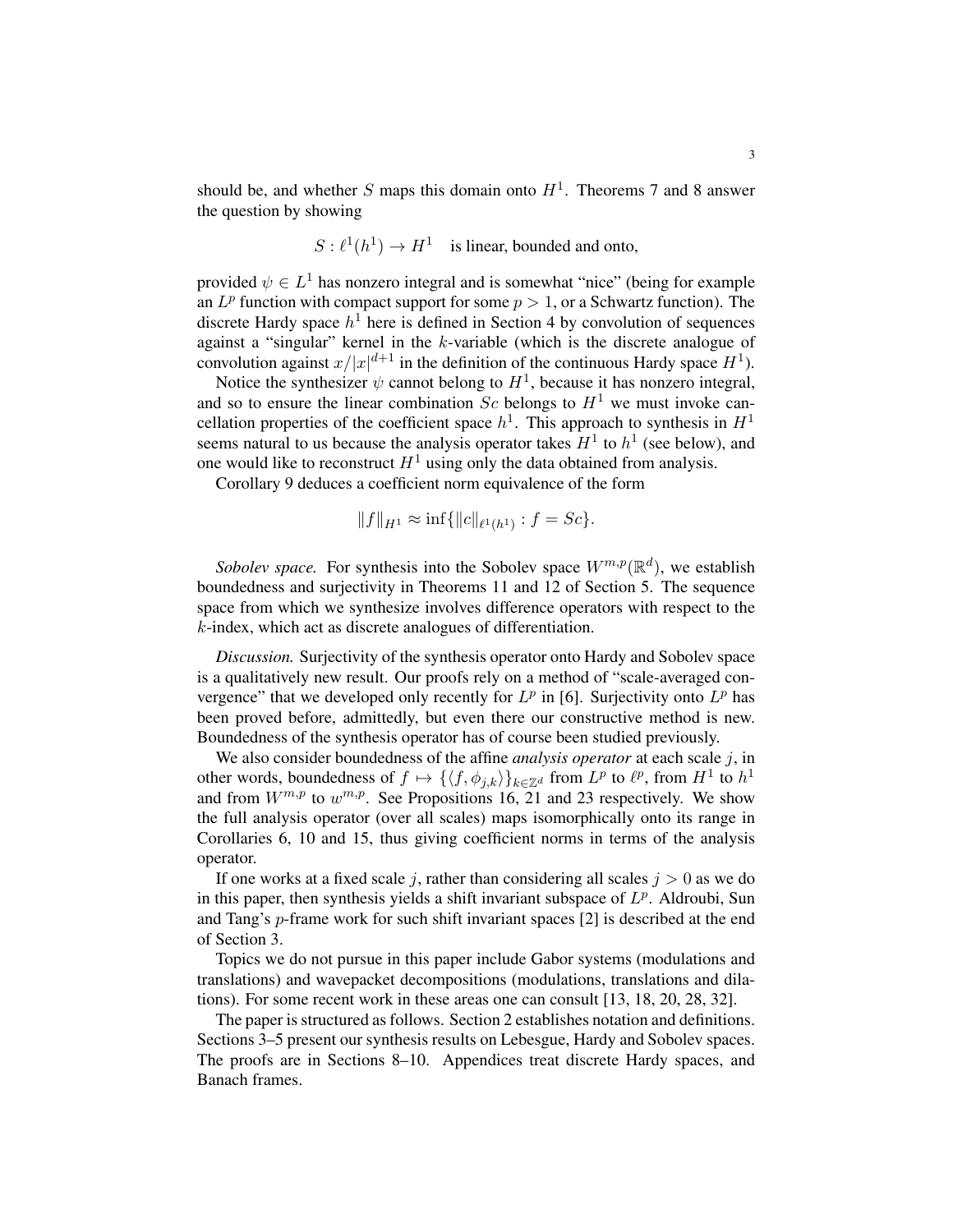Parallel results on Triebel–Lizorkin spaces are discussed in Section 6. Open problems when  $\psi$  has zero integral  $(\int_{\mathbb{R}^d} \psi \, dx = 0)$  are treated in Section 7, including Meyer's Mexican hat spanning problem for  $L^p$  and its counterpart for the Hardy space. We hope this paper helps contribute towards an eventual resolution of these fascinating open problems.

### 2. Further definitions and notation

1. We use doubly-indexed sequences  $c = {c_{j,k}}_{j>0,k \in \mathbb{Z}^d}$  of complex numbers, with the norm

$$
||c||_{\ell^1(\ell^p)} := \sum_{j>0} \left( \sum_{k \in \mathbb{Z}^d} |c_{j,k}|^p \right)^{1/p}
$$

when  $1 \le p < \infty$ . When  $p = \infty$ , define  $||c||_{\ell^1(\ell^\infty)} := \sum_{j>0} \sup_{k \in \mathbb{Z}^d} |c_{j,k}|$ . Then

$$
\ell^1(\ell^p) := \left\{ c : \|c\|_{\ell^1(\ell^p)} < \infty \right\}
$$

is a Banach space.

2. Write  $\hat{L}^p = L^p(\mathbb{R}^d)$  for the class of complex valued functions with finite  $L^p$ -norm. Given  $\psi \in L^p$  and  $\phi \in L^q$ , with

$$
\frac{1}{p}+\frac{1}{q}=1
$$

by notational convention, we define rescalings

$$
\psi_{j,k}(x) = |\det a_j|^{1/p} \psi(a_j x - bk), \quad \phi_{j,k}(x) = |\det a_j|^{1/q} \phi(a_j x - bk).
$$

These rescalings preserve the L<sup>p</sup>-norm  $\|\psi_{j,k}\|_p = \|\psi\|_p$  and the L<sup>q</sup>-norm  $\|\phi_{j,k}\|_q =$  $\|\phi\|_q$ , respectively. *Alert:* the notation  $\psi_{j,k}$  conceals its dependence on p.

3. The *synthesis operator* is

$$
Sc = S_{\psi,b}c = \sum_{j>0} \sum_{k \in \mathbb{Z}^d} c_{j,k} \psi_{j,k}.
$$

Our theorems will specify acceptable domains for this operator, and will explain the sense in which the sums over j and  $k$  converge. Occasionally we will synthesize at a fixed scale  $j$  by writing

$$
S_j s = \sum_{k \in \mathbb{Z}^d} s_k \psi_{j,k},
$$

for sequences  $s = \{s_k\}_{k \in \mathbb{Z}^d}$ .

4. The *analysis operator at scale* j is

$$
T_j f = T_{j,\phi} f = \{ |\det b| \langle f, \phi_{j,k} \rangle \}_{k \in \mathbb{Z}^d}.
$$

That is,  $T_i$  maps a function f to its sequence of sampled  $\phi$ -averages at scale j. The full *analysis operator* simply combines these sequences as

$$
Tf = T_{\phi}f = \{ |\det b| \langle f, \phi_{j,k} \rangle \}_{j>0, k \in \mathbb{Z}^d}.
$$

Our analysis and synthesis operators depend implicitly on the exponent  $p$ , through the definitions of  $\phi_{j,k}$  and  $\psi_{j,k}$ .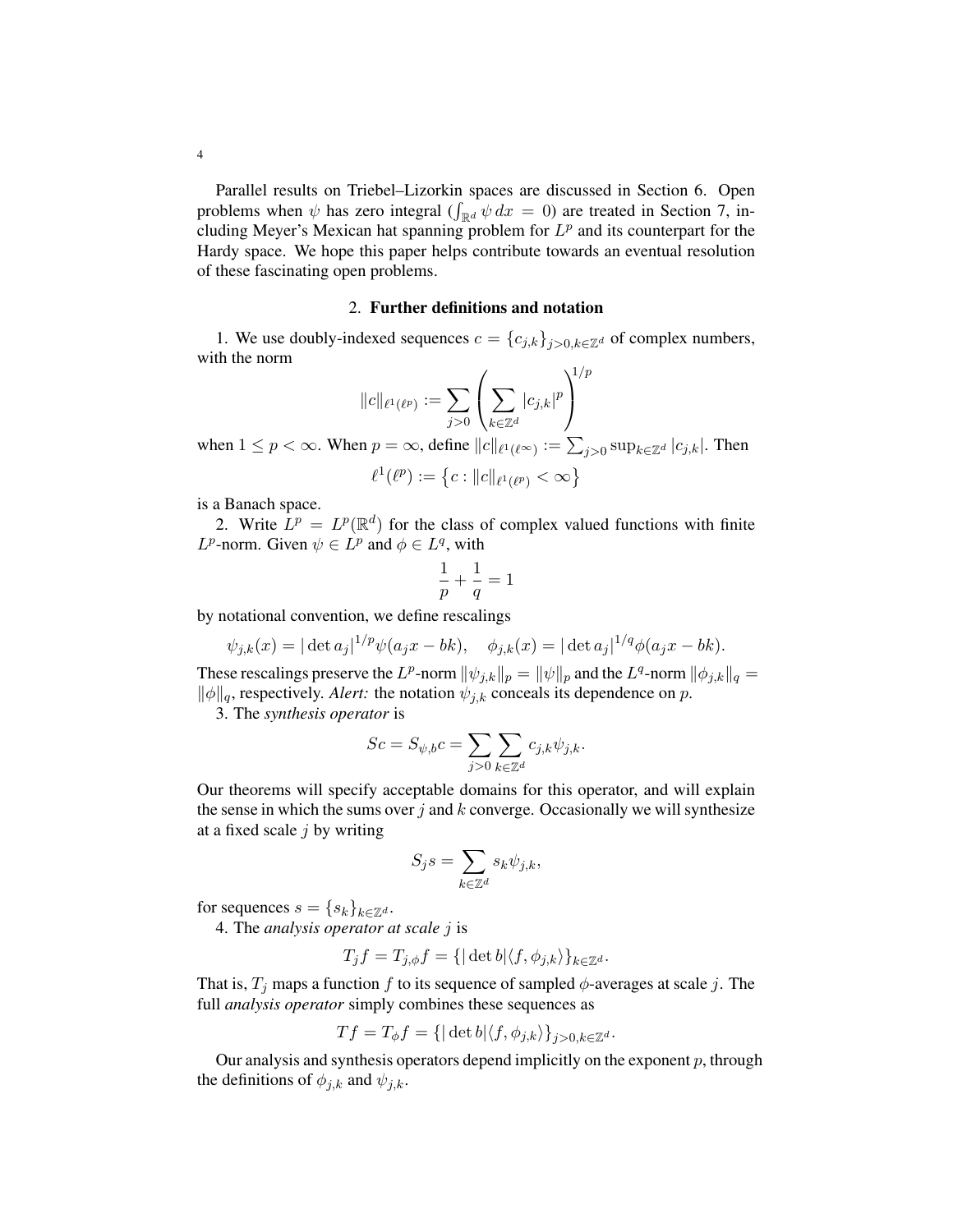5. The *periodization* of a function f is

$$
Pf(x) = |\det b| \sum_{k \in \mathbb{Z}^d} f(x - bk) \quad \text{for } x \in \mathbb{R}^d.
$$

6. Write  $C = [0, 1]^d$  for the unit cube in  $\mathbb{R}^d$ , and  $C_0 = (-1/2, 1/2)^d$  for the centered open unit cube. We regard  $\mathcal C$  as consisting of column vectors and  $\mathcal C_0$  as consisting of row vectors, as the context will always make clear.

# 3.  $L^p$  results

First we obtain boundedness of the synthesis operator, when the periodization of the synthesizer belongs locally to  $L^p$ . This was already observed by Aldroubi, Sun and Tang [2, formula (2.3)], but we give a proof in Section 8.1 anyway, to keep the paper self-contained.

**Theorem 1** (Synthesis into  $L^p$ ). Assume  $1 \leq p \leq \infty$  and  $\psi \in L^p$  with  $P|\psi| \in$  $L^p_{loc}$ .

Then  $S: \ell^1(\ell^p) \to L^p$  is bounded. More precisely, if  $c \in \ell^1(\ell^p)$  then the series

$$
Sc = \sum_{j>0} \sum_{k \in \mathbb{Z}^d} c_{j,k} \psi_{j,k} \tag{1}
$$

*converges in* L p *in the sense that*

*the sum over* k *in* (1) *converges pointwise absolutely a.e. to a function in*  $L^p$ , and the sum over j converges absolutely in  $L^p$ , (2)

*and furthermore*

$$
||Sc||_p \le |\det b|^{-1} ||P|\psi||_{L^p(bC)} ||c||_{\ell^1(\ell^p)}.
$$
\n(3)

After proving the theorem in Section 8.1, we also give examples to show  $\ell^1(\ell^p)$ is the "correct" domain for S, when the synthesizer  $\psi$  has nonzero integral. When  $p = 2$  and  $\psi$  has zero integral, we point out that synthesis can be bounded on the larger domain  $\ell^2(\ell^2)$ , for wavelet and affine frame generators.

Remember that  $Sc$  in (1) depends implicitly on the value of  $p$ , through the renormalization factor  $|\det a_j|^{1/p}$  in the definition of  $\psi_{j,k}$ . This dependence would be problematic if we synthesized into more than one  $L^p$ -space at a time, but we will not.

The hypothesis that the periodization of  $|\psi|$  be locally in  $L^p$  is rather weak, and is easily verified in many cases. For example when  $p = 1$  it holds for all  $\psi \in L^1$ . And for  $p > 1$  it holds when  $\psi \in L^p$  has compact support or when  $\psi$  has a bounded, radially decreasing  $L^1$ -majorant, or when  $\psi$  equals a sum of such functions. On the other hand,  $P[\psi] \in L_{loc}^p$  can hold even when  $\psi$  does not decay at infinity. See [6, §3.1] for all these observations. Thus Theorem 1 improves somewhat on earlier boundedness results (which go back as far as [29, 38, 39]) because  $\psi$  need have neither compact support nor decay at infinity.

In the case  $p = 2$ , the periodization hypothesis on  $\psi$  can be weakened to just  $\psi \in$  $L^2$  with  $P(|\widehat{\psi}|^2) \in L^{\infty}$ . Specifically, one has bounded synthesis with  $||Sc||_2 \leq$  $||P(|\hat{\psi}|^2)||_{\infty}^{1/2}||c||_{\ell^1(\ell^2)}$  where this last periodization is taken with respect to the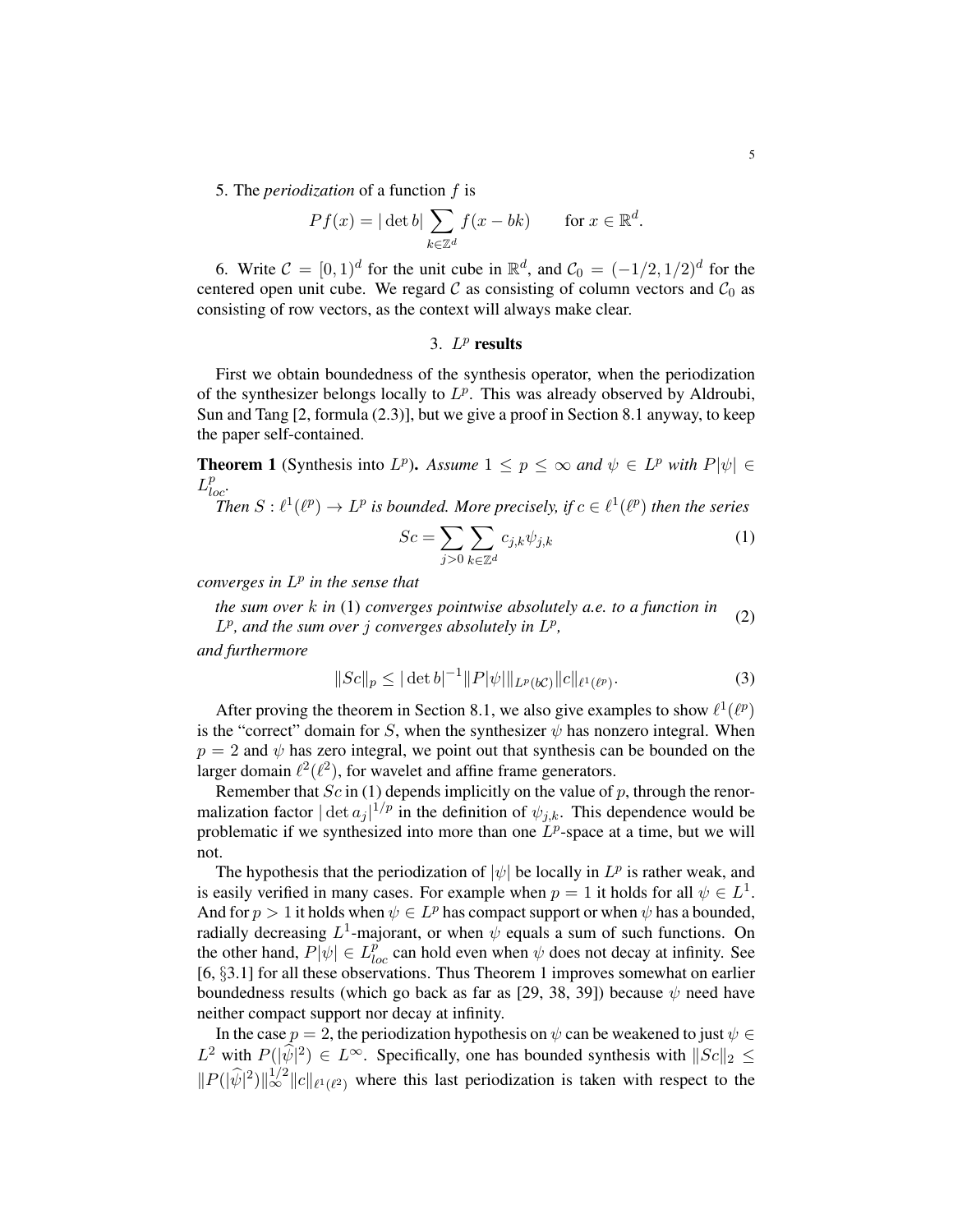lattice  $\mathbb{Z}^d b^{-1}$ . This estimate is proved in [10, Theorem 7.2.3], by showing that  $P(|\hat{\psi}|^2) \in L^{\infty}$  is exactly the condition for the integer translates of  $\psi$  to form a Bessel sequence (that is, to satisfy an upper frame bound).

For all p one might ask whether the periodization assumption on  $|\psi|$  in Theorem 1 can be weakened to just  $\psi \in L^1 \cap L^p$ . We do not know.

Next we show the synthesis operator is surjective, when  $1 \leq p \leq \infty$ . In other words, we show every  $f \in L^p$  can be expressed by a series of the form (1).

**Theorem 2** (Synthesis onto  $L^p$ ). Assume  $1 \leq p < \infty$  and  $\psi \in L^p$  with  $P|\psi| \in L^p$  $L_{loc}^p$  and  $\int_{\mathbb{R}^d} \psi \, dx = 1$ .

*Then*  $S: \ell^1(\ell^p) \to L^p$  *is open, and surjective. Indeed, if*  $f \in L^p$  *and*  $\varepsilon > 0$  *then a sequence*  $c \in \ell^1(\ell^p)$  exists such that  $Sc = f$  with convergence as in (2)*, and such that*

$$
||c||_{\ell^1(\ell^p)} \leq |\det b|^{1/q} ||f||_p + \varepsilon.
$$

Section 8.4 has the proof, which proceeds by explicit construction. The integral of  $\psi$  is well defined, in the statement of Theorem 2, because the assumption  $P|\psi| \in$  $L_{loc}^p$  implies  $P[\psi] \in L_{loc}^1$  and hence  $\psi \in L^1$ .

Terekhin [40, Theorem 2] proved the surjectivity in Theorem 2 by nonconstructive duality methods (based on his proof of Corollary 6 below), for  $\psi$  supported in the unit cube with dyadic dilations. Surjectivity for the more general  $\psi$  of Theorem 2 was stated in [41].

Earlier, Filippov and Oswald had constructed "representation systems" [21, Theorems 1 and 3], [22] by which every  $f \in L^p$  can be written as a convergent series  $Sc = f$ . This looks like surjectivity, but the drawback is that their result yields no control over the size of coefficients in the sequence  $c$ , and thus it is unclear what the domain of S really is. Further, Filippov and Oswald worked only with isotropic dilation matrices.

We also mention the density results coming from Strang–Fix theory (discussed in [6, §3], although note Theorem 2 holds without needing the Strang–Fix hypotheses). When  $\psi$  has zero integral, the wavelet theory [10, 14, 30, 34] and related phi-transform theory (described in Section 6) provide sufficient conditions for obtaining frames, orthonormal bases, and unconditional bases, provided the large scales  $j \leq 0$  are included in the synthesis. These conditions all ensure surjectivity of  $S$  on suitable domains. But the zero-integral case also raises intriguing open problems, discussed in Section 7.

For the special case  $p = 2$ , we remarked above that the condition  $P(|\hat{\psi}|^2) \in L^{\infty}$ implies bounded synthesis. We suspect it also implies surjectivity onto  $L^2$ , provided  $|\hat{\psi}|$  is continuous near the origin and  $\hat{\psi}(0) = 1$ . These conditions certainly guarantee the  $\psi_{j,k}$  span  $L^2$ , by a result of Daubechies [14, Proposition 5.3.2], and thus S has dense range. One would like to improve this to full range.

*Remark on non-injectivity.* The synthesis operator is not injective, and indeed has a very large kernel. For example, we could discard the dilation  $a_1$  (in other words, discard all terms with  $j = 1$  in the sum defining  $Sc$ ) and still show S maps onto  $L^p$ , by applying Theorem 2 with the remaining dilations  $\{a_2, a_3, \ldots\}$ .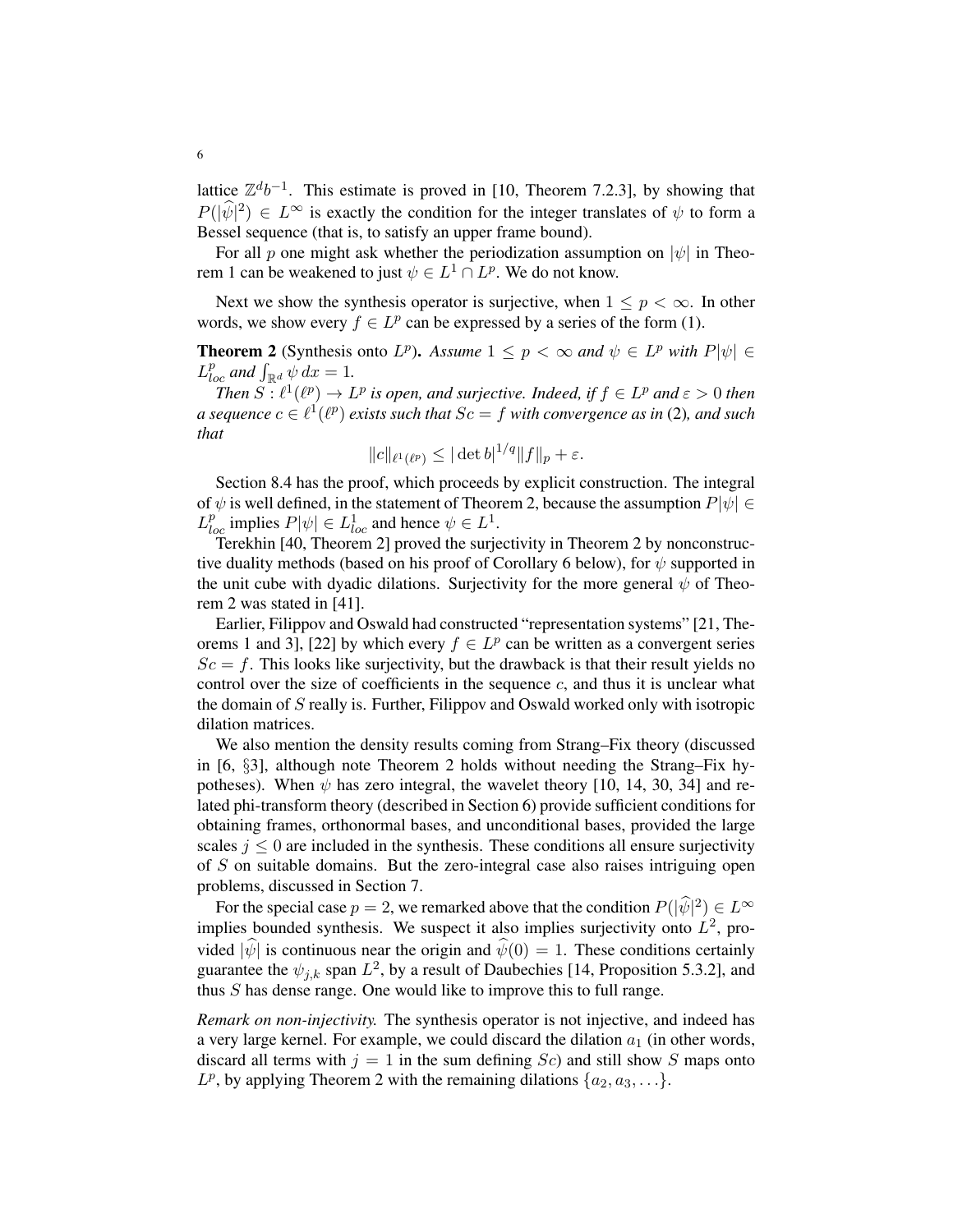Equivalence of the  $L^p$  and  $\ell^1(\ell^p)$  norms follows immediately from Theorems 1 and 2:

**Corollary 3** (Synthesis norm for  $L^p$ ). Assume  $1 \leq p < \infty$  and  $\psi \in L^p$  with  $P[\psi] \in L_{loc}^p$  and  $\int_{\mathbb{R}^d} \psi \, dx = 1$ . Then

$$
||f||_p \approx \inf \{ ||c||_{\ell^1(\ell^p)} : f = Sc \text{ as in (2)} \}
$$

*for all*  $f \in L^p$ *. Explicitly,* 

$$
\begin{aligned} \|\det b\| \|P|\psi\| \|_{L^p(bC)}^{-1} \|f\|_p &\leq \inf \left\{ \|c\|_{\ell^1(\ell^p)} : f = Sc \text{ as in (2)} \right\} \\ &\leq |\det b|^{1/q} \|f\|_p. \end{aligned}
$$

For  $p = 1$ , the corollary was proved by Bruna [5, Theorem 4]. His duality methods apply without needing our assumption that the translations be restricted to a lattice. Recall when  $p = 1$  that the periodization condition  $P|\psi| \in L_{loc}^p$  is superfluous, holding automatically for all  $\psi \in L^1$ .

*Remark on norm equivalence.* As soon as  $S$  maps *onto*  $L^p$ , we know the map  $\widetilde{S}: \ell^1(\ell^p)/\ker S \to L^p$  is a bounded linear bijection. (Here we use the canonical norm on the quotient space:  $\inf_{c' \in \ker S} ||c + c'||_{\ell^1(\ell^p)}$ .) Then the inverse map  $\widetilde{S}^{-1}$ is bounded by the closed graph theorem, giving equivalence of the  $\ell^1(\ell^p)$  and  $L^p$ norms like in Corollary 3. But Corollary 3 goes further, for it provides an *explicit* upper bound for the norm equivalence, based on explicitly estimating the norm of  $\widetilde{S}^{-1}$  in Theorem 2.

Corollary 4 goes further still, giving actual equality of the norms when  $\psi$  is nonnegative.

**Corollary 4** (Synthesis norm equality). Assume  $1 \leq p < \infty$  and that  $\psi \in L^p$  is *nonnegative.* When  $p = 1$  assume  $\int_{\mathbb{R}^d} \psi \, dx = 1$ , and when  $1 < p < \infty$  assume  $P\psi \equiv 1$  *(which implies*  $\int_{\mathbb{R}^d} \psi \, dx = 1$ *).* 

*Then for all*  $f \in L^p$ ,

$$
||f||_p = |\det b|^{-1/q} \inf \{ ||c||_{\ell^1(\ell^p)} : f = Sc \text{ as in (2)} \}.
$$

The constant periodization condition  $P\psi \equiv 1$  in this corollary says that the collection  $\{|\det b| \psi(x - bk) : k \in \mathbb{Z}^d\}$  of translates of  $\psi$  is a partition of unity. Examples of such  $\psi$  (when  $b = I$ ) include the indicator function  $\mathbb{1}_{\mathcal{C}}$  and convolutions of this indicator function with any nonnegative function having integral 1.

We next "localize" Corollary 3 to an open set  $\Omega \subset \mathbb{R}^d$ .

*Definition.* Say that a sequence  $c = \{c_{j,k}\}_{j>0,k\in\mathbb{Z}^d}$  is *adapted to*  $\Omega$  *and*  $\psi$  if spt $(\psi_{j,k}) \subset \Omega$  whenever  $c_{j,k} \neq 0$ , or in other words if  $c_{j,k} = 0$  whenever  $\text{spt}(\psi_{j,k}) \cap \Omega^c \neq \emptyset.$ 

The purpose of the definition is to ensure  $Sc = 0$  on the complement of  $\Omega$ .

**Corollary 5** (Synthesis norm for  $L^p(\Omega)$ ). Assume  $\Omega \subset \mathbb{R}^d$  is open and nonempty, take  $1\leq p<\infty$ , and suppose  $\psi\in L^p(\mathbb{R}^d)$  is compactly supported with  $\int_{\mathbb{R}^d}\psi\,dx=0$ 1. Then for all  $f \in L^p(\Omega)$ ,

 $||f||_{L^p(\Omega)} \approx \inf \{||c||_{\ell^1(\ell^p)} : f = Sc \text{ as in (2), and } c \text{ is adapted to } \Omega \text{ and } \psi\}.$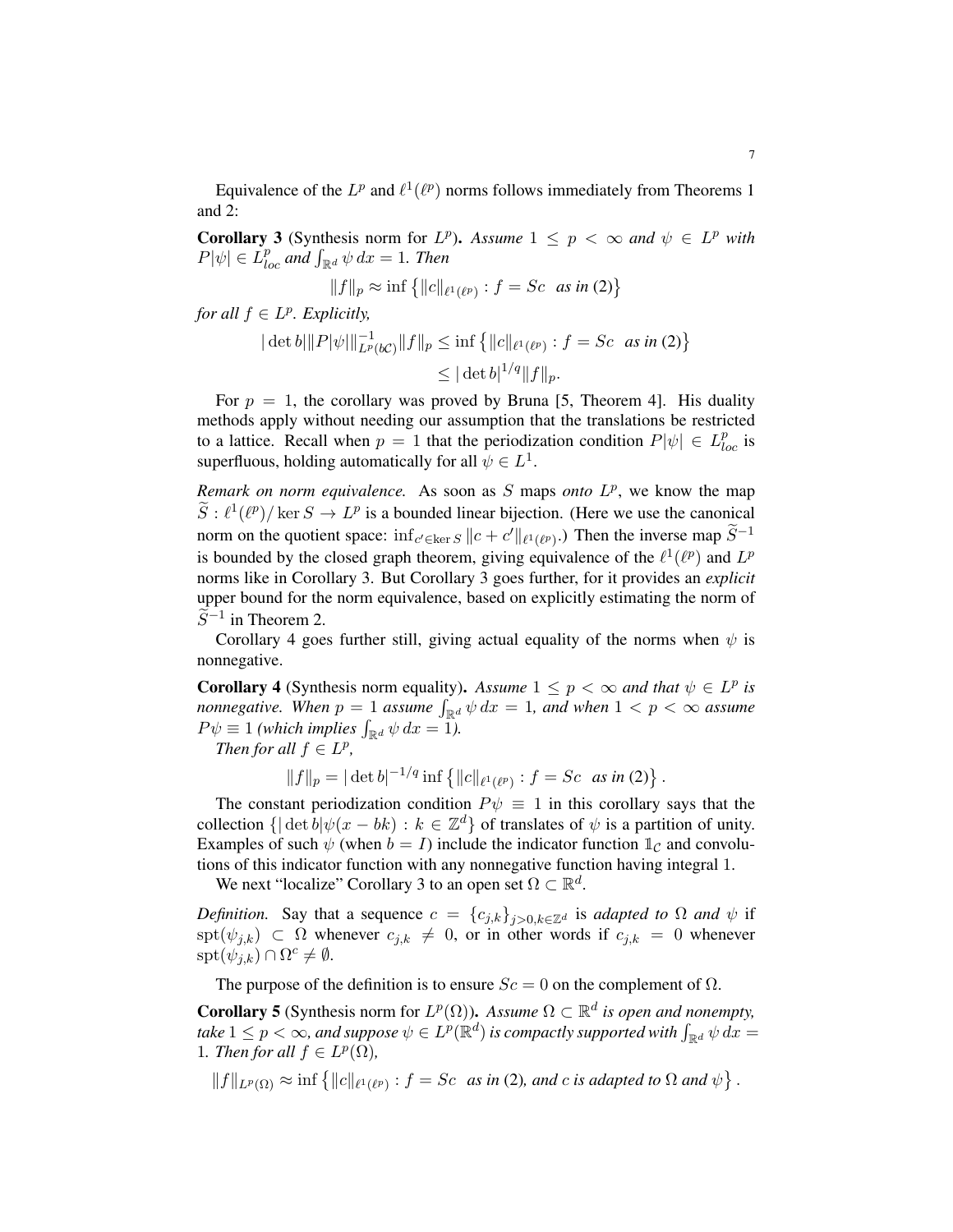The constants in this norm equivalence are the same as in Corollary 3, and so they depend on  $\psi$  and b but are independent of  $\Omega$ . The corollary is proved in Section 8.5.

We turn now to the analysis operator, which also yields a coefficient norm.

**Corollary 6** (Analysis norm for  $L^p$ ). Assume  $1 \leq p < \infty$ , and take an analyzer  $\phi \in L^q$  with  $P[\phi] \in L^{\infty}$  and  $\int_{\mathbb{R}^d} \phi \, dx = 1$ .

*Then for all*  $f \in L^p$ ,

$$
||f||_p \approx ||Tf||_{\ell^{\infty}(\ell^p)} = \sup_{j>0} \left( \sum_{k \in \mathbb{Z}^d} |\langle f, \phi_{j,k} \rangle|^p \right)^{1/p} |\det b|.
$$

The result is due to Terekhin [40, Corollary 1],[41], who saw how to reduce to the case where the analyzer  $\phi$  is the indicator function of a cube.

The corollary says the analysis operator is linear, bounded and injective from  $L^p$ onto its range in the mixed norm sequence space  $\ell^{\infty}(\ell^{p})$ . To explain the appearance of  $\ell^{\infty}(\ell^p)$  in the corollary, note the analysis and synthesis operators are adjoints, with  $T_{\phi}: L^p \to \ell^{\infty}(\ell^p)$  being the adjoint of  $S_{\phi}: \ell^1(\ell^q) \to L^q$ , at least when  $1 < p \leq \infty$ . Thus the injectivity of analysis in Corollary 6 is equivalent to the surjectivity of synthesis in Theorem 2. But we prove the corollary in Section 8.6 anyway, for the sake of concreteness and to handle  $p = 1$ .

We close the section by describing Aldroubi, Sun and Tang's work on  $p$ -frames [2], which is close in subject matter to this paper but has little direct overlap. They study the shift invariant range space  $V_j = S_j(\ell^p)$  of the synthesis operator at a *single* scale *j* (whereas our results combine all scales  $j > 0$ ). Roughly, they showed that the reconstruction formula  $S_jT_j =$  identity on  $V_j$  (which says functions in  $V_j$ can be synthesized from their sampled average values at scale  $j$ ) holds if and only if  $V_j$  is closed in  $L^p$ , if and only if  $T_j$  is injective on  $V_j$  when  $\phi = \psi$ , if and only if  $\psi$  satisfies a certain "bracket product" condition. This is all carried out in the multiply generated case, with synthesizers  $\psi_1, \ldots, \psi_r$ . They observe that the range  $V_j$ need not be closed, for example when  $\psi = \mathbb{1}_{[0,1)} - \mathbb{1}_{[1,2)}$  in one dimension with  $1 < p < \infty$  [2, page 7].

### 4. Hardy space results

Our Hardy space results assume the dilation matrices are isotropic and expanding. To be precise, all the results in this section assume that

$$
a_j = \alpha_j I
$$

for some "dilation" sequence  $\alpha = {\{\alpha_j\}}_{j>0}$  of nonzero real numbers with  $|\alpha_j| \rightarrow$  $\infty$  as  $j \to \infty$ .

We will recall the Hardy space  $H<sup>1</sup>$ , and then construct a discrete Hardy space on which the synthesis operator can act. Then we state our synthesis results.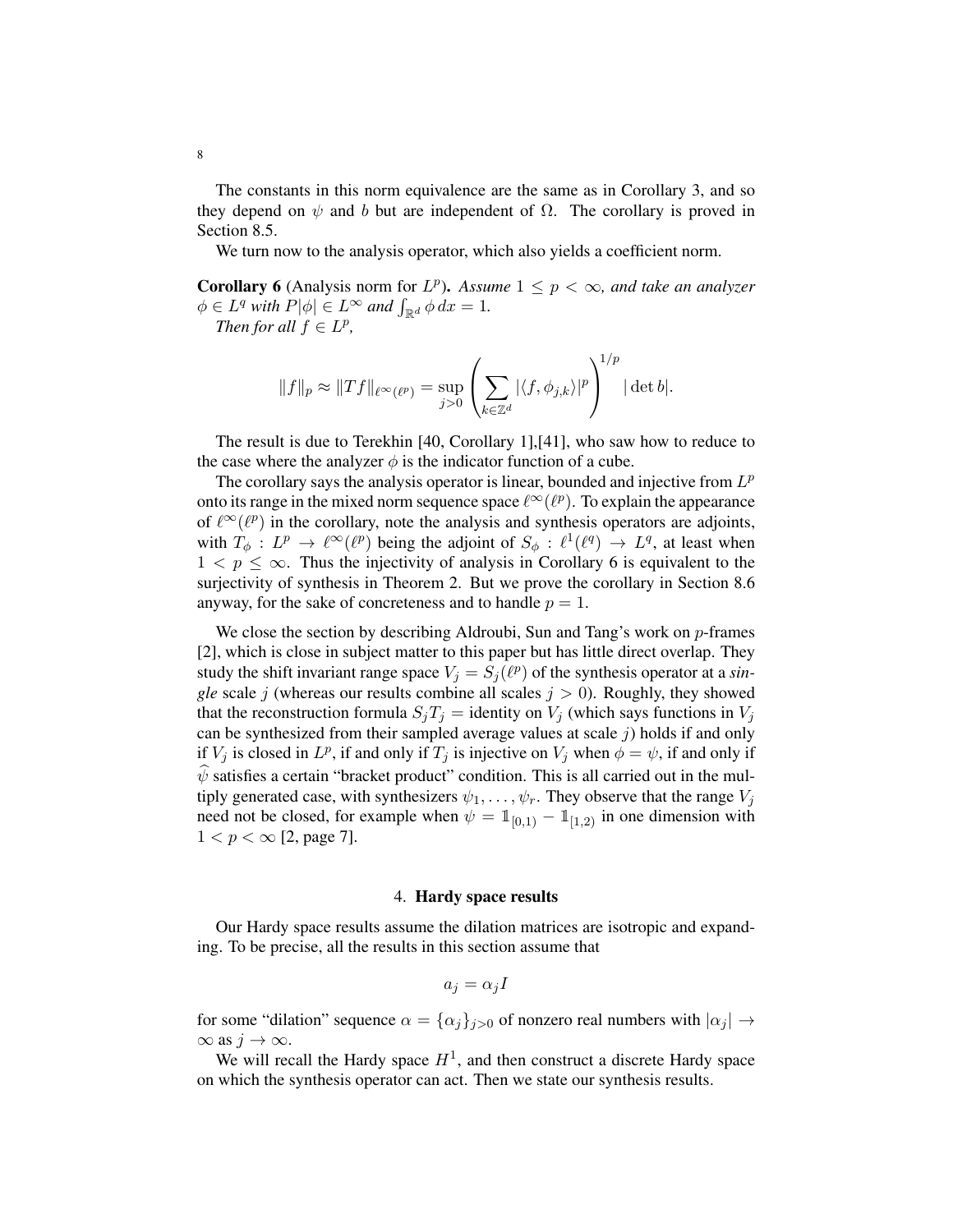**Hardy space**  $H^1$ . Define the Fourier transform with  $2\pi$  in the exponent:

$$
\widehat{f}(\xi) = \int_{\mathbb{R}^d} f(x) e^{-2\pi i \xi x} dx,
$$

for row vectors  $\xi \in \mathbb{R}^d$ . Write  $C_d = \Gamma((d+1)/2)\pi^{-(d+1)/2}$  and

$$
Z(x) = C_d \begin{cases} x/|x|^{d+1}, & x \neq 0, \\ 0, & x = 0, \end{cases}
$$

for the Riesz kernel, so that the Riesz transform of  $f \in L^1$  is

$$
Rf(x) = (f * Z)(x) = \text{p.v.} \int_{\mathbb{R}^d} f(x - y) Z(y) dy.
$$

Then Rf is finite a.e., and is a measurable vector-valued function of  $x \in \mathbb{R}^d$ . Notice

$$
\widehat{Rf}(\xi) = -i\frac{\xi}{|\xi|}\widehat{f}(\xi).
$$

Recall the *Hardy space* is

$$
H^{1} = H^{1}(\mathbb{R}^{d}) = \{ f \in L^{1} : Rf \in L^{1} \}, \quad \text{with the norm } ||f||_{H^{1}} := ||f||_{1} + ||Rf||_{1}.
$$

Functions in the Hardy space have vanishing integral: if  $f \in H^1$  then  $Rf \in L^1$ and so  $\widehat{Rf}$  is continuous, which implies

$$
\widehat{f}(0) = \int_{\mathbb{R}^d} f(x) dx = 0 \quad \text{and} \quad \widehat{Rf}(0) = \int_{\mathbb{R}^d} Rf(x) dx = 0. \tag{4}
$$

The Riesz transform commutes with dilations and translations, meaning:  $R(f(\alpha x-\alpha))$  $(x_0)$ ) = sign $(\alpha)(Rf)(\alpha x-x_0)$  when  $\alpha \in \mathbb{R} \setminus \{0\}$ ,  $x_0 \in \mathbb{R}^d$ . But dilation invariance fails when  $\alpha$  is an arbitrary matrix, which is why we restrict to isotropic dilations in this section.

All these facts about Riesz transforms and  $H^1$  can be found in [36, 37].

**Discrete Hardy space**  $h^1$ . Take a smooth, compactly supported cut-off function  $\nu$  supported in the centered unit cube  $C_0$ , with  $\nu \equiv 1$  near the origin. Then define a "discrete Riesz kernel" sequence  $z = \{z_k\}_{k \in \mathbb{Z}^d} \in \ell^2$  by specifying its Fourier series:

$$
\zeta(\xi) = \sum_{k \in \mathbb{Z}^d} z_k e^{-2\pi i \xi k} := -i \frac{\xi b^{-1}}{|\xi b^{-1}|} \nu(\xi), \qquad \xi \in \mathcal{C}_0,\tag{5}
$$

where  $\xi k$  denotes the dot product (recall  $\xi$  is a row and k is a column vector) and where for later convenience we use  $-\xi$  rather than  $+\xi$  in the exponent of the Fourier series.

The sequence z is vector-valued (since  $z_k \in \mathbb{C}^d$ ), and belongs to  $\ell^2$  because  $(-i\xi b^{-1}/|\xi b^{-1}|)\nu(\xi)$  is bounded and hence belongs to  $L^2(\mathcal{C}_0)$ . Thus the series for the periodic function  $\zeta$  converges unconditionally in  $L^2(\mathcal{C}_0)$ . When  $b = I$ , observe from (5) that  $\zeta$  is simply a cut-off version of the Fourier transform of the Riesz kernel.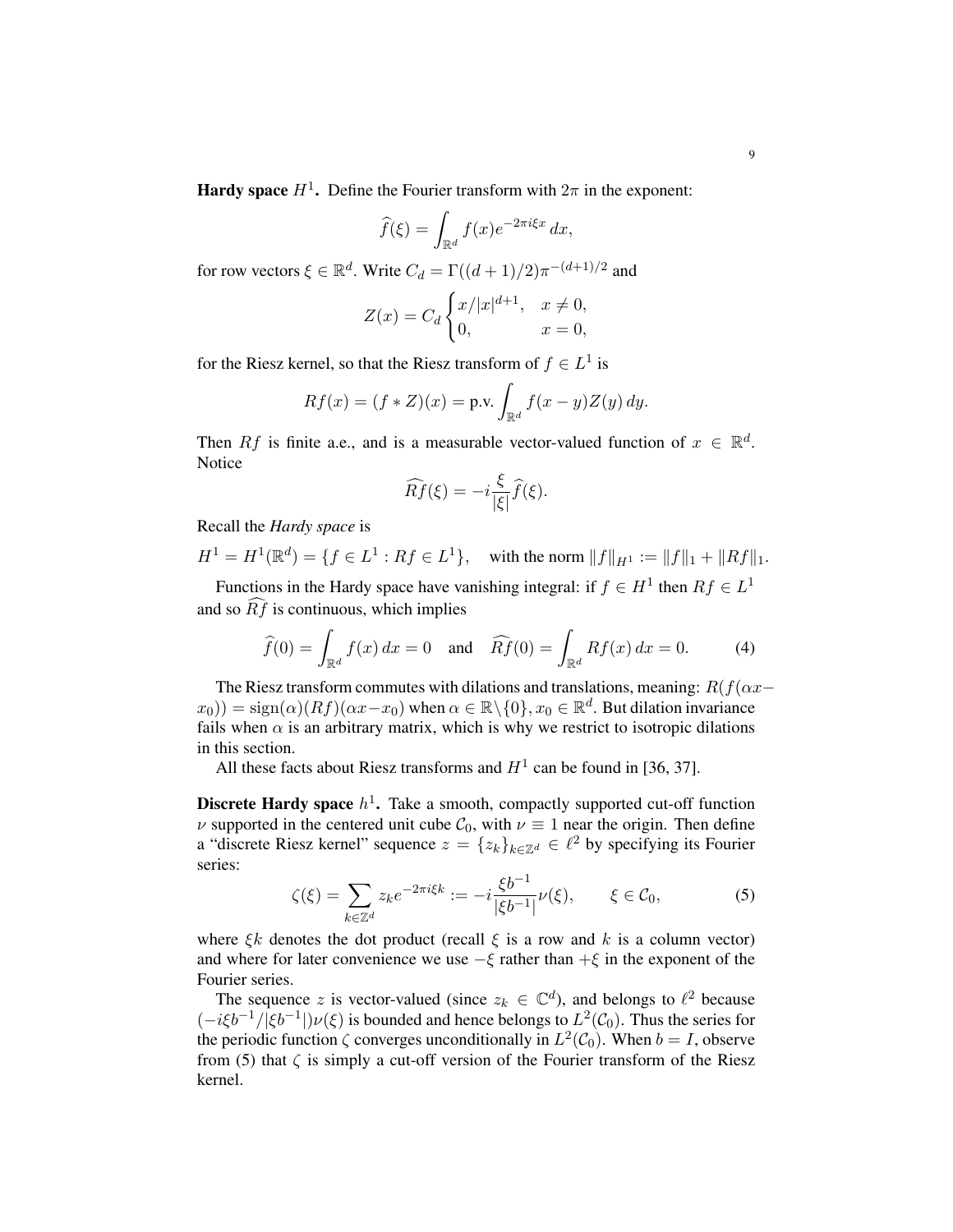Naturally  $s \times z \in \ell^2$  whenever  $s \in \ell^1$ . We define a "discrete Hardy space" by requiring that  $s * z$  belong to the smaller space  $\ell^1$ :

$$
h^1 = \left\{ s \in \ell^1 : s * z \in \ell^1 \right\},\
$$

with a norm

$$
||s||_{h^1} := ||s||_{\ell^1} + ||s * z||_{\ell^1}
$$

that makes  $h^1$  a Banach space.

Appendix B investigates some properties of  $h<sup>1</sup>$ , including its independence from the cut-off function  $\nu$ , and its relation to the atomic sequence space  $H^1(\mathbb{Z}^d)$  studied by several authors. The appendix also points out that sequences in  $h<sup>1</sup>$  have vanishing mean:  $\sum_{k \in \mathbb{Z}^d} s_k = 0$ .

The mixed-norm Banach space we will need is

$$
\ell^1(h^1) = \left\{ c \in \ell^1(\ell^1) : c * z \in \ell^1(\ell^1) \right\}
$$
  
= 
$$
\left\{ c \in \ell^1(\ell^1) : ||c||_{\ell^1(h^1)} < \infty \right\},\
$$

where the convolution is taken with respect to the  $k$ -index and the norm is

$$
||c||_{\ell^1(h^1)} := ||c||_{\ell^1(\ell^1)} + ||c * z||_{\ell^1(\ell^1)}
$$
  
= 
$$
\sum_{j>0} ||c_j||_{h^1} = \sum_{j>0} \sum_{k \in \mathbb{Z}^d} (|c_{j,k}| + |(c * z)_{j,k}|)
$$

with the notation  $c_j = \{c_{j,k}\}_{k \in \mathbb{Z}^d}$ .

Properties of the synthesis operator. We will prove boundedness and surjectivity of the synthesis operator. Note

$$
\psi_{j,k}(x) = |\det a_j| \psi(a_j x - bk)
$$

in the next two theorems, because we implicitly take  $p = 1$  when working with  $\psi \in L^1$ .

First we show boundedness.

**Theorem 7** (Synthesis into  $H^1$ ). Assume  $\psi \in L^1$  and

$$
\sup_{|y| \le 1} \|\psi - \psi(\cdot - y)\|_{H^1} < \infty. \tag{6}
$$

*Then*  $S: \ell^1(h^1) \to H^1$  *is bounded. More precisely, if*  $c \in \ell^1(h^1)$  *then the series*  $Sc = \sum_{j>0} \sum_{k \in \mathbb{Z}^d} c_{j,k} \psi_{j,k}$  converges in  $H^1$  in the sense that

*the sum over*  $k$  *converges absolutely in*  $L^1$  *to a function belonging to*  $H^1$ and the sum over  $j$  converges absolutely in  $H^1$ , (7)

and furthermore  $\|Sc\|_{H^1}\leq C \|c\|_{\ell^1(h^1)}$  for some constant  $C=C(\psi,b).$ 

See Section 9.1 for the proof. To understand why we so carefully describe the convergence of Sc in  $H^1$ , in (7), just recall that  $\psi_{j,k} \notin H^1$  when  $\int_{\mathbb{R}^d} \psi \, dx \neq 0$ .

Many functions  $\psi$  satisfy the finite supremum assumption in (6), for example if  $\psi \in L^p$  for some  $p > 1$  and  $\psi$  has compact support, or if  $\psi$  is a Schwartz function; cf. [7, §3.3-3.4]. Incidentally, the supremum in (6) can equivalently be taken over any other ball of  $y$ -values, by [7, Lemma 6].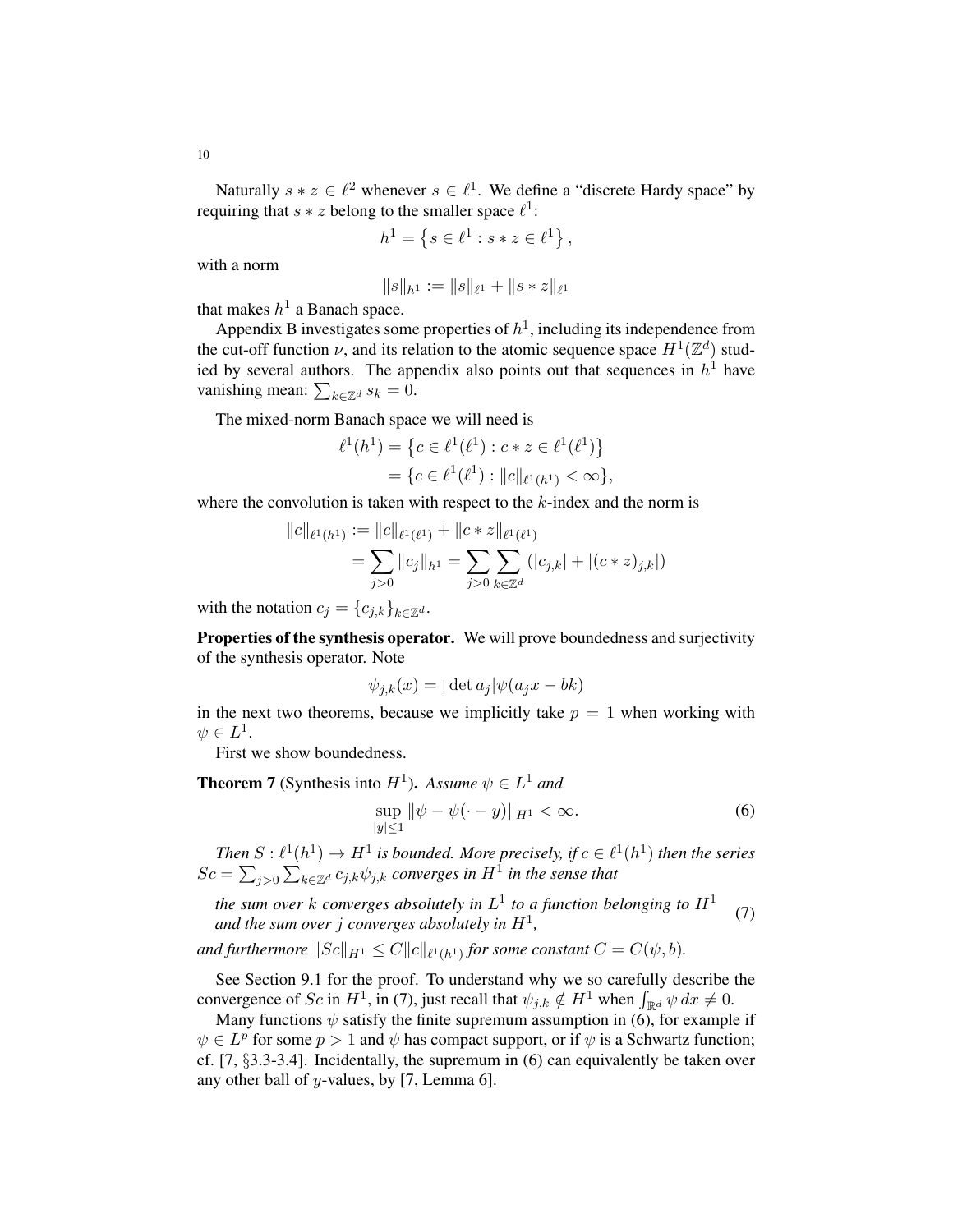Theorem 7 was proved for synthesizers  $\psi \in L^2$  having compact support by S. Boza and M. J. Carro in [3, Proposition 3.11], [4, Theorem 3.1]. Their methods are very different from ours, involving a maximal characterization of  $H^p(\mathbb{Z}^d)$ ,  $0 <$  $p \leq 1$ . Theorem 7 was also proved earlier in one dimension for synthesizers  $\psi \in L^1(\mathbb{R})$  having compact support and locally integrable Hilbert transform  $R\psi \in L^1(\mathbb{R})$  $L_{loc}^1(\mathbb{R})$ , by Q. Sun [39, Theorem 13]. Note that Sun's assumptions on  $\psi$  imply the condition (6). Interestingly, Sun proved a converse theorem for compactly supported  $\psi$ , saying that bounded synthesis implies  $R\psi$  must be locally integrable.

Now we show surjectivity of synthesis from  $\ell^1(h^1)$  to  $H^1$ , a result that seems to be qualitatively new.

**Theorem 8** (Synthesis onto  $H^1$ ). Assume  $\psi \in L^1$  with  $\int_{\mathbb{R}^d} \psi \, dx = 1$  and

$$
\|\psi - \psi(\cdot - y)\|_{H^1} \to 0 \qquad \text{as } y \to 0. \tag{8}
$$

*Then*  $S: \ell^1(h^1) \to H^1$  *is open, and surjective. Indeed if*  $f \in H^1$  *and*  $\varepsilon > 0$ *then a sequence*  $c \in \ell^1(h^1)$  *exists such that*  $Sc = f$  *(with convergence as in (7)) and*

$$
||c||_{\ell^1(h^1)} \le C||f||_{H^1} + \varepsilon,
$$

*for some constant*  $C = C(b)$ *.* 

See Section 9.4 for the proof. The constant  $C$  can be evaluated, if desired.

Assumption (8) holds, for example, if  $\psi \in L^p$  for some  $p > 1$  and  $\psi$  has compact support, or if  $\psi$  is a Schwartz function (cf. [7, §3.3]).

By combining the last two theorems, we obtain a norm for  $H<sup>1</sup>$  in terms just of coefficients in affine expansions.

**Corollary 9** (Synthesis norm for  $H^1$ ). Assume  $\psi \in L^1$  with  $\int_{\mathbb{R}^d} \psi \, dx = 1$ , and  $suppose (8) holds. Then for all  $f \in H^1$ ,$ 

$$
||f||_{H^1} \approx \inf \{ ||c||_{\ell^1(h^1)} : c \in \ell^1(h^1) \text{ and } f = Sc \text{ as in (7)} \}.
$$

The proof is easy: assumption  $(8)$  implies  $(6)$  by  $[7, §3.4]$ , and so Theorems 7 and 8 both apply here, giving the corollary.

The analysis operator also provides a coefficient norm for  $H^1$ :

**Corollary 10** (Analysis norm for  $H^1$ ). *Take an analyzer*  $\phi \in L^1$  *with*  $\int_{\mathbb{R}^d} \phi \, dx =$ 1, and suppose  $\phi$  is a Schwartz function with  $\widehat{\phi}$  supported in  $C_0b^{-1}$ .

*Then for all*  $f \in H^1$ ,

$$
||f||_{H^1} \approx ||Tf||_{\ell^{\infty}(h^1)} = \sup_{j>0} ||\{\langle f, \phi_{j,k}\rangle\}\|_{h^1} |\det b|.
$$

The corollary says the analysis operator  $T$  is linear, bounded and injective from  $H^1$  onto its range in  $\ell^{\infty}(h^1)$ . See Section 9.5 for the proof.

### 5. Sobolev space results

Write  $W^{m,p} = W^{m,p}(\mathbb{R}^d)$  for the class of Sobolev functions with m derivatives in  $L^p$ , normed by

$$
||f||_{W^{m,p}} = \sum_{|\rho| \le m} ||D^{\rho}f||_p.
$$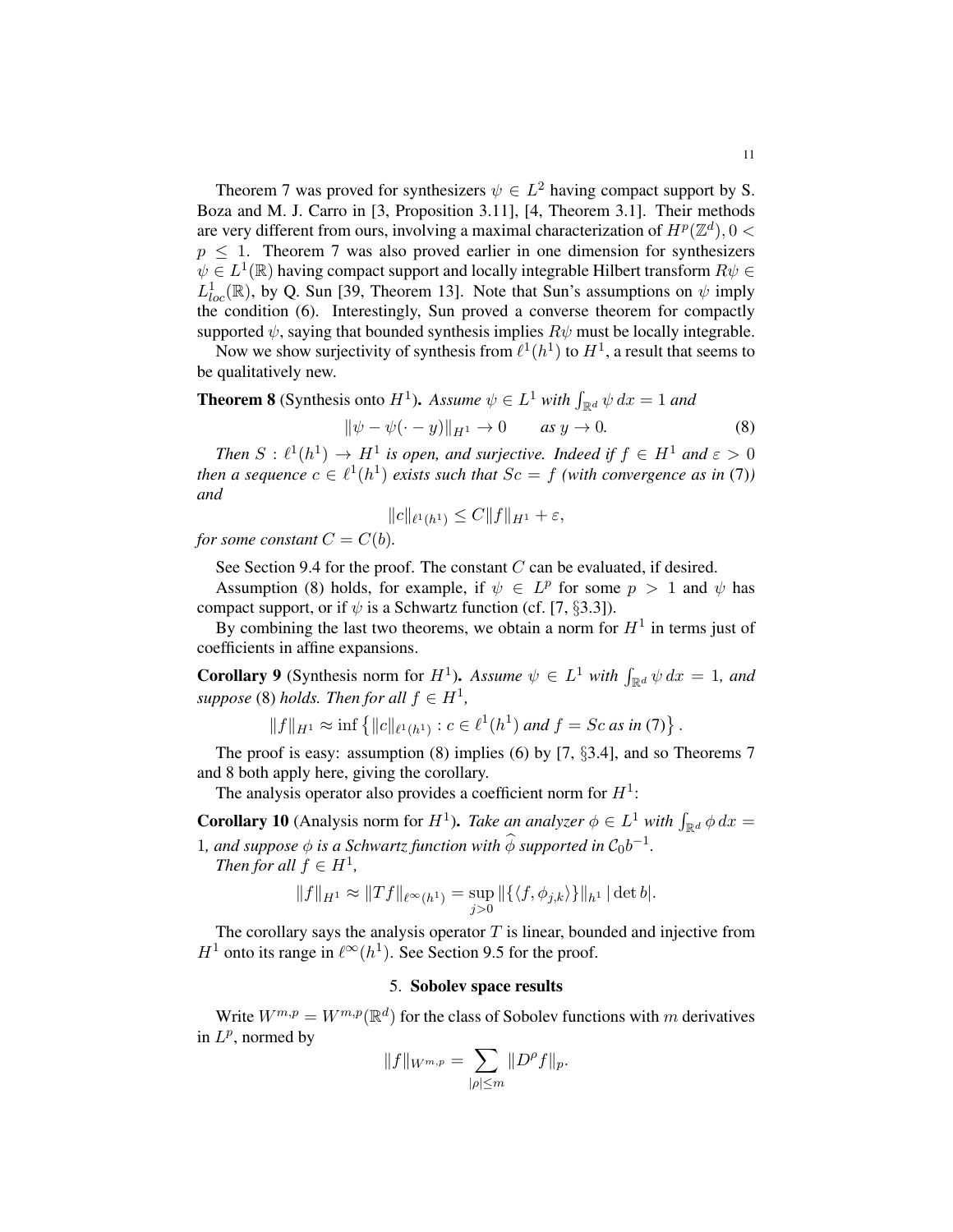Here  $\rho = (\rho_1, \ldots, \rho_d)$  is a multiindex of order  $|\rho| = \rho_1 + \cdots + \rho_d$ .

We continue to assume the dilation matrices are isotropic and expanding, with  $a_j = \alpha_j I$ , like in the previous section.

We first construct a sequence space on which the synthesis operator will act, and then construct a class of synthesizers, before stating our Sobolev synthesis results.

*Discrete Sobolev space.* Define difference operators on sequences  $s = \{s_k\}_{k \in \mathbb{Z}^d}$ by

$$
\Delta_t s = \{s_k - s_{k-e_t}\}_{k \in \mathbb{Z}^d},
$$

for  $t = 1, \ldots, d$ , where  $e_t$  is the unit vector in the t-th coordinate direction. Define higher difference operators by

$$
\Delta^{\rho} s = \Delta_1^{\rho_1} \cdots \Delta_d^{\rho_d} s.
$$

Then we can define a discrete Sobolev space by

$$
w^{m,p} = \{ s \in \ell^p : \Delta^\rho s \in \ell^p \text{ for each multiindex } \rho \text{ of order } |\rho| \le m \},
$$

with norm

$$
||s||_{w^{m,p}} = \sum_{|\rho| \le m} ||\Delta^{\rho} s||_{\ell^p}.
$$

This space is just  $\ell^p$  with a new norm, but we proceed to weight the norm by appropriate powers of the dilation sequence, as follows.

Recall sequences are multiplied term-by-term, meaning  $(c\tilde{c})_{j,k} = c_{j,k}\tilde{c}_{j,k}$  and so on. In particular we can define powers  $\alpha^r = {\alpha_j^r}_{j>0}$  of the dilation sequence, whenever  $r$  is a nonnegative integer. With these conventions, we define a dilationweighted discrete Sobolev space by

 $\ell^1(w^{m,p}, \alpha) = \left\{c \in \ell^1(\ell^p) : \alpha^{|\rho|} \Delta^\rho c \in \ell^1(\ell^p) \text{ for each multiindex } \rho \text{ of order } |\rho| \leq m \right\},$ 

with norm

$$
||c||_{\ell^1(w^{m,p},\alpha)} := \sum_{|\rho| \le m} ||\alpha^{|\rho|} \Delta^{\rho} c||_{\ell^1(\ell^p)}
$$
  
= 
$$
\sum_{j>0} \sum_{|\rho| \le m} |\alpha_j|^{|\rho|} \left( \sum_{k \in \mathbb{Z}^d} |(\Delta^{\rho} c)_{j,k}|^p \right)^{1/p}.
$$

(The difference operators here should be understood as acting on the  $k$ -index of the sequence  $c_{j,k}$ .) One can check  $\ell^1(w^{m,p}, \alpha)$  is a Banach space.

*The class of synthesizers.* Our synthesis results will hold when  $\psi$  has the special convolution form

$$
\psi = \overbrace{\beta \ast \cdots \ast \beta}^{m \text{ factors}} \ast \eta,
$$
\n(9)

where

$$
\beta = |b\mathcal{C}|^{-1} \mathbb{1}_{b\mathcal{C}}
$$

is the normalized indicator function of the period box in the lattice  $b\mathbb{Z}^d$ . (One can show that the convolution form (9) is equivalent in one dimension to a Strang–Fix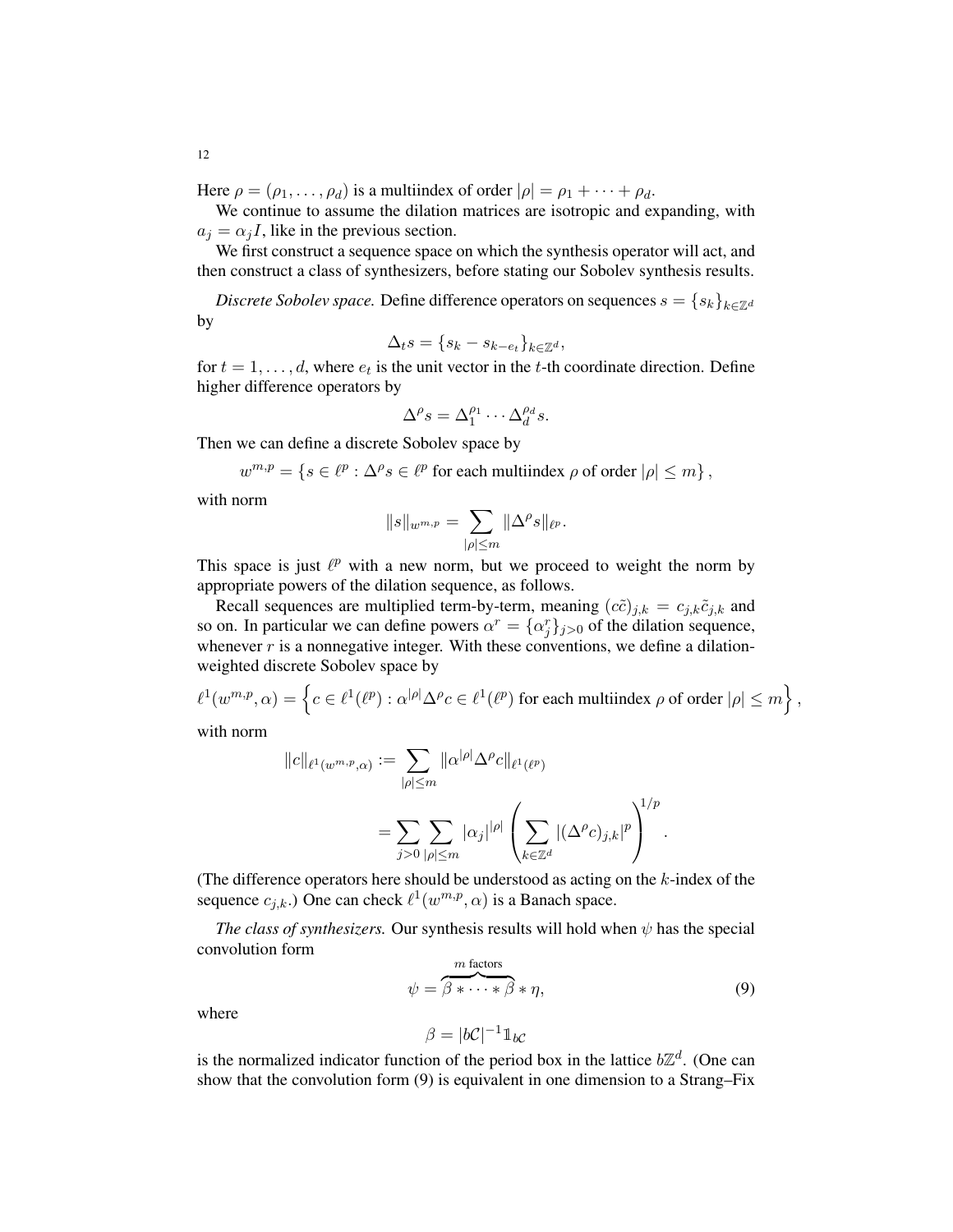condition on  $\psi$ , but it is definitely stronger in higher dimensions, as explained in [8, *Notes on Theorem 1*].) The point of this convolution form (9) is that derivatives of  $\psi$  turn into differences, in formula (23) later on, and these differences transfer to the coefficient sequence in formula (27).

Now we can state the boundedness of the synthesis operator on Sobolev space. Our statement involves the matrix rescaling operator

$$
(M_b f)(x) = |\det b| f(bx).
$$

Choosing  $b = I$  gives the simplest results in what follows, of course.

**Theorem 11** (Synthesis into  $W^{m,p}$ ). Assume  $1 \le p \le \infty$  and  $\eta \in L^p$  with  $P|\eta| \in L^p$  $L_{loc}^p$ *. Let*  $m \in \mathbb{N}$  *and define*  $\psi$  *by* (9)*.* 

Then  $\psi \in W^{m,p}$ , and  $S: \ell^1(w^{m,p}, \alpha) \to W^{m,p}$  is bounded. More precisely, if  $c \in \ell^1(w^{m,p},\alpha)$  then the series  $Sc=\sum_{j>0}\sum_{k\in\mathbb{Z}^d}c_{j,k}\psi_{j,k}$  converges in  $W^{m,p}$  in *the sense that*

*the sum over* k *converges pointwise absolutely a.e. to a function in*  $W^{m,p}$ *and the sum over* j *converges absolutely in* Wm,p *,* (10)

*and furthermore*

$$
||M_b Sc||_{W^{m,p}} \leq |\det b|^{-1/p} ||P|\eta||_{L^p(bC)} ||c||_{\ell^1(w^{m,p},\alpha)}
$$

See Section 10.1 for the proof. Prior results on bounded synthesis include [29, 39], for compactly supported  $\psi$ . Here  $\psi$  need not be compactly supported.

Regarding the appearance of the rescaling operator  $M_b$  in the theorem, note the analogous  $L^p$  inequality (3) in Theorem 1 can be put in the same form as above, namely

$$
||M_b Sc||_p \leq |\det b|^{-1/p} ||P|\psi||_{L^p(b\mathcal{C})} ||c||_{\ell^1(\ell^p)},
$$

by applying Theorem 1 and then making a change of variable on the lefthand side. Now we obtain surjectivity of S.

**Theorem 12** (Synthesis onto  $W^{m,p}$ ). Assume  $1 \leq p < \infty$  and  $\eta \in L^p$  with  $P|\eta| \in L_{loc}^p$  and  $\int_{\mathbb{R}^d} \eta \, dx = 1$ *. Let*  $m \in \mathbb{N}$  and define  $\psi$  by (9).

Then  $S: \ell^1(w^{\overline{m},p}, \alpha) \to W^{m,p}$  *is open, and surjective. Indeed if*  $f \in W^{m,p}$ and  $\varepsilon > 0$  then a sequence  $c \in \ell^1(w^{m,p}, \alpha)$  exists such that  $Sc = M_b^{-1}f$  with *convergence as in* (10)*, and such that*

$$
||c||_{\ell^1(w^{m,p},\alpha)} \leq ||f||_{W^{m,p}} + \varepsilon.
$$

The theorem is proved in Section 10.4. Note the conclusion of the  $L^p$  result Theorem 2 can be rephrased to look like Theorem 12, by applying it to  $M_b^{-1}f$ instead of to  $f$ .

There seem to be no direct predecessors in the literature for the surjectivity in Theorem 12. Indirect predecessors include the density results from Strang–Fix theory, which we discuss in [8, §3.5] and after Theorem 24 below. To learn about wavelet and affine frame expansions in Sobolev space, using all scales  $j \in \mathbb{Z}$ , consult [30, 34] and the recent work in [11].

Norm equivalence now follows from Theorems 11 and 12:

.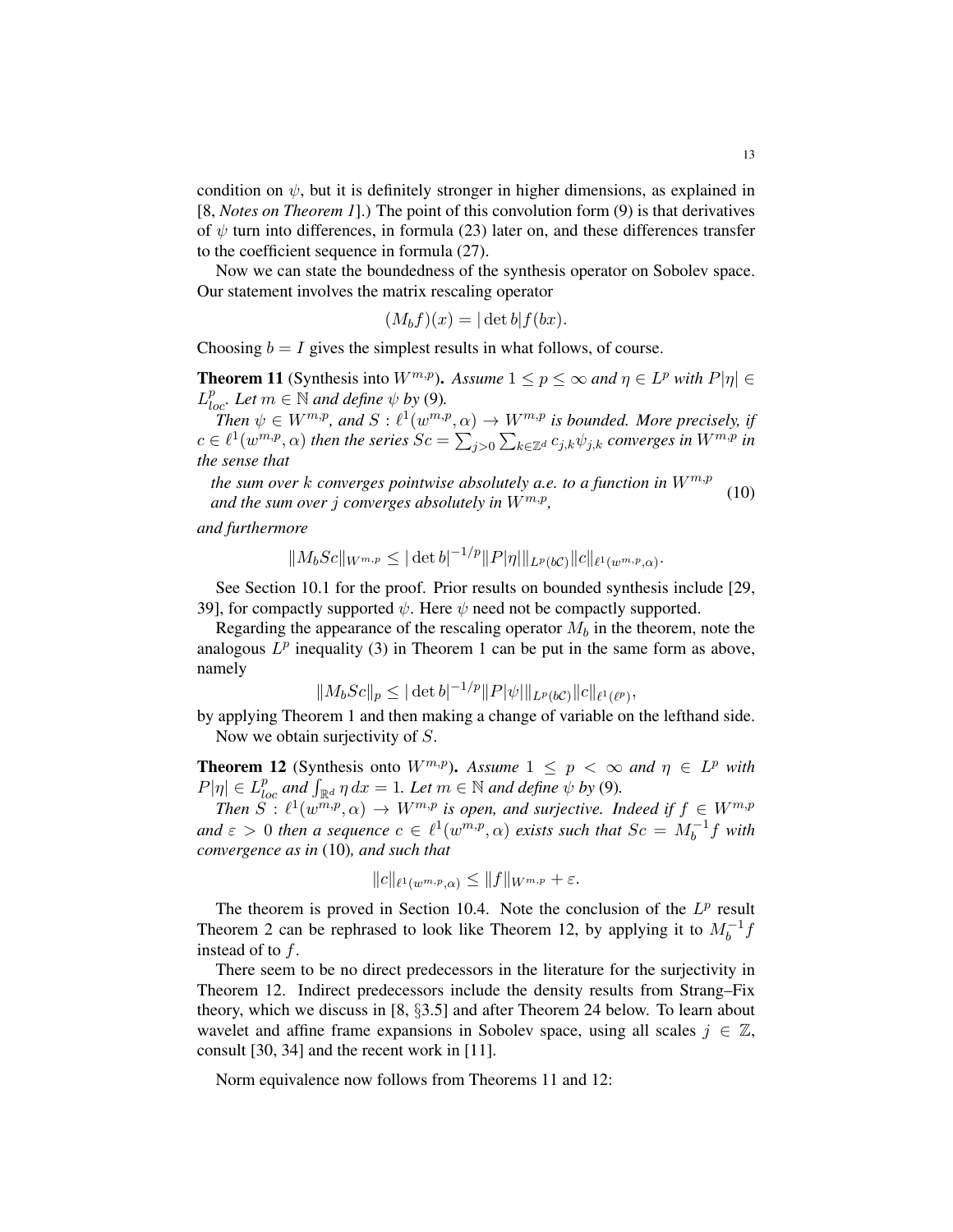**Corollary 13** (Synthesis norm for  $W^{m,p}$ ). Assume  $1 \leq p < \infty$  and  $\eta \in L^p$  with  $P|\eta| \in L_{loc}^p$  and  $\int_{\mathbb{R}^d} \eta \, dx = 1$ *. Let*  $m \in \mathbb{N}$  and define  $\overline{\psi}$  by (9). *Then*

$$
||f||_{W^{m,p}} \approx \inf \{ ||c||_{\ell^1(w^{m,p},\alpha)} : M_b^{-1} f = Sc \text{ as in (10)} \}
$$

*for all*  $f \in W^{m,p}$ *. Explicitly,* 

$$
|\det b|^{1/p} ||P|\eta|||_{L^p(bC)}^{-1} ||f||_{W^{m,p}} \le \inf \{ ||c||_{\ell^1(w^{m,p},\alpha)} : M_b^{-1} f = Sc \text{ as in (10)} \}
$$
  

$$
\le ||f||_{W^{m,p}}.
$$

The coefficient norm can equal the standard Sobolev norm:

**Corollary 14** (Synthesis norm equality). Assume  $1 \leq p < \infty$  and that  $\eta \in L^p$  is *nonnegative.* When  $p = 1$  assume  $\int_{\mathbb{R}^d} \eta \, dx = 1$ , and when  $1 < p < \infty$  assume  $P\eta \equiv 1$  *(which implies*  $\int_{\mathbb{R}^d} \eta \, dx = 1$ *). Let*  $m \in \mathbb{N}$  *and define*  $\psi$  *by* (9). *Then for all*  $f \text{ }\in W^{m,p}$ *,*

$$
en \text{ for all } j \in W^{\mathcal{A}},
$$

$$
||f||_{W^{m,p}} = \inf \{ ||c||_{\ell^1(w^{m,p},\alpha)} : M_b^{-1} f = Sc \text{ as in (10)} \}.
$$

The analysis operator gives a norm to Sobolev space also:

**Corollary 15** (Analysis norm for  $W^{m,p}$ ). Assume  $1 \leq p \leq \infty$  and  $m \in \mathbb{N}$ . Take *an analyzer*  $\phi \in L^q$  *with*  $P|\phi| \in L^\infty$  *and*  $\int_{\mathbb{R}^d} \phi \, dx = 1$ *, and assume*  $b = I$ *. Then for all*  $f \in W^{m,p}$ ,

$$
||f||_{W^{m,p}} \approx ||Tf||_{\ell^{\infty}(w^{m,p},\alpha)} = \sup_{j>0} \sum_{|\rho| \leq m} |\alpha_j|^{|\rho|} ||\Delta^{\rho} T_j f||_{\ell^p}
$$
  

$$
= \sup_{j>0} \sum_{|\rho| \leq m} |\alpha_j|^{|\rho|} ||\{\Delta^{\rho} \langle f, \phi_{j,k} \rangle\}||_{\ell^p}.
$$

Thus the analysis operator is linear, bounded and injective from  $W^{m,p}$  onto its range. Section 10.5 has the proof.

#### 6. Connection to phi-transforms and Triebel–Lizorkin spaces

The decomposition or representation of function spaces by means of an affine system generated by a single function (or collection of functions) is a well-established technique in harmonic analysis. Important examples include wavelet expansions and the phi-transforms. For wavelet theory we refer to [10, 14, 30, 34] and the references therein. The connection between phi-transform theory and our results is briefly explained below.

Triebel–Lizorkin spaces include  $L^p$ ,  $H^1$  and  $W^{m,p}$ ,  $1 < p < \infty$ , but neither  $L^1$ nor  $W^{m,1}$ . Phi transform theory implies the following results about these spaces; see [9, 23, 24, 25] for a complete account.

(i) That the Triebel–Lizorkin space norm of an element  $f$  is equivalent to the infimum of the corresponding sequence space norm of  $c$ , where the infimum is taken over all representations  $f = Sc$  and the synthesizing  $\psi$  satisfies some moment condition (in particular  $\int_{\mathbb{R}^d} \psi \, dx = 0$ ), and a decay condition and a "Tauberian" condition. Note that the dilations are assumed isotropic, the translation matrix  $b$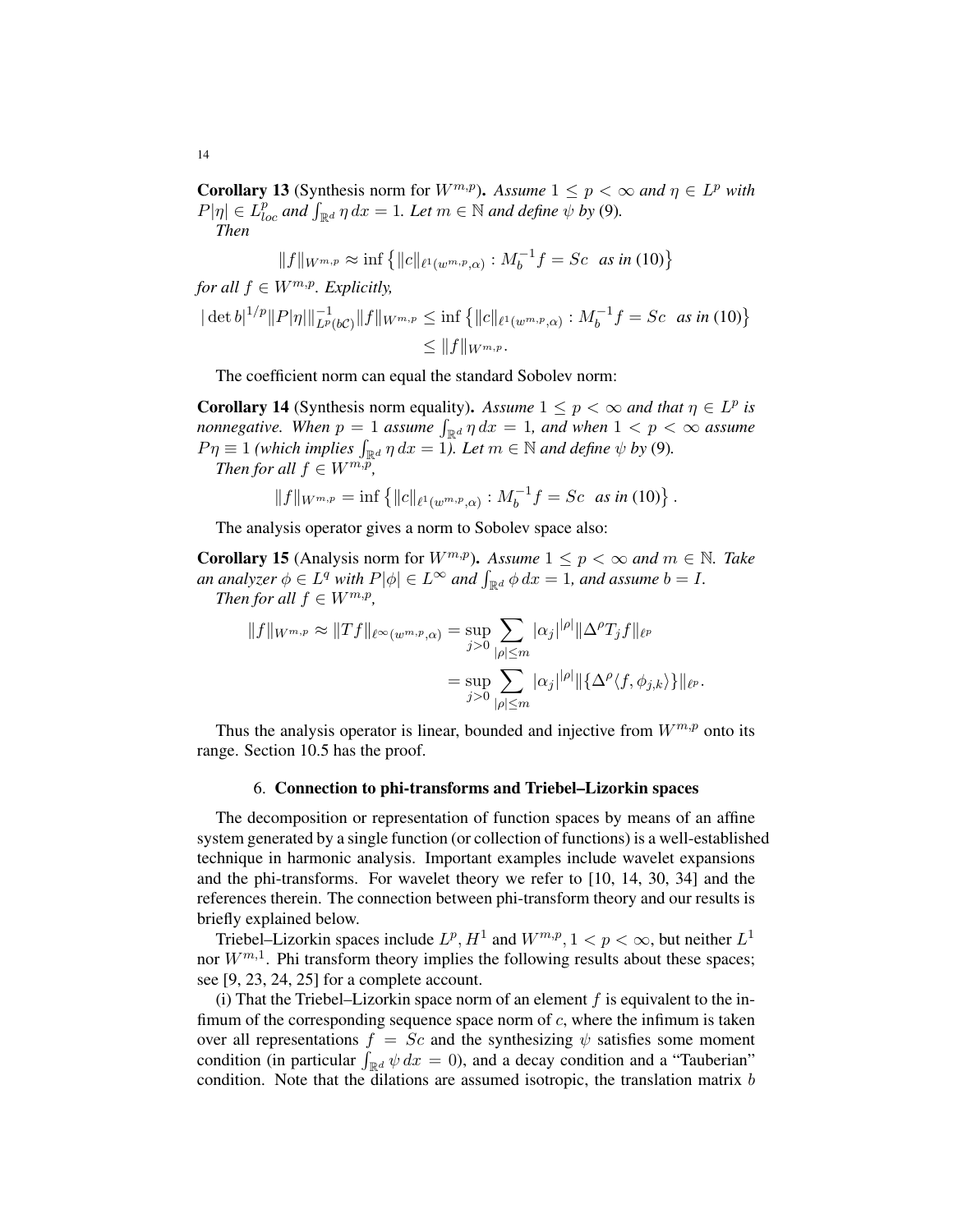must be "sufficiently small", and that the sequence space norm in this theory also involves an integration with respect to the continuous variable on  $\mathbb{R}^d$ .

(ii) That there exists an analyzing function  $\phi$  (or a collection of functions  $\phi^{(j,k)}$ ) satisfying similar conditions to  $\psi$  such that the Triebel–Lizorkin space norm of f is equivalent to the sequence space norm of  $T f = \{ \langle f, \phi_{j,k} \rangle \}$ , and f is represented by  $f = \sum_{j,k} S_j T_j f$ .

The large scales  $j \leq 0$  must be included in the synthesis (i) and the analysis (ii).

Versions of these results have also been proved for affine systems generated by interesting families of functions (instead of one function  $\psi$ ); see [42] and the references there for "Gausslet" and "Quarkonial" analysis.

Our main results in Sections 3–5 can be viewed as analogues of the above results when both the analyzer  $\phi$  and the synthesizer  $\psi$  have non-zero integral (that is, no vanishing moments). Further, our sequence space norm is simpler, involving only discrete sums and no integration with respect to the continuous variable. And the norm equivalence statements in our Corollaries 6, 10 and 15 take an especially simple form. These corollaries are in the spirit of norm equivalences in frame theory, but in our case the frame decomposition  $f = \sum_{j,k} S_j T_j f$  cannot hold, because if  $f \mapsto \sum_{j,k} S_j T_j f$  is bounded on  $L^2$ , then either  $\phi$  or  $\psi$  must have a vanishing moment by [26, Theorem B]. Nevertheless, our corollaries give rise to Banach frames in the sense of K. Gröchenig [27]. Details are given in Appendix C.

### 7. Open problems

Throughout this paper we have assumed the synthesizer  $\psi$  has nonvanishing integral. When it has vanishing integral,  $\int_{\mathbb{R}^d} \psi \, dx = 0$ , we do not have a comprehensive understanding of conditions under which one can synthesize surjectively onto  $L^p$  or Hardy or Sobolev space. Of course there are substantial classes of synthesizers  $\psi$  for which surjectivity and even injectivity is known, for example the class of wavelets [14, 30, 34] (provided one includes large scales  $j \leq 0$  in the affine systems). But wavelets seem rather restricted objects to us. In accordance with the goal expressed in the Introduction, we conjecture that some much more general surjectivity result should hold when  $\psi$  has vanishing integral. Recent  $L^2$  work of Gilbert *et al.* [26, Theorem G] is a step in the right direction, for it assumes only that  $\psi(0) = 0$  and  $\psi$  has some cancellation properties. Unfortunately the result suffers from oversampling of both dilations and translations, and ways to remove that oversampling remain a mystery.

Problems with vanishing integrals can be more challenging than they appear. For instance, it is an open problem of Y. Meyer [34, p. 137] to determine whether the affine system  $\{\psi(2^jx-k) : j, k \in \mathbb{Z}\}$  spans  $L^p(\mathbb{R})$  for each  $1 < p < \infty$ , when  $\psi(x) = (1 - x^2)e^{-x^2/2}$  is the Mexican hat function (the second derivative of the Gaussian). This is known to be true when  $p = 2$ , since the system forms a frame, but it remains open for all other  $p$ -values. It is apparently also open to determine whether the system spans  $H^1(\mathbb{R})$ . To express this in terms of the synthesis operator, first notice  $S_{\psi}$  is bounded from  $\ell^{1}(\ell^{1})$  to  $H^{1}$  because the Mexican hat  $\psi$  belongs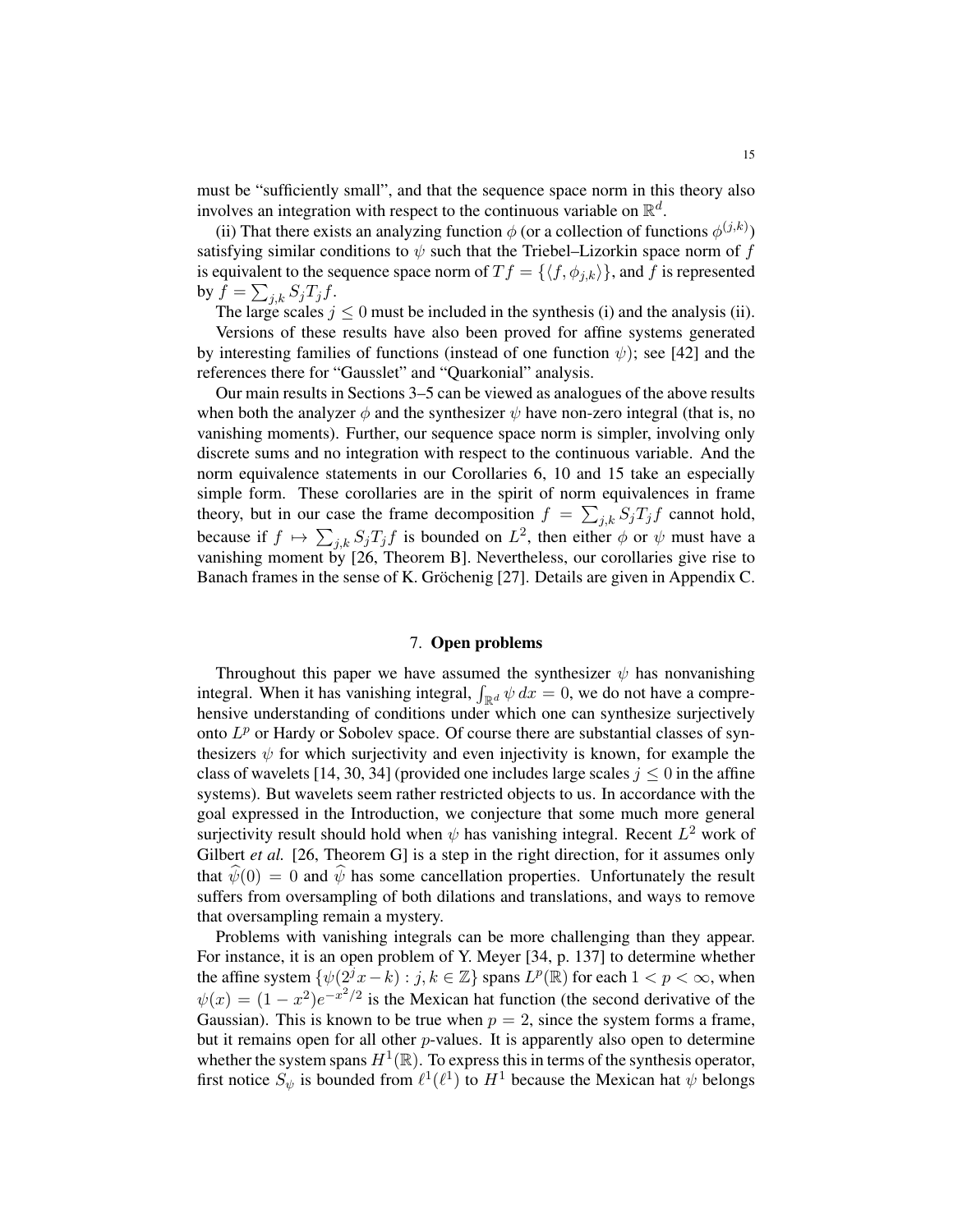to  $H^1$ , and then ask: is  $S_{\psi} : \ell^1(\ell^1) \to H^1(\mathbb{R})$  surjective? Surjectivity would give an atomic decomposition of  $H^1$  in terms of the Mexican hat affine system.

There are two partial results in the literature dealing with the Mexican hat problem. In [25] the authors proved that there exist (sufficiently small)  $r > 1$  and  $s > 0$  such that the affine system  $\{\psi(r^jx - sk) : j, k \in \mathbb{Z}\}\)$  spans  $H^p(\mathbb{R})$ ,  $1 \leq p < \infty$ , while in [9] the authors proved the same result for the affine system  $\{\psi(2^{j}x - bk) : j, k \in \mathbb{Z}\},\$  where  $b > 0$  is sufficiently small and  $1/2 < p < \infty$ . Since  $H^p = L^p$  for  $1 < p < \infty$ , these results show that the spanning property holds for the Mexican hat function provided we accept some degree of oversampling.

But note some caution is due, because (for example) the Haar system does not span Hardy space. Indeed, the closed span of the Haar system in  $H^1(\mathbb{R})$  is the proper subspace  $\{f \in H^1(\mathbb{R}) : \int_0^\infty f \, dx = 0\}$ , by [1, Theorem 2.1].

We conclude by pointing out a gap in understanding of our Hardy space synthesis results. We do not know whether  $h^1$  is the "natural" domain for the synthesis operator in Theorem 7. Can one prove it is natural, in the sense that

$$
\sum_{k \in \mathbb{Z}^d} s_k \psi_{j,k} \in H^1 \quad \Longrightarrow \quad s \in h^1
$$

whenever  $\psi \in L^1$  satisfies hypothesis (6)?

# 8.  $L^p$  proofs

8.1. Proof of Theorem 1 — synthesis 
$$
\ell^1(\ell^p) \to L^p
$$
.

First assume  $1 \le p < \infty$  and  $\psi \in L^p$  with  $P|\psi| \in L^p_{loc}$ . We will synthesize at a fixed scale  $j > 0$ , by taking  $s \in \ell^p$  and defining

$$
f = S_j s = \sum_{k \in \mathbb{Z}^d} s_k \psi_{j,k}.
$$

The task is to show  $f \in L^p$  with  $||f||_p \le ||s||_{\ell^p} ||P|\psi||_{L^p(b\mathcal{C})}/|\det b|$ . Then Theorem 1 follows easily, by summing over the dilation scales.

We have

$$
\begin{aligned} |\sum_{k \in \mathbb{Z}^d} s_k \psi_{j,k}(x)|^p &\leq \left(\sum_{k \in \mathbb{Z}^d} |s_k| |\psi(a_j x - bk)|\right)^p |\det a_j| \\ &\leq \sum_{k \in \mathbb{Z}^d} |s_k|^p |\psi(a_j x - bk)| \left(\sum_{k \in \mathbb{Z}^d} |\psi(a_j x - bk)|\right)^{p-1} |\det a_j| \end{aligned}
$$

by Hölder's inequality on the sum. Integrating with respect to x yields that

$$
\|\sum_{k\in\mathbb{Z}^d} s_k \psi_{j,k}\|_p^p \le \sum_{k\in\mathbb{Z}^d} |s_k|^p \int_{\mathbb{R}^d} |\psi(x-bk)|(P|\psi|(x))^{p-1} dx/|\det b|^{p-1}
$$
  
= 
$$
\sum_{k\in\mathbb{Z}^d} |s_k|^p \|P|\psi\|_{L^p(b\mathcal{C})}^p / |\det b|^p,
$$
 (11)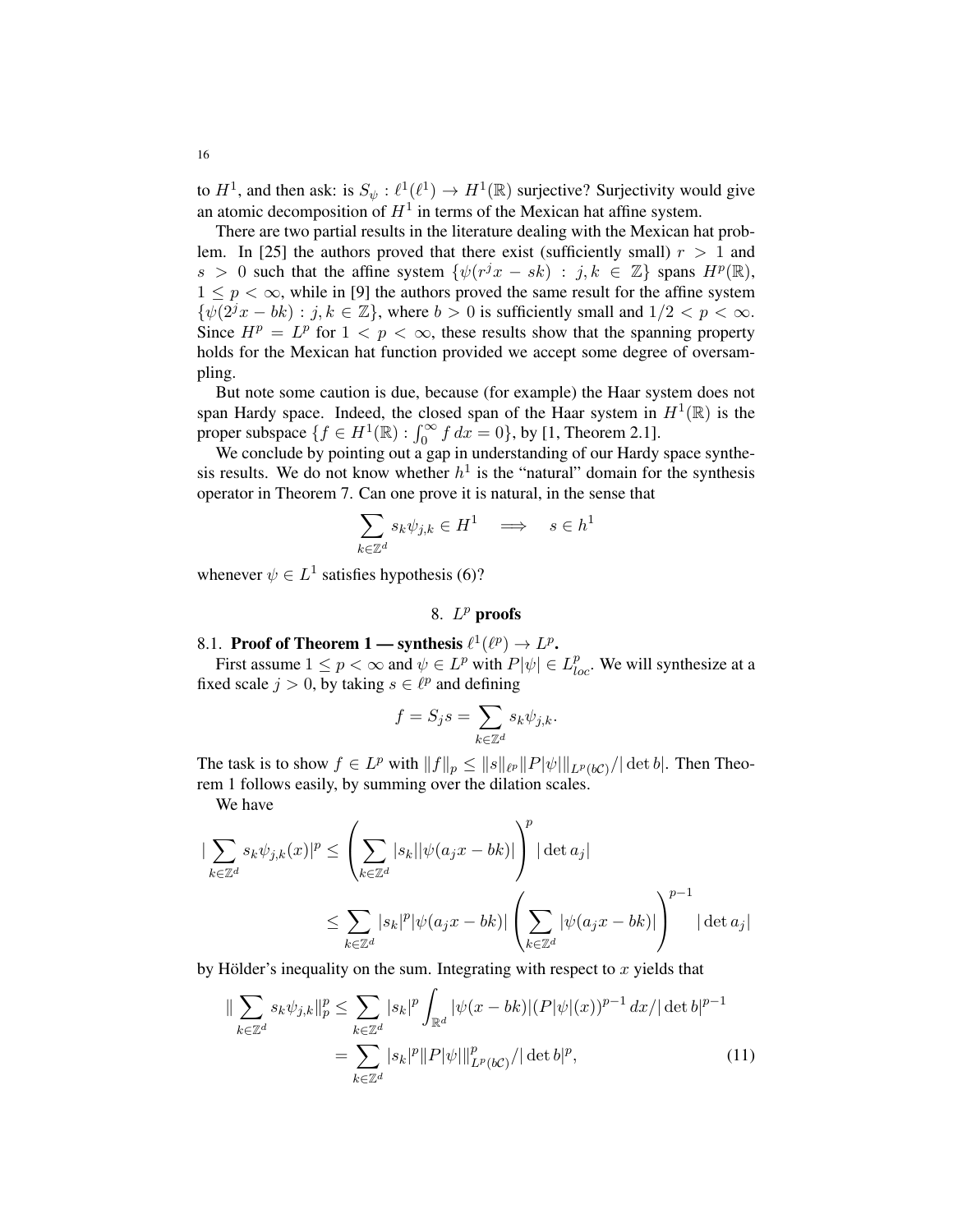by changing  $x \mapsto x + bk$  and then periodizing the integral. We conclude that the sum over k in (1) converges pointwise absolutely a.e. to an  $L^p$  function, and that

$$
||f||_p = ||\sum_{k \in \mathbb{Z}^d} s_k \psi_{j,k}||_p \leq ||s||_{\ell^p} ||P|\psi||_{L^p(b\mathcal{C})} / |\det b|.
$$

It remains to prove the theorem when  $p = \infty$ . So assume  $p = \infty$  and  $\psi \in L^{\infty}$ with  $P[\psi] \in L^{\infty}_{loc}$ . Then  $P[\psi]$  is bounded, since it is locally bounded and periodic. If  $c \in \ell^1(\ell^\infty)$  then

$$
\left| \sum_{j>0} \sum_{k \in \mathbb{Z}^d} c_{j,k} \psi_{j,k}(x) \right| \leq \sum_{j>0} \left( \sup_{k \in \mathbb{Z}^d} |c_{j,k}| \right) \sum_{k \in \mathbb{Z}^d} |\psi(a_j x - bk)|
$$
  

$$
\leq ||c||_{\ell^{1,\infty}} ||P|\psi|| ||_{\infty} / |\det b| < \infty
$$

for almost every  $x$ , from which the theorem follows.

# Is  $\ell^1(\ell^p)$  the correct domain for synthesis?

We have proved S is bounded from  $\ell^1(\ell^p)$  into  $L^p$ . Could S be bounded on an even larger domain? The natural candidate would be  $\ell^r(\ell^{p'})$  with  $r \geq 1, p' \geq p$ , but we will show by example that  $S$  need not be bounded on this domain unless  $r = 1$  and  $p' = p$ .

Work in one dimension with  $b = 1$  and dyadic dilations  $a_j = 2^j$ , and choose  $\psi$ to be supported in the unit interval [0, 1). Then for any sequence  $s \in \ell^{p'}$  we have  $S_j s(x) = \sum_{k \in \mathbb{Z}} s_k 2^{j/p} \psi(2^j x - k)$ , which has  $L^p$  norm  $||S_j s||_p = ||\psi||_p ||s||_{\ell^p}$ . Hence if  $S_j s \in L^p$  then  $s \in \ell^p$ , so that for S to be bounded on  $\ell^r(\ell^{p'})$  it is necessary that  $p' = p$ .

Further, if  $t = \{t_j\}_{j>0}$  is any nonnegative sequence in  $\ell^r$  then the sequence

$$
c_{j,k} = \begin{cases} t_j 2^{-j/p}, & k = 0, 1, ..., 2^j - 1, \\ 0, & \text{otherwise,} \end{cases}
$$

belongs to  $\ell^r(\ell^p)$ , and if  $\psi = \mathbb{1}_{[0,1)}$  is the indicator function of the unit interval then  $Sc = ||t||_{\ell^1} \mathbb{1}_{[0,1)}$ . Thus for  $Sc$  to belong to  $L^p$  it is necessary that  $t \in \ell^1$ . Hence  $r = 1$ , as claimed.

So we cannot expect to enlarge the domain  $\ell^1(\ell^p)$ , in general, when  $\int_{\mathbb{R}} \psi \, dx \neq$ 0. But there is a loophole relevant to wavelets, because if  $\int_{\mathbb{R}} \psi \, dx = 0$  then the  $\psi_{i,k}$  might exhibit some cancellation between different j-scales that invalidates our "t" example above and allows us to take  $r > 1$ . For example, if  $p = 2$  and  $\psi$  is a wavelet (meaning the functions  $\psi_{j,k}$  are orthonormal and complete in  $L^2$ ) then S is not only bounded but is an isometry from  $\ell^2(\mathbb{Z}\times\mathbb{Z})$  to  $L^2$ . Thus the natural domain in the wavelet case has  $r = 2$ . Recall integrable wavelets satisfy  $\int_{\mathbb{R}} \psi \, dx = 0$  by [30, p. 348].

Continuing in the special case  $p = 2$ , the  $\psi_{j,k}$  form a frame (which is more general than an orthonormal basis) if and only if the synthesis operator is bounded and surjective from  $\ell^2(\mathbb{Z}\times\mathbb{Z})$  to  $L^2$ . This is a special case of Christensen's Hilbert space result [10, Theorem 5.5.1]. Thus the natural domain for frame synthesis has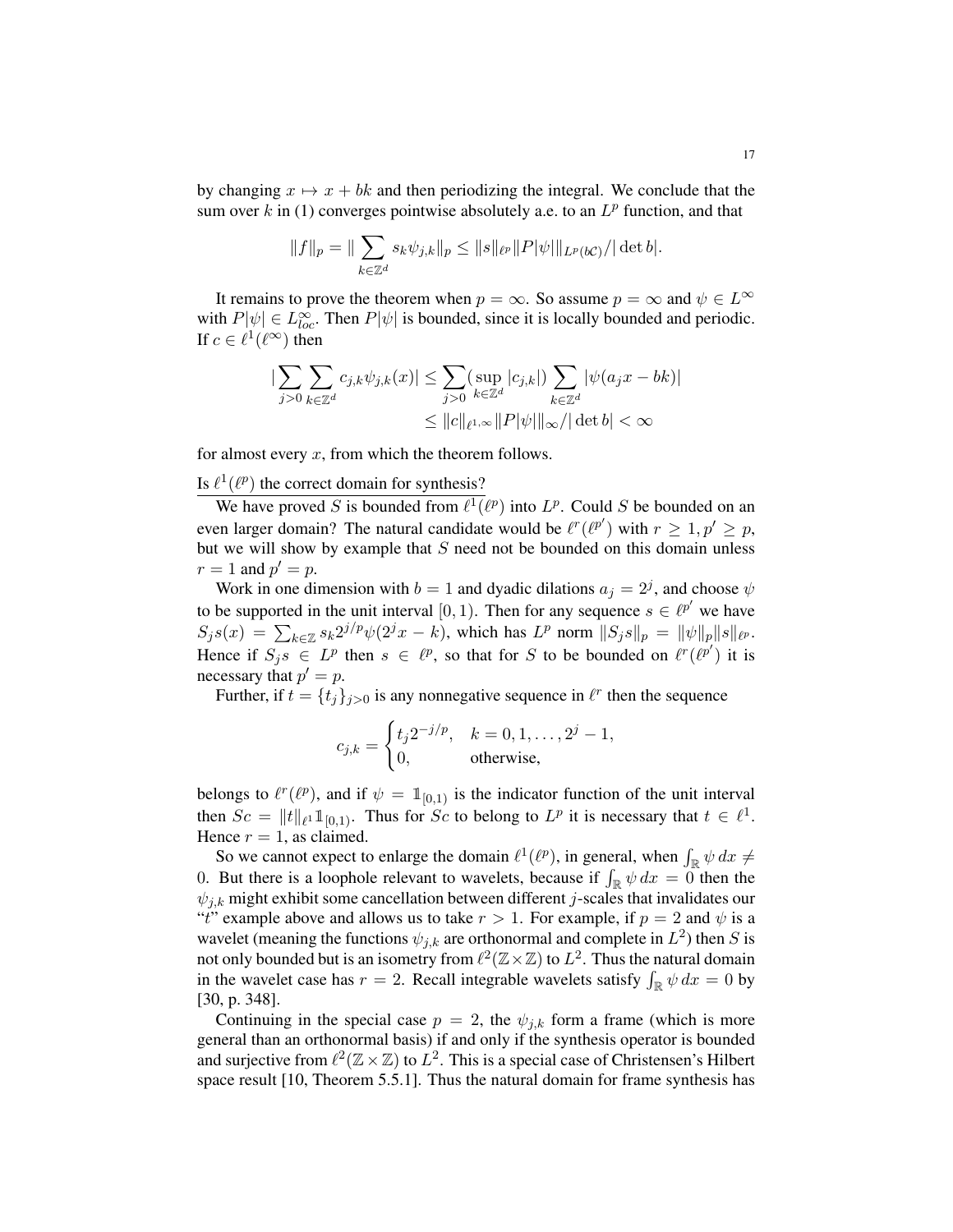$r = 2$ . This agrees with our earlier remarks, because integrable frame generators are known to satisfy  $\int_{\mathbb{R}} \psi \, dx = 0$ .

# 8.2. Analysis  $L^p \to \ell^p$ .

The proof of Theorem 2 relies on the following estimate for analyzers  $\phi$  with bounded periodization. Recall the analysis operator  $T_j$  at scale j was defined in Section 2.

**Proposition 16** (Analysis into  $\ell^p$ ). Assume  $1 \leq p \leq \infty$  and  $\phi \in L^q$  with  $P|\phi| \in$ L∞*. Then for each* j*,*

$$
T_j: L^p \to \ell^p \qquad \text{with norm } \|T_j\| \leq |\det b|^{1/q} \|P|\phi|\|_{\infty}.
$$

The proposition is known from Aldroubi, Sun and Tang [2, formula (2.2)].

The hypothesis that  $|\phi|$  have bounded periodization means  $\phi$  is bounded and its integer translates "do not overlap too often".

*Proof of Proposition 16.* Let  $f \in L^p$ . When  $1 \leq p < \infty$  we have

$$
||T_j f||_{\ell^p}
$$
\n
$$
= |\det b| \left( \sum_{k \in \mathbb{Z}^d} |\langle f, \phi_{j,k} \rangle|^p \right)^{1/p}
$$
\n
$$
\leq |\det b| \left( \sum_{k \in \mathbb{Z}^d} \int_{\mathbb{R}^d} |f(y)|^p |\phi(a_j y - bk)| dy \left( \int_{\mathbb{R}^d} |\phi(a_j y - bk)| |\det a_j| dy \right)^{p/q} \right)^{1/p}
$$
\nby Hölder's inequality on the inner product

by Holder's inequality on the inner product

$$
= |\det b|^{1/q} \left( \int_{\mathbb{R}^d} |f(y)|^p P |\phi|(a_j y) dy \right)^{1/p} ||\phi||_1^{1/q}
$$
  

$$
\leq |\det b|^{1/q} ||P|\phi||_{\infty} ||f||_p,
$$

using that  $\|\phi\|_1 = \int_{b\mathcal{C}} \sum_{k\in\mathbb{Z}^d} |\phi(x-bk)|\,dx \leq \|P|\phi|\|_{\infty}$ . When  $p = \infty$ , the proof is straightforward.

*Aside.* For the special case  $p = 2$ , Proposition 16 is known [10, Theorem 7.2.3] for all  $\phi \in L^2$  with  $P(|\hat{\phi}|^2) \in L^{\infty}$ , and one can show this condition is weaker than  $P|\phi| \in L^{\infty}$ . That is, analysis is bounded from  $L^2$  to  $\ell^2$  with norm  $||T_j|| \leq$  $||P(|\hat{\phi}|^2)||_{\infty}^{1/2}$ , where the periodization is with respect to the lattice  $\mathbb{Z}^d b^{-1}$ . This is another way of saying the translates of  $\phi$  form a Bessel sequence, or satisfy an upper frame bound.

# 8.3. Scale-averaged approximation in  $L^p$ .

The following approximation result will be used in proving Theorem 2 (surjectivity of the synthesis operator). The result is interesting in its own right too, due to its explicit nature: we simply analyze with  $\phi$ , then synthesize with  $\psi$ , and then average over all dilation scales to recover f.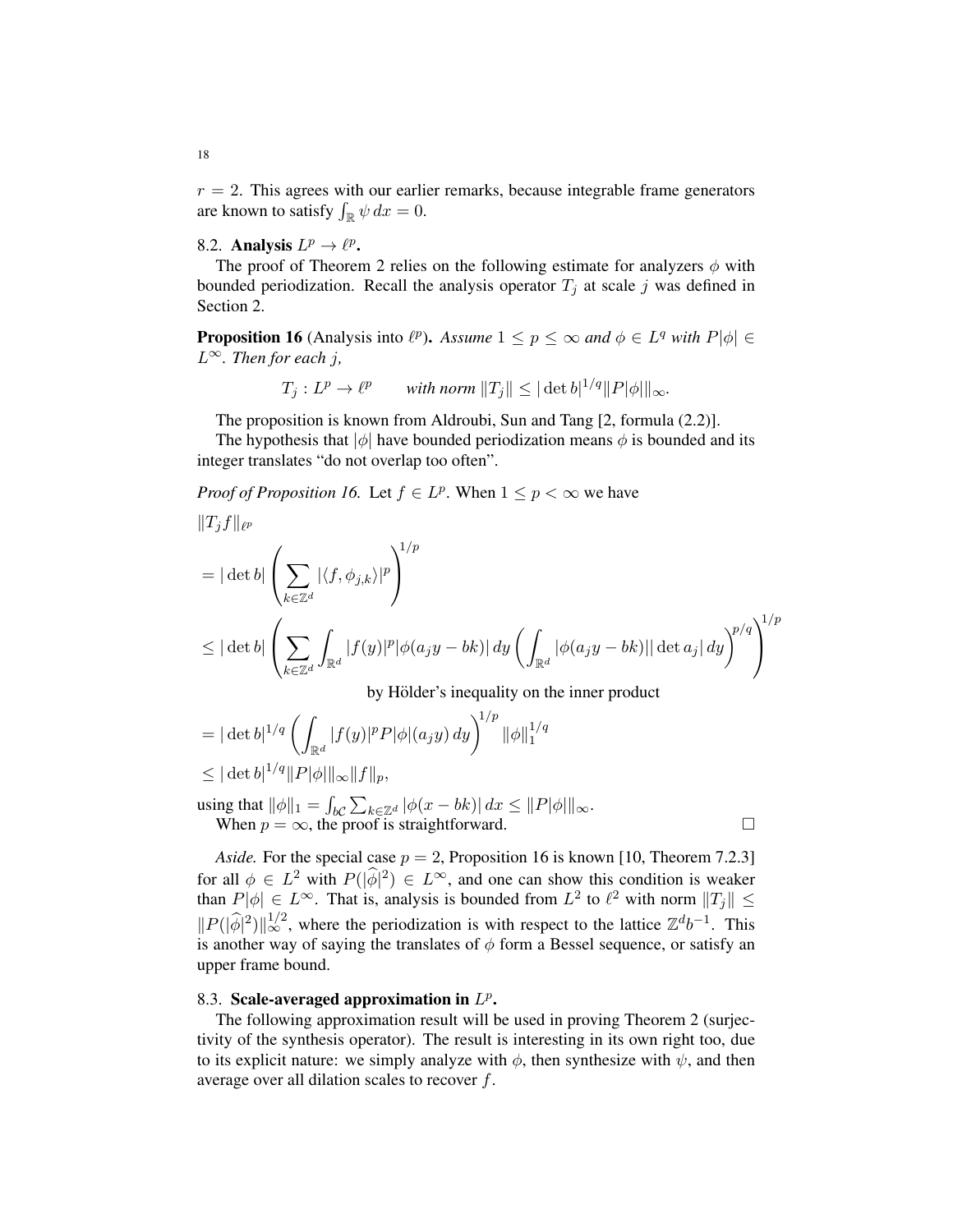Say that the dilations *expand exponentially* if

$$
||a_j a_{j+1}^{-1}|| \le \delta \qquad \text{for all } j > 0,
$$

for some  $0 < \delta < 1$ . In one dimension, this means  $|a_i|$  is a lacunary sequence.

**Theorem 17** ([6, Theorem 1 and Lemma 2]). Assume  $1 \leq p < \infty$  and  $\psi \in$  $L^p, P[\psi] \in L^p_{loc}, \phi \in L^q, P[\phi] \in L^{\infty}, f \in L^p$ . Assume  $\int_{\mathbb{R}^d} \phi \, dx = 1$ , and write  $\gamma = \int_{\mathbb{R}^d} \psi \, dx.$ 

*(a)* [Constant periodization] *If*  $P\psi = \gamma$  *a.e. then* 

$$
S_j T_j f \to \gamma f \qquad \text{in } L^p \text{ as } j \to \infty.
$$

*(b)* [Scale-averaged approximation] *If the dilations* a<sup>j</sup> *expand exponentially, then*

$$
\frac{1}{J}\sum_{j=1}^{J} S_j T_j f \to \gamma f \qquad \text{in } L^p \text{ as } J \to \infty.
$$

The scale averaged approximation in part (b) can be written in full as

$$
\frac{1}{J}\sum_{j=1}^J |\det b|\left(\sum_{k\in\mathbb{Z}^d}\langle f,\phi_{j,k}\rangle\psi_{j,k}\right) \to \gamma f \quad \text{ in } L^p \text{, as } J\to\infty.
$$

*Aside.* Part (a) of the theorem has a long history, summarized in [6, §3].

# 8.4. Proof of Theorem 2 — synthesis onto  $L^p$ .

We can assume the dilations expand exponentially, as follows. For each  $j$  we have  $||a_j a_{j+r}^{-1}|| \le ||a_j|| ||a_{j+r}^{-1}|| \to 0$  as  $r \to \infty$  because the dilations are expanding. Thus  $||a_j a_{j+r}^{-1}|| \le 1/2$  provided we choose r sufficiently large. By iterating this argument we arrive at a subsequence of dilations that expands exponentially (with  $\delta = 1/2$ ). It is enough to use only this subsequence of dilations, when proving openness and surjectivity of the synthesis operator.

Consider  $f \in L^p$  and  $J \in \mathbb{N}$ , and define a sequence  $c_J = \{c_{J;j,k}\}_{j>0,k \in \mathbb{Z}^d}$  by

$$
c_{J;j,k} = \frac{1}{J} |\det b| \begin{cases} \langle f, \phi_{j,k} \rangle & \text{for } j = 1, \dots, J, \\ 0 & \text{otherwise,} \end{cases}
$$
(12)

where  $\phi = |bC|^{-1} \mathbb{1}_{bC}$  is a normalized indicator function. Note  $P|\phi| \equiv 1$ . Then  $c_J \in \ell^1(\ell^p)$  because applying Proposition 16 for each  $j = 1, \ldots, J$  gives that

$$
||c_J||_{\ell^1(\ell^p)} \le \frac{1}{J} \sum_{j=1}^J |\det b|^{1/q} ||f||_p = |\det b|^{1/q} ||f||_p.
$$

And clearly

$$
Sc_J = \frac{1}{J} \sum_{j=1}^{J} S_j T_j f
$$
  
\n
$$
\rightarrow f \qquad \text{in } L^p \text{ as } J \rightarrow \infty,
$$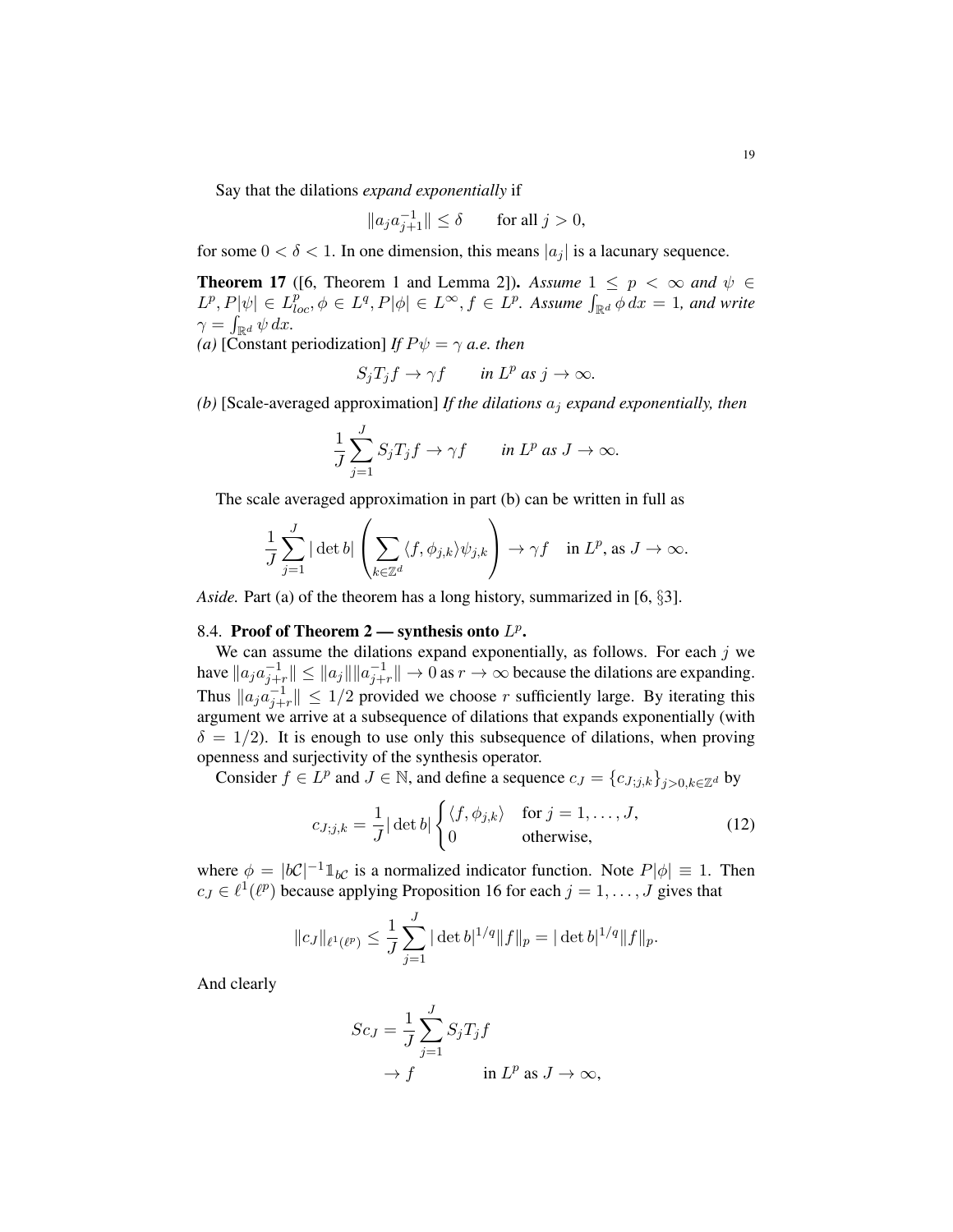by Theorem 17(b). (Here we use that the  $a_i$  expand exponentially.) Thus the open mapping theorem in Appendix A says  $S : \ell^1(\ell^p) \to L^p$  is open and surjective, and that for each  $f \in L^p$  and  $\varepsilon > 0$  there exists  $c \in \ell^1(\ell^p)$  with  $Sc = f$  and  $||c||_{\ell^1(\ell^p)} \leq |\det b|^{1/q} ||f||_p + \varepsilon.$ 

# 8.5. Proof of Corollary 5 — Synthesis norm for  $L^p(\Omega)$ .

The "<" direction of the norm equivalence follows immediately from Corollary 3, since we are restricting the collection of sequences  $c$  that can be used to represent f.

For the "≥" direction, we will modify the proof of Theorem 2. Like in that theorem we can assume the dilations expand exponentially, by passing to a subsequence of j-values.

Suppose  $f \in L^p(\Omega)$  is supported on a compact subset of  $\Omega$ . We claim there exists  $j_0 \geq 0$  such that

$$
\operatorname{spt}(\psi_{j,k}) \subset \Omega \text{ whenever } j > j_0 \text{ and } \langle f, \phi_{j,k} \rangle \neq 0,
$$
 (13)

where  $\phi = |bC|^{-1} \mathbb{1}_{bC}$  as previously. The existence of  $j_0$  should be clear intuitively, since the support of f lies at some positive distance from the boundary of  $\Omega$  while  $\psi$  and  $\phi$  have compact support and  $\|\alpha_j^{-1}\|\to 0$ . We leave the detailed proof of (13) to the reader.

Next, consider  $J \in \mathbb{N}$  and define

$$
c_{J;j,k} = \frac{1}{J} |\det b| \begin{cases} \langle f, \phi_{j,k} \rangle & \text{for } j = j_0 + 1, \dots, j_0 + J, \\ 0 & \text{otherwise,} \end{cases}
$$

so that  $c_J \in \ell^1(\ell^p)$  by Proposition 16, with

$$
||c_J||_{\ell^1(\ell^p)} \le \frac{1}{J} \sum_{j=j_0+1}^{j_0+J} |\det b|^{1/q} ||f||_p = |\det b|^{1/q} ||f||_p.
$$
 (14)

We know  $Sc_J \to f$  in  $L^p(\mathbb{R}^d)$  as  $J \to \infty$ , by Theorem 17(b) with an index shift on the dilations.

Define

 $\mathcal{L} = \{c \in \ell^1(\ell^p) : c \text{ is adapted to } \Omega \text{ and } \psi\}.$ 

Clearly  $\mathcal L$  is a closed subspace of  $\ell^1(\ell^p)$ , and hence is a Banach space. Note  $c_J \in \mathcal L$ by (13), so that  $Sc = 0$  on  $\Omega^c$ .

We have verified the hypotheses of the open mapping theorem in Appendix A for  $S: \mathcal{L} \to L^p(\Omega)$ , with the constant  $A = |\det b|^{1/q}$  by (14). Admittedly we have verified the hypotheses only for the dense class of f having compact support in  $\Omega$ , but a dense class suffices, by the comment at the end of Appendix A. The open mapping theorem tells us  $S: \mathcal{L} \to L^p(\Omega)$  is surjective, and that for each  $f \in$  $L^p(\Omega)$  and  $\varepsilon > 0$  there exists  $c \in \mathcal{L}$  with  $Sc = f$  and  $||c||_{\ell^1(\ell^p)} \leq ||\det b|^{1/q}||f||_p +$  $\varepsilon$ . This proves the ">" direction of the corollary.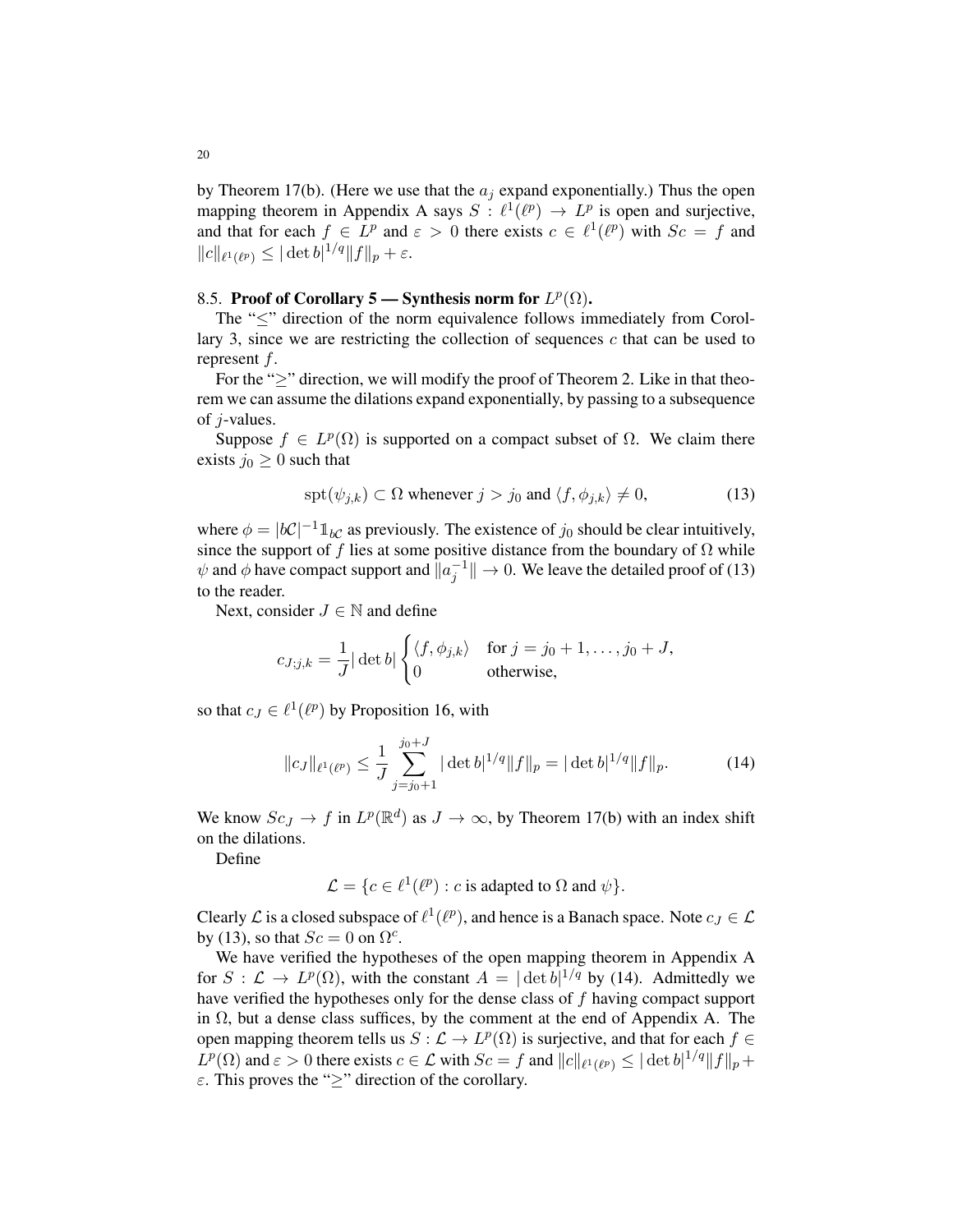# 8.6. Proof of Corollary  $6$  — analysis norm for  $L^p$ .

sup

By boundedness of the analysis operator in Proposition 16,

$$
\sup_j \|T_j f\|_{\ell^p} \le |\det b|^{1/q} \|P|\phi|\|_{\infty} \|f\|_p.
$$

To prove the other direction of the norm equivalence, choose a function  $\psi$  that satisfies the hypotheses of Theorem 17(a) with  $\gamma = 1$ . Then by that theorem,  $S_jT_jf \to f$  in  $L^p$  as  $j \to \infty$ . Therefore it follows from Theorem 1 (bounded synthesis) that

$$
||f||_p \le \sup_j ||S_jT_jf||_p \le |\det b|^{-1} ||P|\psi||_{L^p(b\mathcal{C})} \sup_j ||T_jf||_{\ell^p},
$$

which proves the corollary.

#### 9. Hardy space proofs

In this section we assume the dilations are isotropic and expanding, so that  $a_i =$  $\alpha_j I$  for some nonzero real numbers  $\alpha_j$  with  $|\alpha_j| \to \infty$ .

# 9.1. Proof of Theorem 7 — synthesis  $\ell^{1}(h^{1}) \rightarrow H^{1}$ .

We begin by showing that the Riesz transform "almost" commutes with affine synthesis, which will be the key step in proving boundedness of the synthesis operator, in Theorem 7.

**Lemma 18** (Riesz transforms commute with synthesis). *Suppose*  $\psi \in L^1$ . Take v *to be the smooth, compactly supported cut-off function used to define* z *in formula* (5). Let  $\mu$  be the Schwartz function with  $\widehat{\mu}(\xi) = \nu(\xi b)$ , and let  $\lambda$  be a Schwartz *function with*  $\widehat{\lambda}$  *supported in*  $C_0b^{-1}$  *and with*  $\widehat{\lambda}(0) = 1$ *.* 

If 
$$
s \in h^1
$$
 then

$$
Z * (\sum_{k \in \mathbb{Z}^d} s_k(\psi * \lambda * \mu)(x - bk)) = \sum_{k \in \mathbb{Z}^d} (z * s)_k(\psi * \lambda)(x - bk)
$$
  

$$
\in L^1.
$$

We can rephrase the lemma (after rescaling  $x \mapsto \alpha_j x$  and using the dilation invariance of the Riesz transform) as saying

$$
RS_{j,\psi*\lambda*\mu}s = \text{sign}(\alpha_j)S_{j,\psi*\lambda}Rs, \qquad s \in h^1,
$$

where on the lefthand side  $R$  denotes the continuous Riesz transform (convolution with the Riesz kernel  $Z$ ) and on the righthand side R denotes the discrete Riesz transform (convolution with the discrete Riesz kernel  $z$ ). Thus we see Lemma 18 is a discrete analogue of the formula  $R(\psi * f) = \psi * (Rf)$ , once we remember that affine synthesis is a discrete analogue of convolution with a synthesizer.

*Proof of Lemma 18.* Define  $f(x) = \sum_{k \in \mathbb{Z}^d} s_k(\psi * \lambda * \mu)(x - bk)$ . This sum converges absolutely in  $L^1$ , because

$$
||f||_1 \leq \sum_{k \in \mathbb{Z}^d} |s_k| ||\psi * \lambda * \mu(\cdot - bk)||_1 = ||s||_{\ell^1} ||\psi * \lambda * \mu||_1.
$$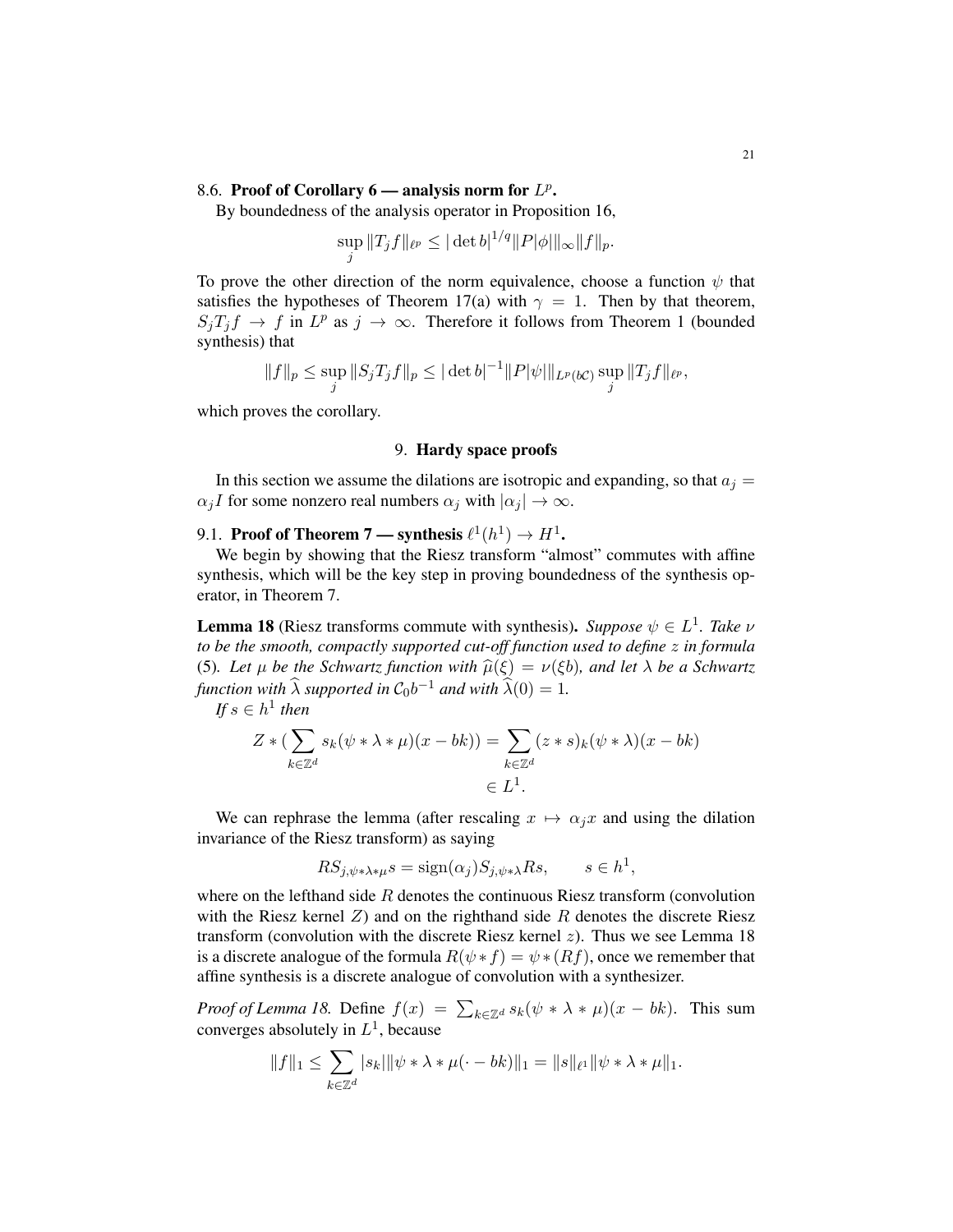Our task is to show  $f \in H^1$ , with its Riesz transform being as stated in the lemma. Consider the periodic functions

$$
\sigma(\xi) = \sum_{k \in \mathbb{Z}^d} s_k e^{-2\pi i \xi k}, \qquad \zeta(\xi) = \sum_{k \in \mathbb{Z}^d} z_k e^{-2\pi i \xi k},
$$

which are well defined since  $s \in \ell^1$  and  $z \in \ell^2$ . We have

$$
-i\frac{\xi}{|\xi|}\hat{f}(\xi) = -i\frac{\xi}{|\xi|}\sigma(\xi b)\hat{\psi}(\xi)\hat{\lambda}(\xi)\hat{\mu}(\xi)
$$

$$
= \zeta(\xi b)\sigma(\xi b)\hat{\psi}(\xi)\hat{\lambda}(\xi)
$$
(15)

by definition of the Riesz kernel sequence z in (5), using here that  $\hat{\lambda}(\xi) = 0$  when  $\xi b \notin \mathcal{C}_0$ .

Of course  $\zeta(\xi)\sigma(\xi) = \sum_{k \in \mathbb{Z}^d} (z * s)_k e^{-2\pi i \xi k}$  in  $L^2(\mathcal{C}_0)$ , by computing Fourier coefficients of the two sides in  $L^2(\mathcal{C}_0)$  and using  $z \in \ell^2, s \in \ell^1, z * s \in \ell^2$ . Therefore (15) says

$$
-i\frac{\xi}{|\xi|}\widehat{f}(\xi) = \text{Fourier transform of } \sum_{k \in \mathbb{Z}^d} (z * s)_k (\psi * \lambda)(x - bk),
$$

where we note that  $z * s \in \ell^1$  by the hypothesis  $s \in h^1$ . Thus  $(Z * f)(x) =$  $\sum_{k\in\mathbb{Z}^d}(z*s)_k(\psi*\lambda)(x-bk)\in L^1$ . This proves the lemma.

*Proof of Theorem 7.* Fix  $j > 0$  and take  $s \in h^1$ . Define

$$
f=\sum_{k\in\mathbb{Z}^d} s_k\psi_{j,k}.
$$

We will show that  $f \in H^1$  with  $||f||_{H^1} \leq C||s||_{h^1}$ , where  $C = C(\psi, b)$  is independent of  $j$ . Then Theorem 7 follows by summing over  $j$ .

It is enough to show that the function

$$
g(x) = (M_{a_j}^{-1}f)(x) = \sum_{k \in \mathbb{Z}^d} s_k \psi(x - bk)
$$

belongs to  $H^1$  with  $||g||_{H^1} \leq C||s||_{h^1}$ , because  $||f||_{H^1} = ||g||_{H^1}$  (using that  $a_j = \alpha_j I$  is isotropic). Obviously  $||g||_1 \leq ||s||_{\ell^1} ||\psi||_1$ , and so our task is to show  $||Rg||_1 \leq C ||s||_{h^1}.$ 

To understand  $Rg$ , take  $\nu$ ,  $\mu$  and  $\lambda$  as in Lemma 18, and decompose

$$
g = g_1 + g_2 \quad \text{where}
$$
  
\n
$$
g_1(x) = \sum_{k \in \mathbb{Z}^d} s_k(\psi * \lambda * \mu)(x - bk),
$$
  
\n
$$
g_2(x) = \sum_{k \in \mathbb{Z}^d} s_k(\psi - \psi * \lambda * \mu)(x - bk).
$$

Lemma 18 implies

$$
||Rg_1||_1 \leq ||z * s||_{\ell^1} ||\psi * \lambda||_1 \leq ||s||_{h^1} ||\psi * \lambda||_1.
$$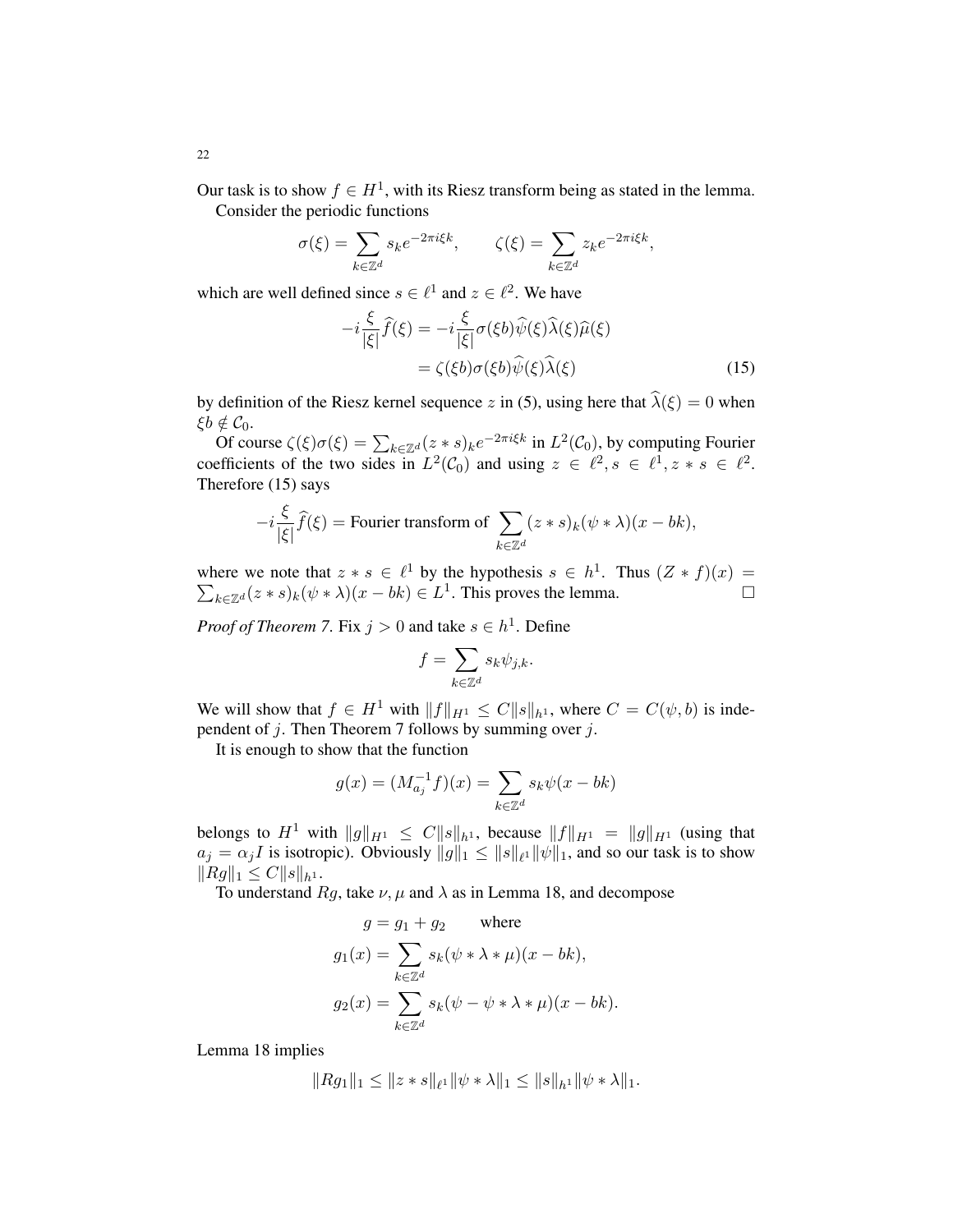(Thus we see Lemma 18 is used to push the Riesz transform onto the *coefficient* sequence s, which belongs to  $h^1$ , rather than onto the synthesizer  $\psi * \lambda * \mu$ , which does not belong to  $H^1$ .)

The sum defining  $g_2$  converges absolutely in  $H^1$ , because  $s \in h^1 \subset \ell^1$  by assumption and  $\psi - \psi * \lambda * \mu \in H^1$  by Lemma 19 below (which is where we use the hypothesis (6)). Hence

$$
||Rg_2||_1 \leq ||s||_{\ell^1} ||R(\psi - \psi * \lambda * \mu)||_1.
$$

These bounds prove Theorem 7.

We must still prove Lemma 19, needed to treat  $g_2$  in the "smoothing" step of the proof above. We use the translation operator  $\tau_y \psi = \psi(\cdot - y)$ .

**Lemma 19.** Suppose  $\psi \in L^1$  and  $\|R(\psi - \tau_y \psi)\|_1 \le C < \infty$  for all  $|y| \le 1$ , and  $\lambda \in L^1$  with  $|y| \lambda(y) \in L^1$  and  $\int_{\mathbb{R}^d} \lambda(y) dy = 1$ . Then

$$
||R(\psi - \psi * \lambda)||_1 \leq C \int_{\mathbb{R}^d} (|y| + 1) |\lambda(y)| dy.
$$

The assumption that  $||R(\psi - \tau_y \psi)||_1 \leq C$  for  $|y| \leq 1$  is a restatement of hypothesis (6).

*Proof of Lemma 19.* The first step is to show the Hardy norm of a difference grows at most linearly with the difference step, that is

$$
||R(\psi - \tau_y \psi)||_{L^1} \le C(|y| + 1) \quad \text{for all } y \in \mathbb{R}^d.
$$
 (16)

For this, let m be the integer satisfying  $|y| < m \le |y| + 1$ . After writing y as a sum of m vectors each having norm less than 1, we can prove (16) with  $Cm$  on the righthand side by telescoping the differences and using the triangle inequality, noting the Riesz transform is translation invariant.

Now observe the function

$$
\psi(x) - (\psi * \lambda)(x) = \int_{\mathbb{R}^d} (\psi(x) - \tau_y \psi(x)) \lambda(y) dy
$$

belongs to  $H^1$  and has Riesz transform

$$
R(\psi - \psi * \lambda)(x) = \int_{\mathbb{R}^d} R(\psi - \tau_y \psi)(x) \lambda(y) dy,
$$

by [7, Lemma 10]. That is, one can take the Riesz transform through the integral. Thus

$$
||R(\psi - \psi * \lambda)||_1 \le \int_{\mathbb{R}^d} ||R(\psi - \tau_y \psi)||_1 |\lambda(y)| dy
$$
  

$$
\le \int_{\mathbb{R}^d} C(|y| + 1) |\lambda(y)| dy
$$

by (16), as desired.  $\Box$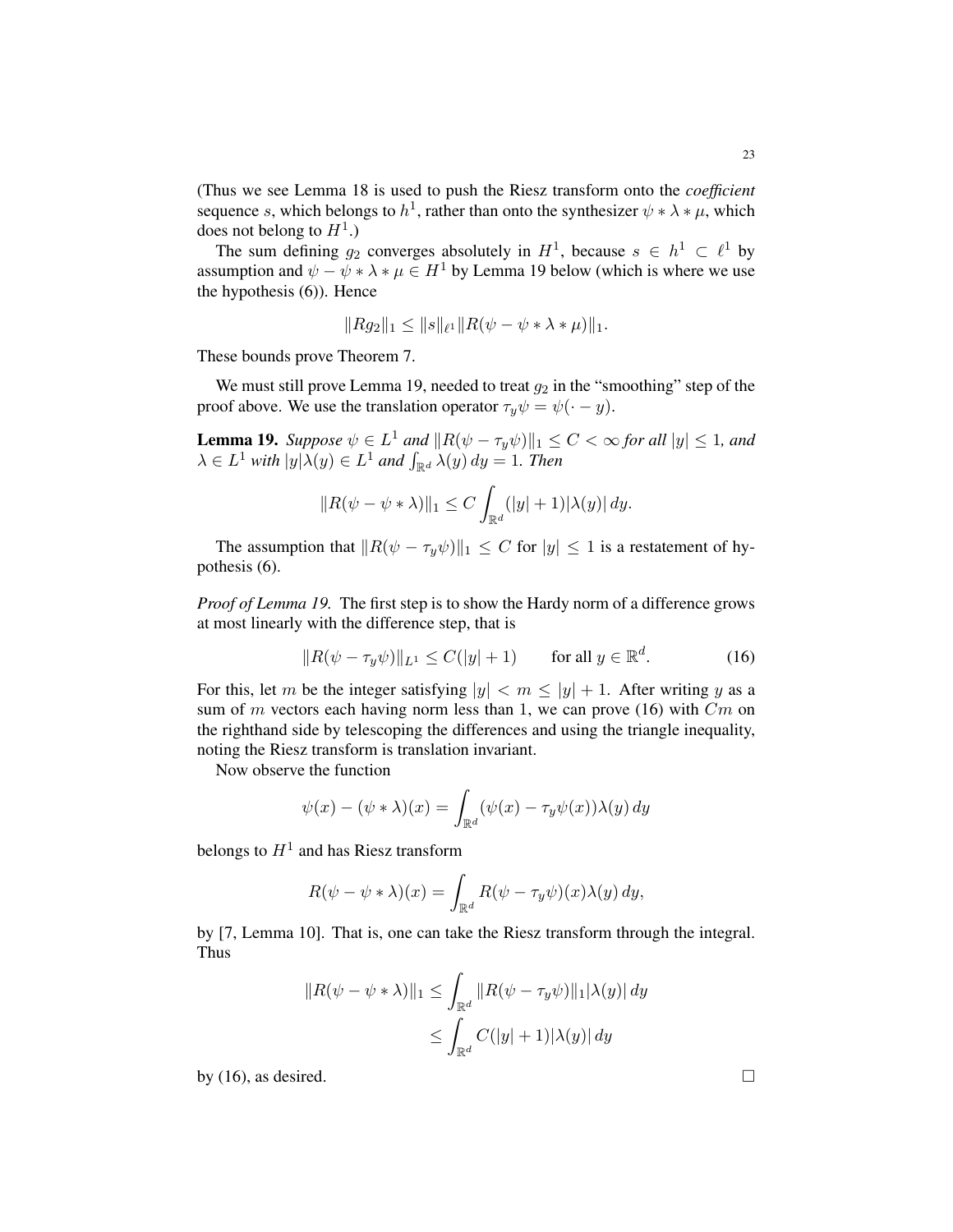9.2. Analysis  $H^1 \to h^1$ .

For the proof of Theorem 8 we want boundedness of the analysis operator  $T_i$ from  $H^1$  to  $h^1$ , which we state in Proposition 21 below. First we show:

**Lemma 20** (Riesz transforms commute with analysis). Assume the analyzer  $\phi$  is *a Schwartz function with*  $\widehat{\phi}$  *supported in*  $C_0b^{-1}$ *. Fix*  $j > 0$ *. Choose*  $\nu$  *as in the definition of*  $h^1$  *in Section 4, and let*  $\mu_j$  *be the Schwartz function with*  $\widehat{\mu_j}(\xi) =$ <br> $u(\xi e^{-1}h)$  $\nu(\xi a_j^{-1}b)$ .

 $If f \in H^1$  then

$$
RT_j f = sign(\alpha_j) T_j R(\mu_j * f),
$$

*where on the lefthand side* R *denotes the discrete Riesz transform (convolution with the discrete Riesz kernel* z*) and on the righthand side* R *denotes the continuous Riesz transform (convolution with the Riesz kernel* Z*).*

Remember  $\alpha_j$  denotes the isotropic dilation factor in  $a_j = \alpha_j I$ .

*Proof of Lemma 20.* Observe  $\phi_{j,k}(x) = \phi(a_j x - bk)$  in what follows, because we implicitly assume  $p = 1, q = \infty$ , wherever we deal with the Hardy space.

The k-th term of the sequence  $RT_jf$  is

$$
(z * T_j f)_k = |\det b| \sum_{\ell \in \mathbb{Z}^d} z_{\ell} \langle f, \phi_{j,k-\ell} \rangle
$$
  
= |\det b| \sum\_{\ell \in \mathbb{Z}^d} \int\_{C\_0 b^{-1}} z\_{\ell} e^{-2\pi i \xi b \ell} \hat{f}(\xi a\_j) \overline{\hat{\phi}(\xi)} e^{-2\pi i \xi b k} d\xi,

by Plancherel and the compact support of  $\widehat{\phi}$ . Substituting in the definition of  $\zeta$ from (5) and then using the definition of  $\mu_j$ , we find

$$
(z * T_j f)_k
$$
  
=  $|\det b| \int_{\mathbb{R}^d} \frac{-i\xi}{|\xi|} \nu(\xi b) \hat{f}(\xi a_j) \overline{\hat{\phi}(\xi)} e^{-2\pi i \xi b k} d\xi$   
=  $|\det b| \int_{\mathbb{R}^d} \text{sign}(\alpha_j) (\mu_j * Rf) (\xi a_j) \overline{\hat{\phi}(\xi)} e^{-2\pi i \xi b k} d\xi$  since  $a_j = \alpha_j I$   
=  $|\det b| \text{sign}(\alpha_j) \langle R(\mu_j * f), \phi_{j,k} \rangle$ 

by Plancherel, and this is the k-th term of  $sign(\alpha_j)T_jR(\mu_j * f)$ , as desired.  $\square$ **Proposition 21** (Analysis into  $h^1$ ). *Take*  $\phi$  *and*  $\nu$  *as in Lemma 20. Then for each* j*,*

 $T_j : H^1 \to h^1$  *with norm*  $||T_j|| \le ||P|\phi|||_{\infty} ||\breve{\nu}||_1$ .

*Proof of Proposition 21.* If  $f \in H^1$  then

$$
||T_jf||_{\ell^1} \leq ||P|\phi|||_{\infty}||f||_1
$$

by Proposition 16 with  $p = 1$ , while

$$
||z * T_j f||_{\ell^1} = ||RT_j f||_{\ell^1} \le ||P|\phi|||_{\infty} ||R(\mu_j * f)||_1
$$
  

$$
\le ||P|\phi|||_{\infty} ||\mu_j||_1 ||Rf||_1
$$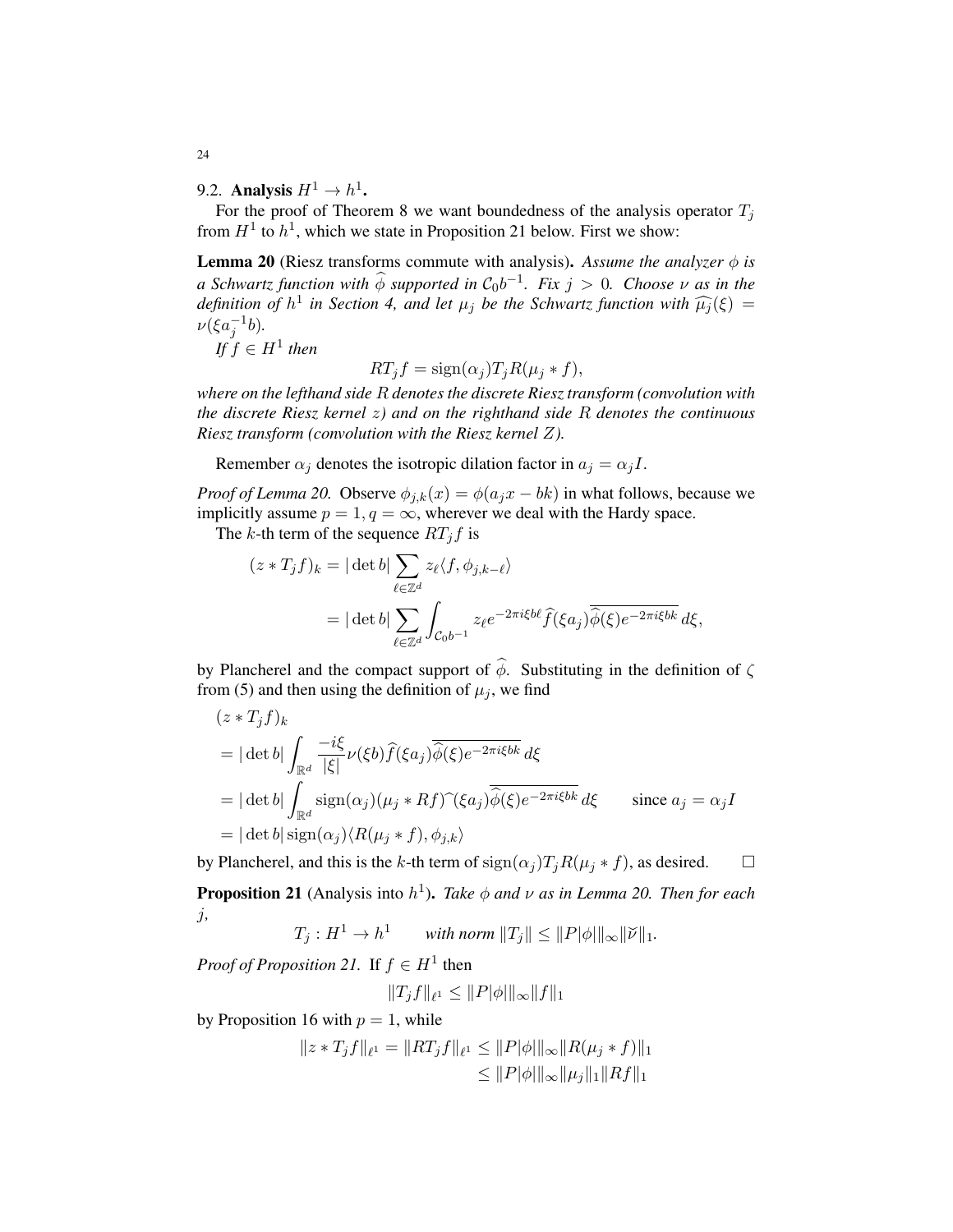by combining Lemma 20 and Proposition 16. Add these two estimates and observe by comoning Lemma 20 and Proposition 10.1 Red and two estimates and observe  $\|\mu_j\|_1 = \|\tilde{\nu}\|_1 \geq |\nu(0)| = 1$ , by definition of  $\hat{\mu}_j$  in Lemma 20.

*Aside.* Our compact support assumption on the Fourier transform of the analyzer  $\phi$ , in Lemma 20 and Proposition 21, seems rather strong. Perhaps it can be weakened. But notice it ensures that  $\widehat{\phi}(\ell b^{-1}) = 0$  for all row vectors  $\ell \in \mathbb{Z}^d \setminus \{0\}$ , which implies  $P\phi \equiv \text{const.}$  This constant periodization condition is necessary, as follows. If  $T_j$  maps  $H^1$  into  $h^1$ , then for all  $f \in H^1$  we have

$$
\int_{\mathbb{R}^d} f(x) \overline{P\phi(a_j x)} dx = \sum_{k \in \mathbb{Z}^d} (T_j f)_k = 0
$$

by the zero-mean property of  $T_j f \in h^1$  (see Appendix B). Taking  $f \in H^1$  to approach a difference of delta functions implies  $P\phi$  is constant.

# 9.3. Scale-averaged approximation in  $H^1$ .

In this section we prove scale-averaged convergence in  $H<sup>1</sup>$ , which we need for the proof of Theorem 8.

**Theorem 22.** Assume  $\psi \in L^1$  with  $\int_{\mathbb{R}^d} \psi \, dx = 1$  and

$$
\|\psi - \psi(\cdot - y)\|_{H^1} \to 0 \qquad \text{as } y \to 0,
$$
\n(17)

*which is hypothesis* (8). Assume  $\phi$  *is a Schwartz function with*  $\widehat{\phi}$  *supported in*  $C_0b^{-1}$ *and*  $\int_{\mathbb{R}^d} \phi \, dx = 1$ *. Let*  $f \in H^1$ *.* 

*(a)* [Constant periodization] *If*  $P\psi = 1$  *a.e. then* 

$$
S_j T_j f \to f \qquad \text{in } H^1 \text{ as } j \to \infty.
$$

*(b)* [Scale-averaged approximation] *If the dilations* a<sup>j</sup> *expand exponentially, then*

$$
\frac{1}{J}\sum_{j=1}^{J} S_j T_j f \to f \qquad \text{in } H^1 \text{ as } J \to \infty.
$$

The theorem was proved in our earlier paper [7, Theorem 1] for analyzers  $\phi$  with compact support and  $P\phi \equiv \text{const.}$ , by comparing  $S_jT_jf$  with an approximate identity formula. The new proof below is more conceptually satisfying, as it is based on commuting the Riesz transform through the analysis and synthesis operators.

*Proof of Theorem 22.* Convergence in  $L^1$ , for parts (a) and (b), follows immediately from our  $L^p$  result Theorem 17, with  $p = 1$ .

To prove convergence in  $H^1$ , we want to show

$$
RS_j T_j f \to Rf \quad \text{in } L^1 \text{, for part (a), and} \tag{18}
$$

$$
\frac{1}{J} \sum_{j=1}^{J} RS_j T_j f \to Rf \quad \text{in } L^1 \text{, for part (b).}
$$
 (19)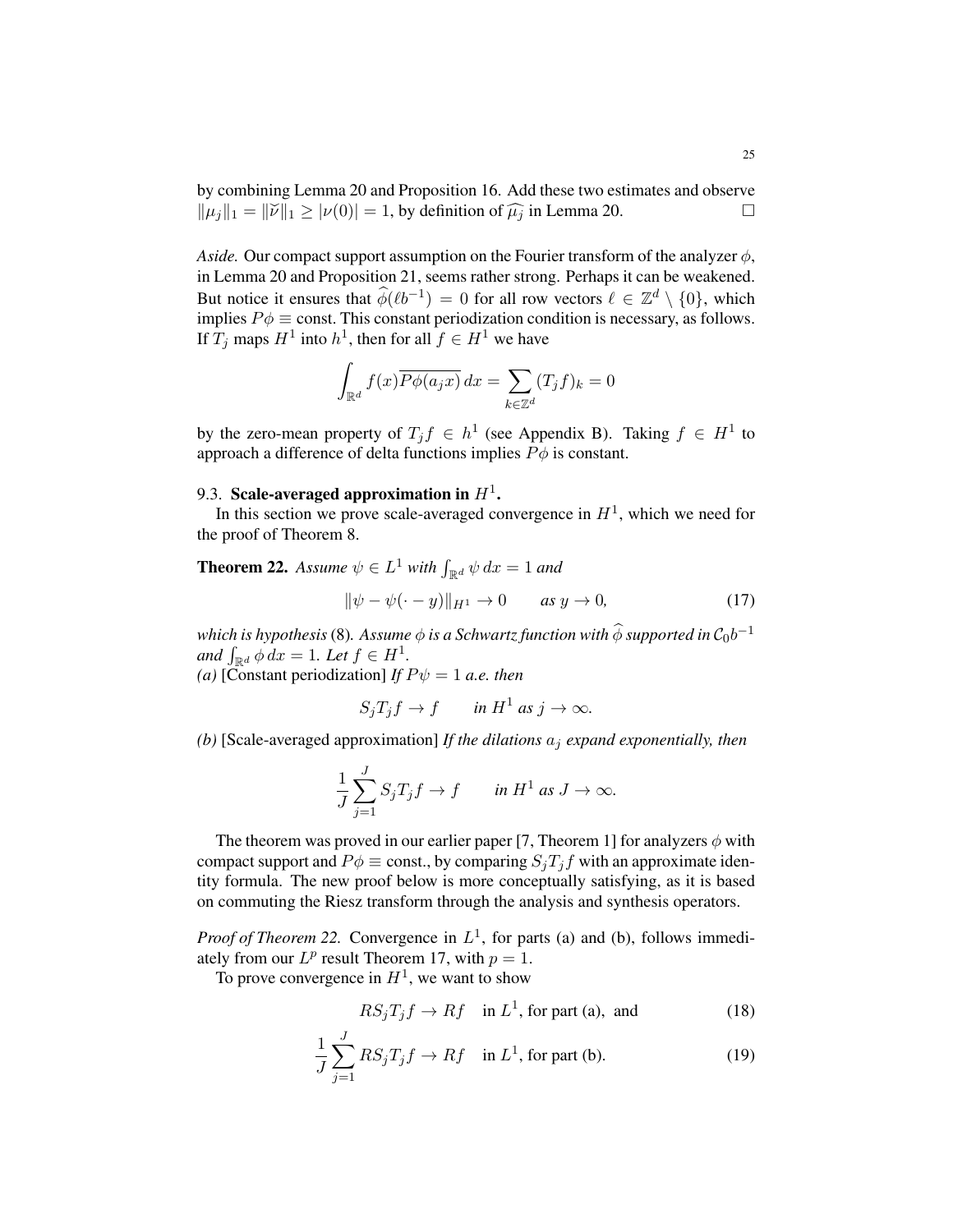To begin, suppose  $\hat{\mu}(\xi) = \nu(\xi b)$  and  $\lambda$  are as in Lemma 18, and decompose

$$
S_j T_j f = S_{j,\psi} T_j f = S_{j,\psi - \psi * \lambda * \mu} T_j f + S_{j,\psi * \lambda * \mu} T_j f
$$
  
= A<sub>j</sub> + B<sub>j</sub>, say,

where we write  $S_{j,\psi}$  and so on to emphasize the synthesizer being used, in each part of the formula. We have

$$
RB_j = sign(\alpha_j)S_{j,\psi*\lambda}RT_jf
$$
 by Lemma 18  
=  $S_{j,\psi*\lambda}T_jR(\mu_j * f)$  by Lemma 20  
=  $S_{j,\psi*\lambda}T_j(\mu_j * (Rf) - Rf) + S_{j,\psi*\lambda}T_jRf$   
=  $C_j + D_j$ , say.

We estimate  $C_i$  by

$$
||C_j||_1 \leq (const.)||\mu_j * (Rf) - Rf||_1 \qquad \text{by Theorem 1 and Proposition 16}
$$
  

$$
\to 0 \qquad \text{as } j \to \infty,
$$

since  $\mu_j(x) = |\det b^{-1}a_j|\breve{\nu}(b^{-1}a_jx)$  is an approximation to the identity (recalling  $a_j = \alpha_j I$  with  $|\alpha_j| \to \infty$ ).

Theorem 17 implies  $D_j \to Rf$  in  $L^1$  in part (a), and implies in part (b) that 1  $\frac{1}{J}\sum_{j=1}^{J} D_j \rightarrow Rf$  in  $L^1$ .

Thus to prove (18)–(19), it suffices to show  $RA_j \rightarrow 0$  in part (a), and that 1  $\frac{1}{J}\sum_{j=1}^{J} RA_j \rightarrow 0$  in part (b). To accomplish this, first compute

$$
RA_j = RS_{j, \psi - \psi * \lambda * \mu} T_j f
$$
  
= sign( $\alpha_j$ ) $S_{j, R(\psi - \psi * \lambda * \mu)} T_j f$ , (20)

where it is permissible here to pass the Riesz transform through the synthesis operator because the series for  $S_{j,\psi-\psi*\lambda*\mu}T_jf$  converges absolutely in  $H^1$ : the coefficient sequence  $T_j f$  belongs to  $\ell^1$  by Proposition 16, and the synthesizer  $\psi - \psi * \lambda * \mu$ belongs to  $H^1$  by Lemma 19 (noting (17) implies (6) by [7,  $\S 3.4$ ]).

Next notice  $\int_{\mathbb{R}^d} R(\psi - \psi * \lambda * \mu) dx = 0$ , since all Hardy space functions and their Riesz transforms integrate to zero; cf. (4). Thus in part (b) of the theorem we deduce that  $\frac{1}{J}\sum_{j=1}^{J} RA_j \rightarrow 0$ , from (20) and Theorem 17(b) (and also splitting the sum  $\sum_{j=1}^{J}$  into two pieces, where  $\alpha_j > 0$  and  $\alpha_j < 0$  respectively).

In part (a) of the theorem we deduce that  $RA_j \rightarrow 0$ , by using (20) and Theorem 17(a), and the following observation. If  $P\psi = 1$  a.e., then by computing the Fourier coefficients of  $P\psi$  we find  $\hat{\psi}(\ell b^{-1}) = 0$  for all  $\ell \in \mathbb{Z}^d \setminus \{0\}$ , and thus

$$
(R(\psi - \psi * \lambda * \mu))\hat{ } (\ell b^{-1}) = 0.
$$
 (21)

Of course (21) holds for  $\ell = 0$  too, as observed in the preceding paragraph. Hence  $PR(\psi - \psi * \lambda * \mu) = 0$  a.e., by computing the Fourier coefficients of this periodic function.

This finishes the proof.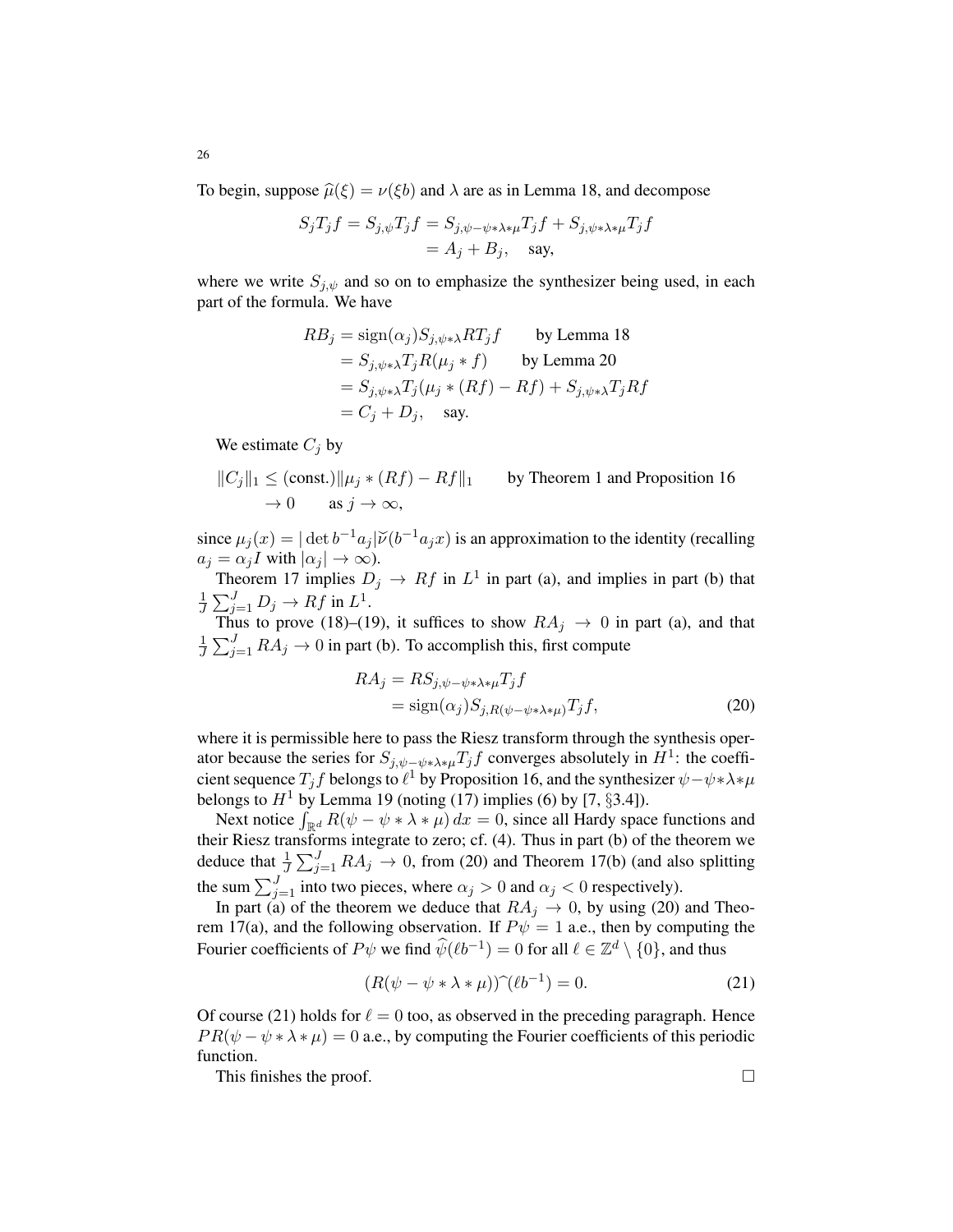# 9.4. Proof of Theorem 8 — synthesis onto  $H^1$ .

We can assume the dilations expand exponentially, like we did in the proof of Theorem 2.

Let  $f \in H^1$  and  $J \in \mathbb{N}$ , and define the sequence  $c_J$  by (12) where now  $\phi$  is assumed to be a Schwartz function with  $\hat{\phi}$  supported in  $C_0b^{-1}$  and  $\int_{\mathbb{R}^d} \phi \, dx = 1$ . Then  $c_j \in \ell^1(h^1)$  by applying Proposition 21 for each  $j = 1, \ldots, J$ , giving

$$
||c_J||_{\ell^1(h^1)} \le \frac{1}{J} \sum_{j=1}^J ||P|\phi||_{\infty} ||\breve{\nu}||_1 ||f||_{H^1} = ||P|\phi||_{\infty} ||\breve{\nu}||_1 ||f||_{H^1}.
$$
 (22)

Observe  $Sc_J = \frac{1}{J}$  $\frac{1}{J}\sum_{j=1}^{J} S_j T_j f \to f$  in  $H^1$  as  $J \to \infty$  by Theorem 22. (This is where the hypotheses on  $\psi$  are needed, and that the dilations expand exponentially.) Combining this with (22), we see the open mapping theorem in Appendix A implies S is open, and that for each  $\varepsilon > 0$  there exists  $c \in \ell^1(h^1)$  with  $Sc = f$  and  $||c||_{\ell^1(h^1)} \leq ||P|\phi||||_{\infty} ||\check{\nu}||_1 ||f||_{H^1} + \varepsilon$ . Choosing  $C = ||P|\phi||||_{\infty} ||\check{\nu}||_1$  proves the theorem.

# 9.5. Proof of Corollary 10 — analysis norm for  $H^1$ .

Take  $\nu$  as in the definition of  $h^1$  in Section 4. Then by boundedness of the analysis operator in Proposition 21,

$$
\sup_j \|T_jf\|_{h^1} \leq \|P|\phi|\|\infty \|\breve{\nu}\|_1 \|f\|_{H^1}.
$$

To prove the other direction of the equivalence, choose  $\psi$  to be a Schwartz function with  $P\psi \equiv 1$ . Then  $S_jT_jf \to f$  in  $H^1$  as  $j \to \infty$  by Theorem 22(a), noting that hypothesis (17) is known to hold for the Schwartz function  $\psi$  (cf. [7, §3.3]). Therefore it follows from Theorem 7 (bounded synthesis) that

$$
||f||_{H^1} \le \sup_j ||S_j T_j f||_{H^1} \le C \sup_j ||T_j f||_{h^1},
$$

where  $C$  is independent of  $f$ .

### 10. Sobolev space proofs

Throughout this section we assume the dilations are isotropic and expanding, meaning  $a_i = \alpha_i I$  for some nonzero real numbers  $\alpha_i$  with  $|\alpha_i| \to \infty$ .

We introduce the notation  $g^{*r}$  for the convolution of a function g with itself r times (for example,  $g^{*2} = g * g$ ), and we write

$$
\Delta_y g = g - g(\cdot - y), \qquad y \in \mathbb{R}^d,
$$

for the backwards difference of  $g$  by  $y$ . Also we define

$$
\beta_1(x) = \delta(x_1) 1\!\!1_{[0,1)}(x_2) \cdots 1\!\!1_{[0,1)}(x_d)
$$

and similarly define functions  $\beta_2, \dots, \beta_d$ , so that the partial derivatives of the unit cube indicator function are

$$
D_t \mathbb{1}_{\mathcal{C}} = \Delta_{e_t} \beta_t, \qquad t = 1, \dots, d.
$$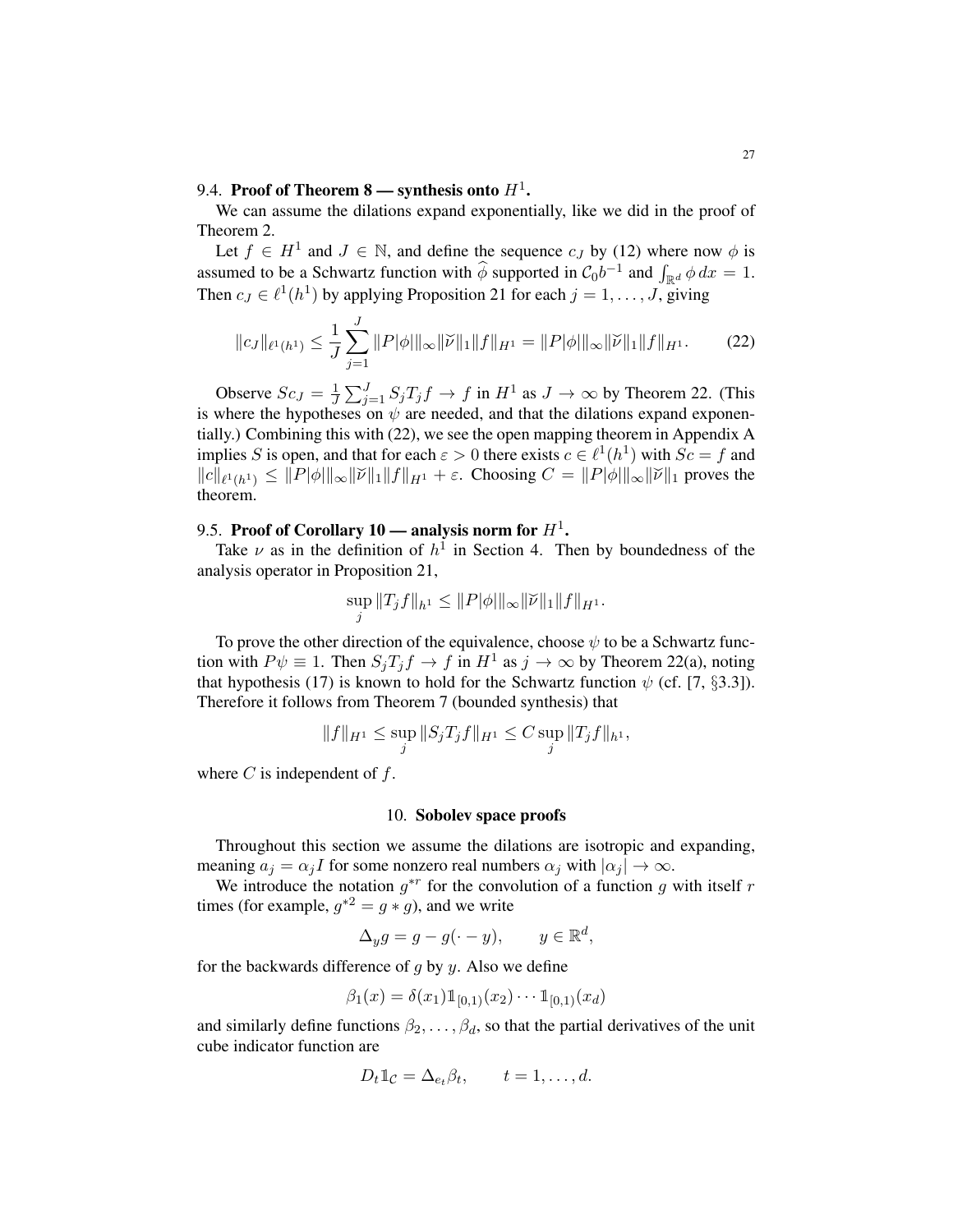# 10.1. Proof of Theorem 11 — synthesis  $\ell^1(w^{m,p}, \alpha) \to W^{m,p}$ .

First assume  $b = I$ , so that  $\beta = \mathbb{1}_{\mathcal{C}}$ . Fix  $c \in \ell^1(w^{m,p}, \alpha)$ .

The initial task is to show that  $Sc \in W^{m,p}$ . By differentiating the definition (9) of  $\psi$  we convert derivatives to differences:

$$
D^{\rho}\psi = (D_1 \mathbb{1}_{\mathcal{C}})^{*\rho_1} * \cdots * (D_d \mathbb{1}_{\mathcal{C}})^{*\rho_d} * \beta^{*m-|\rho|} * \eta
$$
  
=  $\Delta_{e_1}^{\rho_1} \cdots \Delta_{e_d}^{\rho_d} (\beta_1^{*\rho_1} * \cdots * \beta_d^{*\rho_d} * \beta^{*m-|\rho|} * \eta) \in L^p.$  (23)

Obviously (23) implies that  $\psi \in W^{m,p}$ . Further, since  $P|\eta| \in L_{loc}^p$  by hypothesis, we have

$$
P|\beta_1^{*p_1} * \cdots * \beta_d^{*p_d} * \beta^{*m-|\rho|} * \eta| \leq \beta_1^{*p_1} * \cdots * \beta_d^{*p_d} * \beta^{*m-|\rho|} * P|\eta| \quad (24)
$$
  

$$
\in L^p_{loc},
$$

and therefore  $P|D^{\rho}\psi| \in L_{loc}^{p}$  by (23). This allows us to use  $D^{\rho}\psi$  as a synthesizer when applying Theorem 1, below.

It is straightforward to show that  $Sc$  (which belongs to  $L^p$  by Theorem 1) has weak derivatives given by "differentiating through the sum", namely

$$
D^{\rho}(S_{\psi}c) = S_{D^{\rho}\psi}(\alpha^{|\rho|}c). \tag{25}
$$

Note that the righthand side belongs to  $L^p$  by Theorem 1, since  $c \in \ell^1(w^{m,p}, \alpha)$ ensures  $\alpha^{|\rho|}c \in \ell^1(\ell^p)$ . Thus the function Sc belongs to  $W^{m,p}$ , completing the first task in the proof.

The next task is to prove that

*derivatives commute with synthesis,*

in the sense that

$$
D^{\rho} S_{\psi} c = S_{\eta_{\rho}}(\alpha^{|\rho|} \Delta^{\rho} c), \tag{26}
$$

where we have introduced the function

$$
\eta_{\rho} = \beta_1^{*\rho_1} * \cdots * \beta_d^{*\rho_d} * \beta^{*m-|\rho|} * \eta
$$

(so that for example,  $\eta_0 = \psi$ ). Indeed

$$
(D^{\rho}S_{\psi}c)(x) = \sum_{j>0} \sum_{k \in \mathbb{Z}^d} \alpha_j^{|\rho|} c_{j,k} (D^{\rho} \psi)_{j,k}(x) \text{ by (25)}
$$
  
\n
$$
= \sum_{j>0} \alpha_j^{|\rho|} \sum_{k \in \mathbb{Z}^d} c_{j,k} |\det a_j|^{1/p} (\Delta_{e_1}^{\rho_1} \cdots \Delta_{e_d}^{\rho_d} \eta_{\rho}) (a_j x - k) \text{ by (23)}
$$
  
\n
$$
= \sum_{j>0} \alpha_j^{|\rho|} \sum_{k \in \mathbb{Z}^d} (\Delta^{\rho}c)_{j,k} |\det a_j|^{1/p} \eta_{\rho}(a_j x - k)
$$
 (27)

by summation by parts, the key step in the proof,

$$
=S_{\eta_{\rho}}(\alpha^{|\rho|}\Delta^{\rho}c)(x),
$$

which proves (26).

We will deduce an estimate on the synthesis operator of the form

$$
||Sc||_{W^{m,p}} \le ||P|\eta||_{L^p(\mathcal{C})} ||c||_{\ell^1(w^{m,p},\alpha)},
$$
\n(28)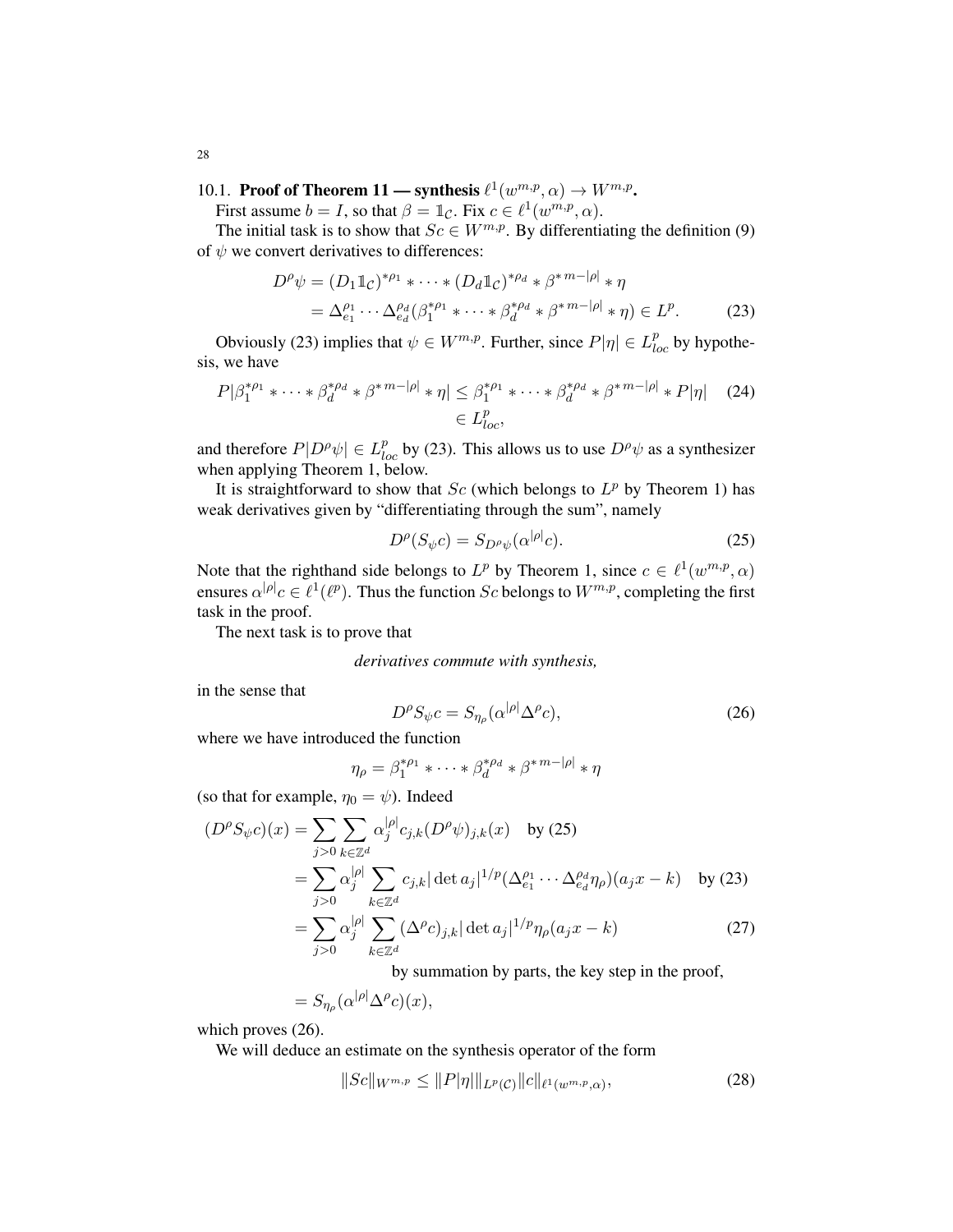which completes the proof of the theorem when  $b = I$ . Start by observing

$$
||Sc||_{W^{m,p}} = \sum_{|\rho| \le m} ||D^{\rho} Sc||_p
$$
  
= 
$$
\sum_{|\rho| \le m} ||S_{\eta_{\rho}}(\alpha^{|\rho|} \Delta^{\rho} c)||_p
$$
 by (26)  

$$
\le \sum_{|\rho| \le m} ||P|\eta_{\rho}||_{L^p(\mathcal{C})} ||\alpha^{|\rho|} \Delta^{\rho} c||_{\ell^1(\ell^p)}
$$

by Theorem 1 (boundedness of synthesis into  $L^p$ ). To complete the proof of (28), notice

$$
||P|\eta_{\rho}||_{L^p(\mathcal{C})} \leq ||P|\eta||_{L^p(\mathcal{C})}
$$

by (24).

To prove the theorem when  $b \neq I$ , first rescale the definition (9) of  $\psi$  to obtain that

$$
M_b \psi = \overbrace{\mathbb{1}_{\mathcal{C}} * \cdots * \mathbb{1}_{\mathcal{C}} * M_b \eta}^{m \text{ factors}}.
$$

That is, (9) holds with  $M_b\psi$ ,  $M_b\eta$  and I instead of  $\psi$ ,  $\eta$  and b, so that  $M_b\psi$  and  $M_b \eta$  satisfy the hypotheses of the theorem for " $b = I$ ".

By the " $b = I$ " case of the theorem already proved, then, we have  $M_b \psi \in W^{m,p}$ (so that  $\psi \in W^{m,p}$ ), and for each sequence  $c \in \ell^1(w^{m,p}, \alpha)$  we have  $S_{M_b\psi, I}c \in$  $W^{m,p}$  with norm estimate

$$
||S_{M_b\psi,I}c||_{W^{m,p}} \leq ||P_I|M_b\eta||_{L^p(\mathcal{C})}||c||_{\ell^1(w^{m,p},\alpha)}.
$$

Further,

$$
(S_{M_b\psi,I}c)(x) = \sum_{j>0} \sum_{k \in \mathbb{Z}^d} c_{j,k} |\det a_j|^{1/p} (M_b\psi)(a_j x - k)
$$
  

$$
= \sum_{j>0} \sum_{k \in \mathbb{Z}^d} c_{j,k} |\det a_j|^{1/p} |\det b| \psi(b(a_j x - k))
$$
  

$$
= |\det b| \sum_{j>0} \sum_{k \in \mathbb{Z}^d} c_{j,k} |\det a_j|^{1/p} \psi(a_j bx - bk)
$$
  
(noting *b* commutes with  $a_j = \alpha_j I$ )  

$$
= (M_b S_{\psi,b}c)(x).
$$
 (29)

Hence

$$
||M_bS_{\psi,b}c||_{W^{m,p}} = ||S_{M_b\psi,I}c||_{W^{m,p}}
$$
  
\n
$$
\leq ||P_I|M_b\eta||_{L^p(\mathcal{C})}||c||_{\ell^1(w^{m,p},\alpha)}
$$
  
\n
$$
= |\det b|^{-1/p}||P|\eta||_{L^p(b\mathcal{C})}||c||_{\ell^1(w^{m,p},\alpha)},
$$

which finishes the proof.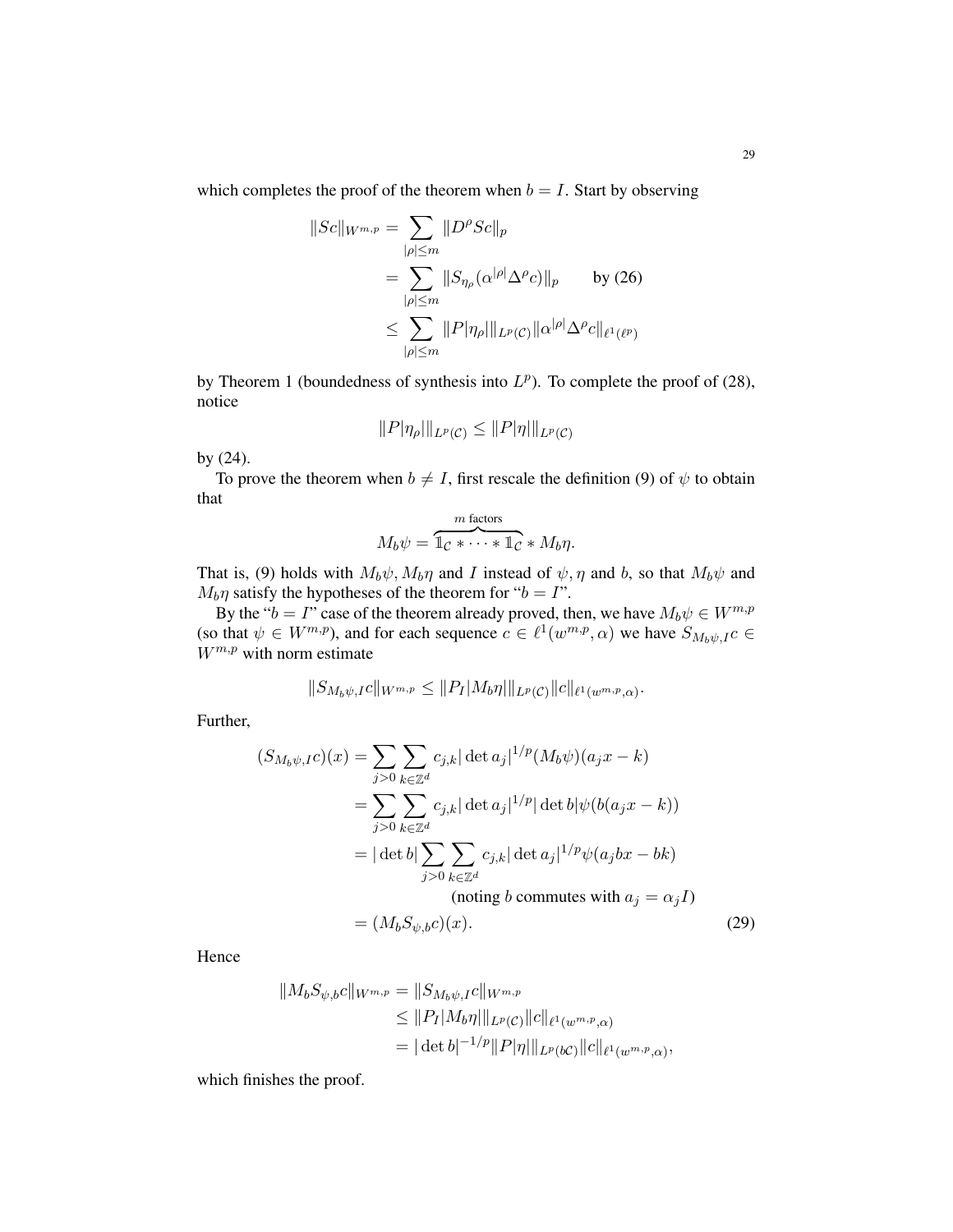10.2. Analysis  $W^{m,p} \to w^{m,p}$ .

The proof of Theorem 12 relies on boundedness of analyzers acting on Sobolev space, as developed in the next proposition. For simplicity we assume  $b = I$ , so that the analysis operator at scale j (defined in Section 2) is just  $(T_j f)_k = \langle f, \phi_{j,k} \rangle$ .

**Proposition 23** (Analysis into  $w^{m,p}$ ). *Assume*  $1 \leq p \leq \infty$  *and*  $m \in \mathbb{N}$ . *Take*  $\phi \in L^q$  with  $P[\phi] \in L^{\infty}$ . Fix  $j > 0$ , and assume  $b = I$ .

*Then*  $T_j: W^{m,p} \to w^{m,p}$ , with norm controlled by the estimate

$$
\sum_{|\rho| \le m} |\alpha_j|^{|\rho|} \|\Delta^{\rho} T_j f\|_{\ell^p} \le \|P|\phi|\|_{\infty} \|f\|_{W^{m,p}}, \qquad f \in W^{m,p}.
$$

*Proof of Proposition 23.* Let  $f \in W^{m,p}$  and observe

$$
(T_j f)_k = \langle f, \phi_{j,k} \rangle = \int_{\mathbb{R}^d} f(y + \alpha_j^{-1} k) |\det a_j|^{1/q} \overline{\phi(a_j y)} dy.
$$

Hence for each multiindex  $\rho$  of order  $\leq m$  we have

$$
\alpha_j^{|\rho|} \Delta^{\rho} (T_j f)_k = \int_{\mathbb{R}^d} \alpha_j^{|\rho|} \Delta^{\rho} f(y + \alpha_j^{-1} k) |\det a_j|^{1/q} \overline{\phi(a_j y)} dy
$$
  
= 
$$
\int_{\mathbb{R}^d} (\Delta_{\alpha_j}^{\rho} f)(y + \alpha_j^{-1} k) |\det a_j|^{1/q} \overline{\phi(a_j y)} dy
$$

where the function  $\Delta_{\alpha}^{\rho} f$  in this last line denotes the  $\rho$ -th backwards difference quotient of f with step size  $\alpha_j^{-1}$ . Changing variable with  $y \mapsto y - \alpha_j^{-1}k$  gives

$$
\alpha_j^{|\rho|} \Delta^{\rho} (T_j f)_k = \langle \Delta^{\rho}_{\alpha_j} f, \phi_{j,k} \rangle = (T_j \Delta^{\rho}_{\alpha_j} f)_k, \tag{30}
$$

which says that

*differences commute with the analysis operator.*

Thus for each fixed j, taking the  $\ell^p$ -norm with respect to k in (30) implies

$$
\|\alpha_j^{|\rho|}\Delta^{\rho}T_jf\|_{\ell^p} \le \|P|\phi|\|_{\infty}\|\Delta_{\alpha_j}^{\rho}f\|_p \qquad \text{by Proposition 16}
$$
  

$$
\le \|P|\phi|\|_{\infty}\|D^{\rho}f\|_p,
$$

by using the fundamental theorem of calculus. Summing over  $|\rho| \leq m$  now proves the proposition.  $\Box$ 

# 10.3. Scale-averaged approximation in  $W^{m,p}$ .

Here we prove scale-averaged convergence in  $W^{m,p}$ , which we need for the proof of Theorem 12. Just like for  $L^p$  and the Hardy space, the idea is to analyze with  $\phi$ , then synthesize with  $\psi$ , and then average over all dilation scales.

**Theorem 24.** Assume  $1 \le p < \infty$  and  $\eta \in L^p$  with  $P|\eta| \in L^p_{loc}$  and  $\int_{\mathbb{R}^d} \eta \, dx = 1$ . *Let*  $m \in \mathbb{N}$  and define  $\psi$  by (9). Take  $\phi \in L^q$  with  $P|\phi| \in L^{\infty}$  and  $\int_{\mathbb{R}^d}^{\infty} \phi \, dx = 1$ . *Assume*  $b = I$ *. Let*  $f \in W^{m,p}$ *.* 

*(a)* [Constant periodization] *If*  $P\eta = 1$  *a.e. then* 

$$
S_j T_j f \to f \qquad \text{in } W^{m,p} \text{ as } j \to \infty.
$$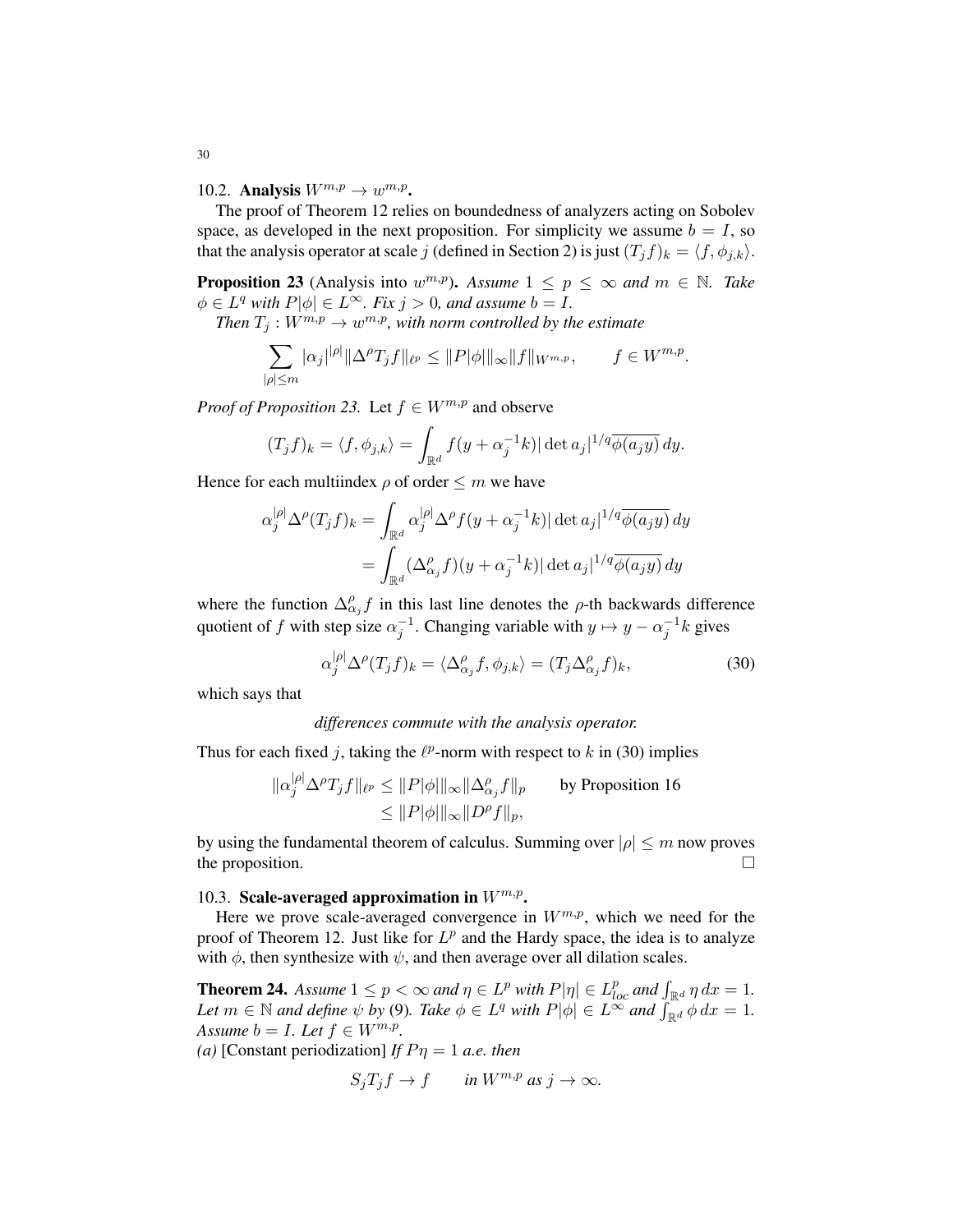*(b)* [Scale-averaged approximation] *If the dilations* a<sup>j</sup> *expand exponentially, then*

$$
\frac{1}{J}\sum_{j=1}^{J} S_j T_j f \to f \qquad \text{in } W^{m,p} \text{ as } J \to \infty.
$$

The theorem was proved already in our paper [8, Theorem 1], by comparing  $S_i T_j f$  with an approximate identity formula. The proof we give below is considerably easier, and is based on passing derivatives and differences through the analysis and synthesis operators. On the other hand, our assumptions on the synthesizer  $\psi$ are noticeably stronger than the Strang–Fix type assumptions in [8], because here we assume  $\psi$  has the special convolution form (9). This is explained in more detail in [8, *Notes on Theorem 1*].

Theorem 24(a) is due to Di Guglielmo [29, Théorème 2'], when  $\eta$  has compact support. Further in this direction, Strang–Fix theory establishes approximation rates of the firm  $O(|\alpha_j|^{k-m})$  in  $W^{k,p}$ , for  $k < m$ , which improves on the rate  $o(1)$ in Theorem 24(a). See Jia [31, Theorem 3.1], and our discussion of the literature in [8,  $\S 3.5$ ] (where some results special to  $p = 2$  are cited also).

Theorem 24(b) is needed below when proving Theorem 12.

*Proof of Theorem 24.* Let  $\rho$  be a multiindex of order  $\leq m$ . Then

$$
D^{\rho} S_j T_j f = S_{j,\eta_{\rho}} (\alpha^{|\rho|} \Delta^{\rho} T_j f)
$$
 by (26)  
=  $S_{j,\eta_{\rho}} T_j \Delta^{\rho}_{\alpha_j} f$  by (30)  
=  $S_{j,\eta_{\rho}} T_j (\Delta^{\rho}_{\alpha_j} f - D^{\rho} f) + S_{j,\eta_{\rho}} T_j D^{\rho} f$   
=  $A_j + B_j$ , say.

For  $A_i$  we have

$$
||A_j||_p \le ||P|\eta_{\rho}||_{L^p(\mathcal{C})} ||T_j(\Delta_{\alpha_j}^{\rho} f - D^{\rho} f)||_{\ell^p}
$$
 by Theorem 1  
\n
$$
\le ||P|\eta_{\rho}||_{L^p(\mathcal{C})} ||P|\phi||_{\infty} ||\Delta_{\alpha_j}^{\rho} f - D^{\rho} f||_p
$$
 by Proposition 16  
\n
$$
\to 0
$$
 as  $j \to \infty$ .

For  $B_j$ , we first note that if  $P\eta = 1$  a.e. then  $P\eta_\rho = 1$  a.e. Thus Theorem 17 implies in part (a) that  $B_j \to D^{\rho} f$  in  $L^p$ . In part (b), Theorem 17 implies that if the dilations expand exponentially, then  $\frac{1}{J} \sum_{j=1}^{J} B_j \to D^{\rho} f$  in  $L^p$ , since  $\int_{\mathbb{R}^d} \eta_{\rho} dx =$  $\int_{\mathbb{R}^d} \eta \, dx = 1$ . This proves the theorem.

# 10.4. Proof of Theorem 12 — synthesis onto  $W^{m,p}$ .

In proving  $S$  is surjective, we can assume the dilations expand exponentially, like we did in the proof of Theorem 2.

First we prove surjectivity assuming  $b = I$ . Let  $f \in W^{m,p}$  and  $J \in \mathbb{N}$ . Like in the proof of Theorem 2 (but with  $b = I$ ), we take  $\phi = \mathbb{1}_{\mathcal{C}}$  and define  $c_J$  by (12). Then

$$
||c_{J}||_{\ell^{1}(w^{m,p},\alpha)} \leq ||f||_{W^{m,p}}
$$
\n(31)

by using Proposition 23 for each  $j = 1, ..., J$ . And  $S_{\psi, I} c_J \to f$  in  $W^{m,p}$  as  $J \to \infty$ , by Theorem 24(b).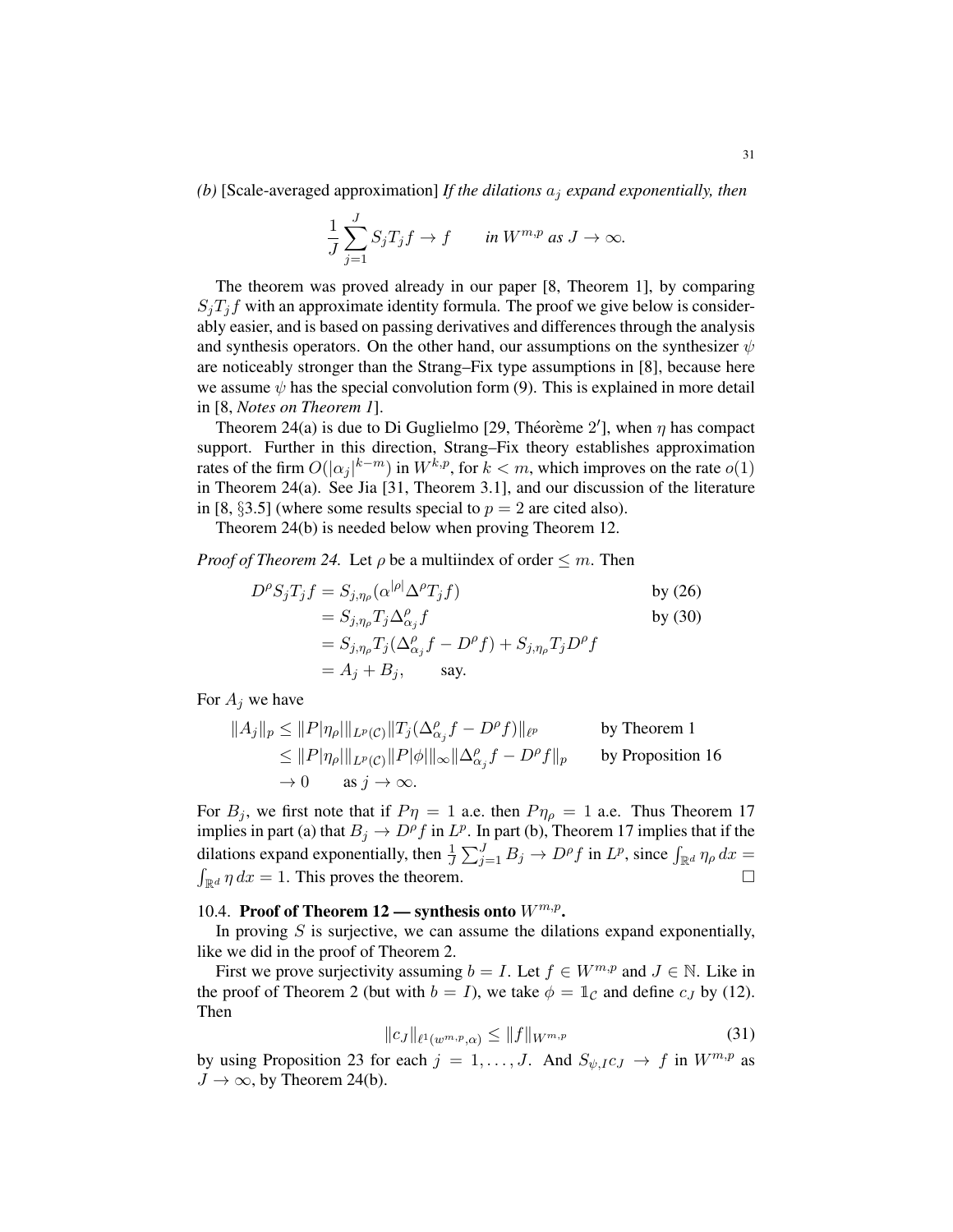Hence the hypotheses of the open mapping theorem in Appendix A are satisfied with  $A = 1$ , by (31). Therefore  $S_{\psi, I} : \ell^1(w^{m,p}, \alpha) \to W^{m,p}$  is open and surjective, and for each  $f \in W^{m,p}$  and  $\varepsilon > 0$  there exists  $c \in \ell^1(w^{m,p}, \alpha)$  with  $S_{\psi,IC} = f$ and  $||c||_{\ell^1(w^{m,p},\alpha)} \leq ||f||_{W^{m,p}} + \varepsilon$ . This proves the theorem when  $b = I$ .

For the general case where  $b \neq I$ , we rescale like in the proof of Theorem 11: since  $M_b\psi$  and  $M_b\eta$  satisfy formula (9) with " $b = I$ ", the case of the theorem already proved tells us that for each  $f \in W^{m,p}$  and  $\varepsilon > 0$ , a sequence  $c \in \ell^1(w^{m,p}, \alpha)$  exists such that  $||c||_{\ell^1(w^{m,p}, \alpha)} \le ||f||_{W^{m,p}} + \varepsilon$  and  $f = S_{M_b\psi,IC}$ . The calculation (29) now implies  $M_b^{-1}f = S_{\psi,b}c$ , as desired.

# 10.5. Proof of Corollary 15 — analysis norm for  $W^{m,p}$ .

By boundedness of the analysis operator in Proposition 23,

$$
\sup_{j} \sum_{|\rho| \leq m} |\alpha_j|^{|\rho|} ||\Delta^{\rho} T_j f||_{\ell^p} \leq ||P|\phi||_{\infty} ||f||_{W^{m,p}}.
$$

On the other hand, choosing  $\eta$  as in Theorem 24(a), we see that  $S_jT_jf \to f$  in  $W^{m,p}$  as  $j \to \infty$ . It then follows from Theorem 11 (bounded synthesis) that

$$
||f||_{W^{m,p}} \leq \sup_{j} ||S_j T_j f||_{W^{m,p}}
$$
  

$$
\leq ||P|\eta||_{L^p(C)} \sup_{j} \sum_{|\rho| \leq m} |\alpha_j|^{|\rho|} ||\Delta^{\rho} T_j f||_{\ell^p}.
$$

### Acknowledgments

We thank Joaquim Bruna for showing us his work [5] in preprint form, and we thank Maciej Paluszyński and Guido Weiss for discussing the discrete origins of the Hilbert transform with us.

#### APPENDIX A. The open mapping theorem

The open mapping theorem in the following form is used to prove surjectivity of the synthesis operator, at various points in the paper.

**Theorem 25.** Let X and Y be Banach spaces, and suppose  $S: X \rightarrow Y$  is bounded *and linear. Assume*

$$
\overline{S(B_X(A))} \supset B_Y(1)
$$

*for some*  $A > 0$ *. That is, assume for each*  $y \in Y$  *that a sequence*  $\{x_J\} \subset X$  *exists with*  $Sx_J \rightarrow y$  *as*  $J \rightarrow \infty$  *and*  $||x_J||_X \leq A||y||_Y$  *for all* J*.* 

*Then S is an open mapping, and*  $S(X) = Y$ *. Indeed, given*  $y \in Y$  *and*  $\varepsilon > 0$ *there exists*  $x \in X$  *with*  $Sx = y$  *and*  $||x||_X \leq A||y||_Y + \varepsilon$ *.* 

For a proof, see [35, Theorem 4.13] with  $A = 1/\delta$ .

The hypothesis in Theorem 25 can clearly be weakened, to assume only for some *dense* subset of y-values that a sequence  $\{x_J\} \subset X$  exists with  $Sx_J \to y$  as  $J \to \infty$  and  $||x_J||_X \le A||y||_Y$  for all J.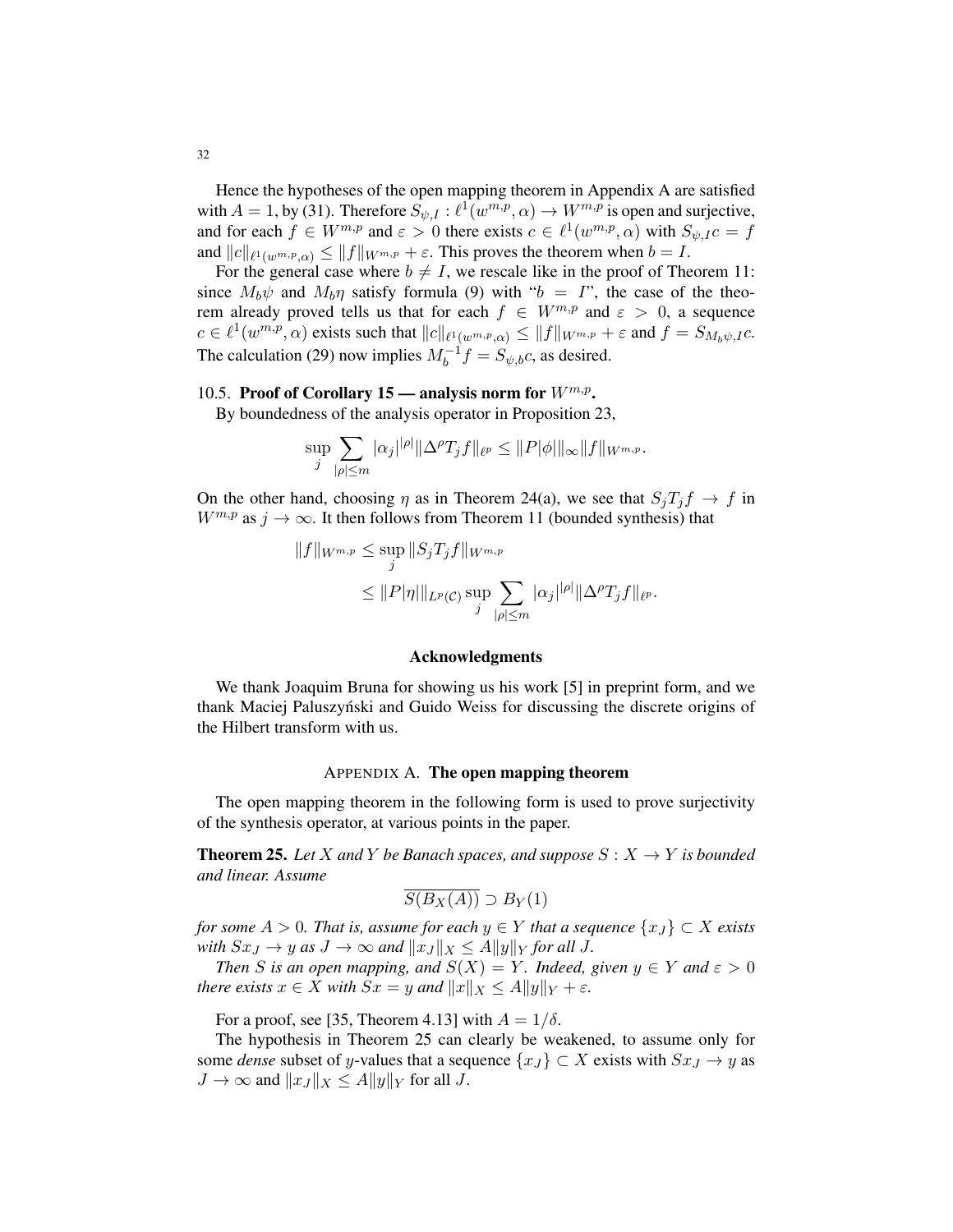### APPENDIX B. Discrete Hardy spaces

In this appendix we study properties of the discrete Hardy space  $h<sup>1</sup>$ , which was defined in Section 4. We will show  $h<sup>1</sup>$  is independent of the cut-off function used in its definition, and that it coincides (when  $b = I$ ) with the discrete Hardy space  $H^1(\mathbb{Z}^d)$  studied by Q. Y. Sun [39] and C. Eoff [16] in dimension 1, and later by S. Boza and M. J. Carro [3, 4] in all dimensions.

We will need the following result on Riesz transforms of Schwartz functions, which is a special case of [4, Corollary 2.4]. Recall that  $Z(x) = C_d x / |x|^{d+1}$  for  $x \neq 0$ , and  $Z(0) = 0$ .

Lemma 26. *If* θ *is a Schwartz function then*

$$
R\theta(x) = \widehat{\theta}(0)Z(x) + O\left(\frac{1}{|x|^{d+1}}\right) \qquad \text{for all } x \in \mathbb{R}^d \setminus \{0\}.
$$

The next theorem replaces the kernel z defining  $h<sup>1</sup>$  with a discretization of the Riesz kernel, namely the sequence  $z^b = \{Z(bk)\}\$  having kth term  $z_k^b = Z(bk)$ .

**Proposition 27.** In the definition of the space  $h^1$ , if we replace the sequence  $z =$  $\{z_k\}$  by  $z^b = \{Z(bk)\}\$  *then we obtain the same space, with an equivalent norm.* 

*Proof of Proposition 27.* Let  $\nu$  be a cut-off function as in Section 4. Let  $\mu$  be the Schwartz function with  $\hat{\mu} = \nu$ . Note  $\hat{\mu}(0) = \nu(0) = 1$ . Then

$$
\zeta(\xi) = -i \frac{\xi b^{-1}}{|\xi b^{-1}|} \nu(\xi) = \widehat{Z}(\xi b^{-1}) \widehat{\mu}(\xi) = \widehat{K\mu}(\xi), \qquad \xi \in \mathcal{C}_0,
$$

where  $K$  is the singular integral operator with kernel

$$
K(x) = |\det b| Z(bx) = |\det b| C_d \frac{bx}{|bx|^{d+1}}.
$$

Thus by definition of the sequence z in Section 4, we have  $z_k = \hat{\zeta}(-k) = K\mu(k)$ . Next, observe that for each  $x \in \mathbb{R}^d$ ,

$$
K\mu(x) = |\det b|C_d \,\text{p.v.} \int_{\mathbb{R}^d} \frac{by}{|by|^{d+1}} \mu(x - y) \, dy
$$

$$
= C_d \,\text{p.v.} \int_{\mathbb{R}^d} \frac{y}{|y|^{d+1}} \mu(b^{-1}(bx - y)) \, dy
$$

$$
= R\theta(bx),
$$

where  $\theta(y) = \mu(b^{-1}y)$  is a Schwartz function with  $\hat{\theta}(0) \neq 0$ . In particular

$$
z_k = K\mu(k) = R\theta(bk) = \hat{\theta}(0)Z(bk) + O\left(\frac{1}{|bk|^{d+1}}\right) \qquad \text{by Lemma 26}
$$

$$
= \hat{\theta}(0)z_k^b + O\left(\frac{1}{|k|^{d+1}}\right)
$$

for all  $k \neq 0$ . Hence  $z - \hat{\theta}(0)z^b \in \ell^1$ , so that z and  $z^b$  define identical  $h^1$  spaces with equivalent norms.  $\Box$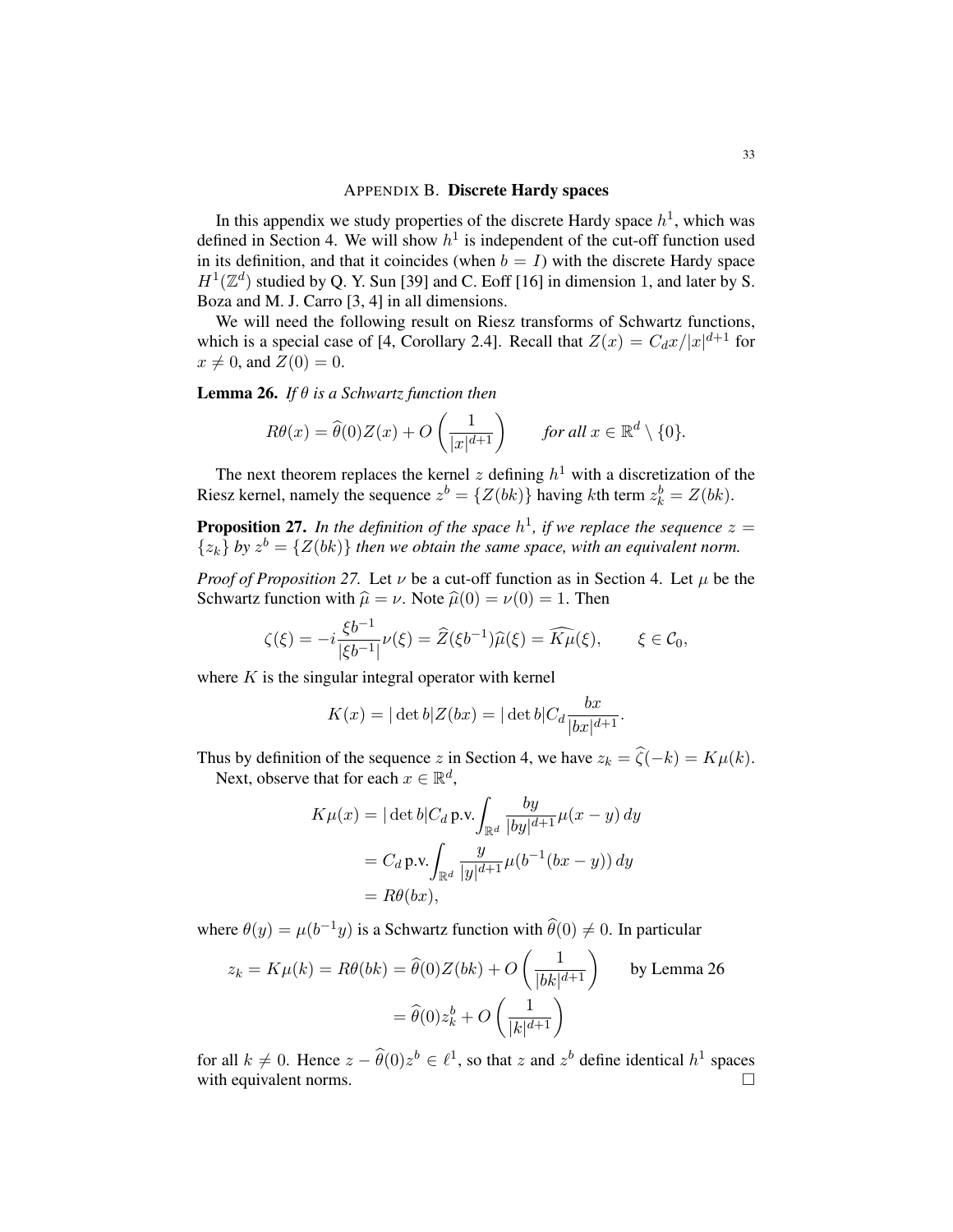The proposition and its proof yield a large class of kernel sequences that generate  $h^1$ , for they show that if  $\mu$  is any Schwartz function with  $\hat{\mu}(0) \neq 0$ , then we can replace the sequence  $\{x_i\}$  by  $\{K_{\mu}(k)\}$  in the definition of  $h^1$ replace the sequence  $\{z_k\}$  by  $\{K\mu(k)\}\$ in the definition of  $h^1$ .

Now we can show independence of  $h^1$  from the cut-off function.

**Corollary 28.** The space  $h^1$  does not depend on the cut-off function  $\nu$  used to *define it, and different cut-off functions produce equivalent norms.*

*Proof of Corollary 28.* This follows from Proposition 27, because  $z^b$  does not depend on  $\nu$ .

Alternatively, consider two different cut-off functions  $\nu_1$  and  $\nu_2$ , giving rise to periodic functions  $\zeta_1$  and  $\zeta_2$  as in Section 4. Then  $\zeta_1 - \zeta_2$  is smooth and compactly supported in  $C_0$  and hence has Fourier coefficients in  $\ell^1$ . Therefore the kernel sequences associated with  $\nu_1$  and  $\nu_2$  differ by only an  $\ell^1$  sequence, and so they define the same  $h^1$  space, with comparable  $h^1$  norms.

**Corollary 29.** If  $b = I$  then  $h^1 = H^1(\mathbb{Z}^d)$ , with equivalent norms.

This corollary simply restates Proposition 27 with  $b = I$ , because the discrete Hardy space  $H^1(\mathbb{Z}^d)$  is defined (following [4]) by the kernel sequence  $z^I =$  $\{Z(k)\}\;$ ; in other words,

$$
H^{1}(\mathbb{Z}^{d}) = \{ s \in \ell^{1} : z^{I} * s \in \ell^{1} \}
$$

with a norm  $||s||_{H^1(\mathbb{Z}^d)} = ||s||_1 + ||z^I * s||_1$ . Note that in dimension 1, the sequence  $z^I = \{\mathbb{1}_{\{k\neq0\}}/\pi k\}$  is called the *Hilbert sequence* and was considered by R. E. Edwards and G. I. Gaudry [15], who proved boundedness of  $s \mapsto z^I * s$  on  $\ell^p(\mathbb{Z})$ , for  $1 < p < \infty$ .

S. Boza and M. J. Carro [4] proved the space  $H^1(\mathbb{Z}^d)$  admits a characterization by maximal functions in the sense of Fefferman–Stein [17], and an atomic decomposition in the sense of Coifman–Weiss [12]. The atomic decomposition in one dimension was also stated in [12]. It is an interesting problem to investigate these characterizations for our space  $h^1$  when b is not the identity matrix.

*Remark on vanishing means in*  $h^1$ . If  $s \in h^1$  then  $\sum_{k \in \mathbb{Z}^d} s_k = 0$ . *Proof:* Writing  $\sigma(\xi) = \sum_{k \in \mathbb{Z}^d} s_k e^{-2\pi i \xi k}$  we see that  $\sigma(\xi)\zeta(\xi) = \sum_{k \in \mathbb{Z}^d} (s * z)_k e^{-2\pi i \xi k}$  in  $L^2(\mathcal{C}_0)$ . This last series is continuous because  $s \times z \in \ell^1$ , and  $\sigma(\xi)$  is continuous too. But  $\zeta(\xi)$  is not continuous at the origin and so  $\sigma(0)$  must equal zero, as claimed.

Conversely if  $b = I$  and  $s \in \ell^1$  is finitely supported with  $\sum_{k \in \mathbb{Z}^d} s_k = 0$ , then  $s \in h^1$ ; cf. [4, Theorem 3.3]. In other words, atoms belong to  $H^1(\mathbb{Z}^d)$ .

We end this appendix with a question: is  $h^1$  independent of the choice of "translation" matrix b? We suspect not. Of course there is a trivial result: one can always replace b by a multiple of b without affecting the resulting space  $h^1$ .

### APPENDIX C. Banach frames

This appendix explains how Banach frames arise from the analysis norms earlier in the paper.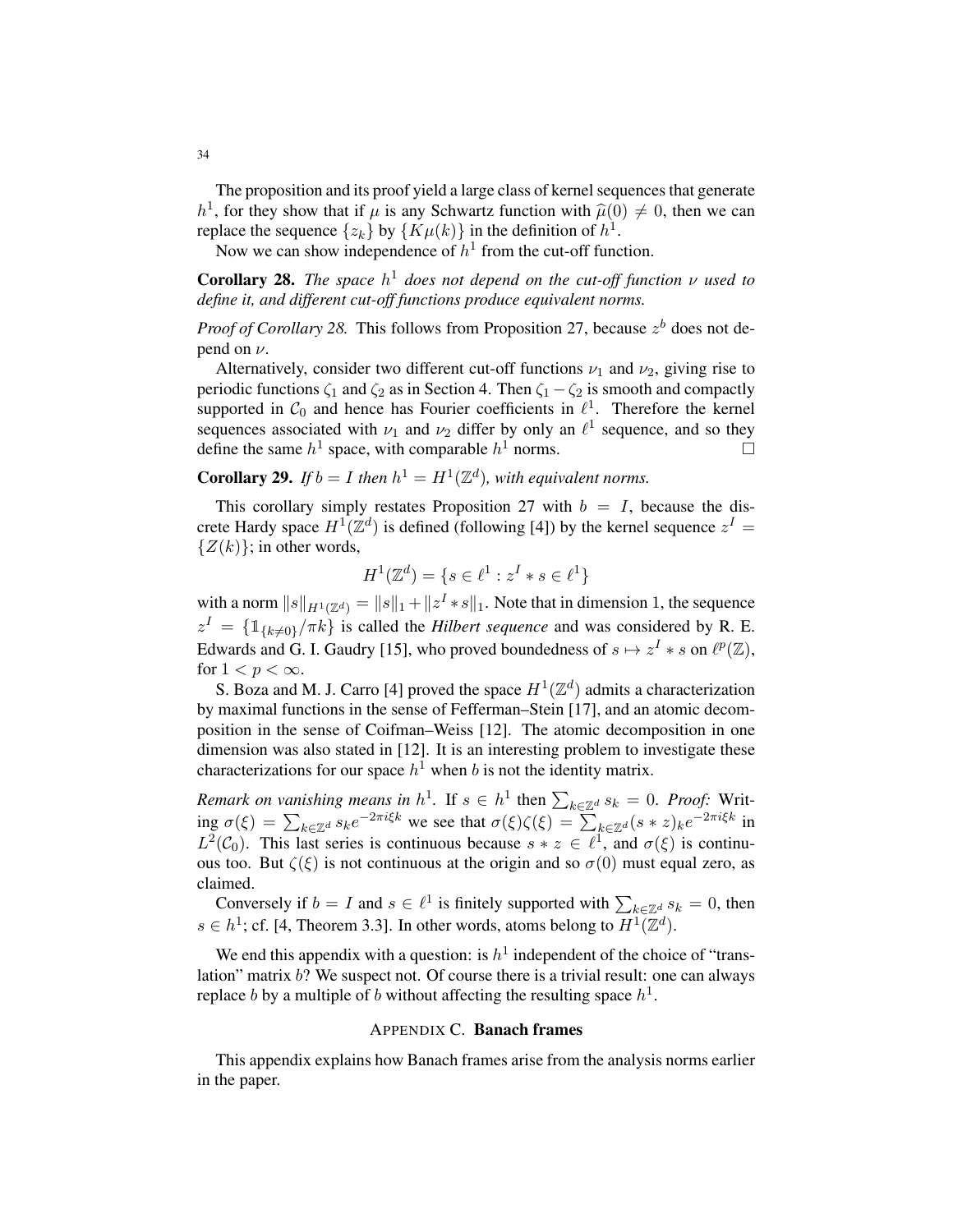Let  $Y$  be a Banach space, and let  $Z$  be a Banach space whose elements are complex sequences indexed by a countable set I. Let  ${g_i}_{i \in I}$  be a subset of  $Y^*$ , the dual space of Y, and let  $S_* : Z \to Y$  be a bounded linear operator. We say that  $({g_i}, S_*)$  is a *Banach frame* for Y with respect to Z if the following three conditions are satisfied:

- (i)  $\{(f, q_i)\}\in Z$ , for all  $f \in Y$ ,
- (ii)  $||f||_Y \approx ||\{\langle f, g_i \rangle\}||_Z$ , for all  $f \in Y$ ,
- (iii)  $S_*({\lbrace \langle f, g_i \rangle \rbrace}) = f$  for all  $f \in Y$ .

In other words, "analyzing" with the  ${g_i}$  maps Y to Z with comparable norms, and then "synthesizing" with  $S_*$  recovers the identity map on Y. The above definition is due to K. Gröchenig [27]; see the treatment in [10,  $\S 17.3$ ].

The next result reformulates our  $L^p$ -analysis norm in Corollary 6 as a Banach frame result.

**Corollary 30** (Banach frame for  $L^p$ ). Assume  $1 \leq p < \infty$  and let  $\phi$  and  $\psi$  satisfy *the assumptions of Theorem 17 with*  $\gamma = 1$  *(scale-averaged approximation in L<sup>p</sup>). Assume the dilations expand exponentially.*

*Then*  $({\{\vert \det b \vert \phi_{j,k}\}, S_*)\}$  *is a Banach frame for*  $L^p$  *with respect to* 

$$
Z = \{c \in \ell^{\infty}(\ell^p) : S_*c = \lim_{J \to \infty} \frac{1}{J} \sum_{j=1}^J \sum_{k \in \mathbb{Z}^d} c_{j,k} \psi_{j,k} \text{ exists in } L^p \}.
$$

One can similarly reformulate the Hardy and Sobolev space results (Corollaries 10 and 15), for isotropic dilations  $a_j = \alpha_j I$ .

*Proof of Corollary 30.* Write  $c_j = \{c_{j,k}\}_{k \in \mathbb{Z}^d}$ , so that  $S_j c_j = \sum_{k \in \mathbb{Z}^d} c_{j,k} \psi_{j,k}$ . Define  $Bc = \{S_j c_j\}_{j>0}$ . Then B is a bounded linear operator from  $\ell^{\infty}(\ell^p)$ into  $\ell^{\infty}(L^p)$  (by the proof of Theorem 1). Therefore Lemma 31 below tells us Z is a closed subspace of  $\ell^{\infty}(\ell^p)$ , and hence is a Banach space itself. Moreover,  $S_*$  is bounded from Z into  $L^p$ . Corollary 6 and Theorem 17 now show that  $({\{|\det b|\phi_{j,k}\}, S_*)\}$  is a Banach frame for  $L^p$  with respect to  $Z$ , noting in particular by Theorem 17 that

$$
S_*(Tf) = \lim_{J \to \infty} \frac{1}{J} \sum_{j=1}^J S_j T_j f = f \quad \text{in } L^p, \text{ for all } f \in L^p.
$$

The final lemma states that the preimage of the space of Cesàro-convergent sequences in a Banach space forms a closed subspace. Let Y be a Banach space, and write  $\ell^{\infty}(Y)$  for the Banach space of all sequences  $y = \{y_j\}_{j>0}, y_j \in Y$ , such that  $||y||_{\ell^{\infty}(Y)} = \sup_{j>0} ||y_j||_Y < \infty.$ 

**Lemma 31.** Let X and Y be Banach spaces and  $B: X \to \ell^{\infty}(Y)$  be a bounded *linear operator. Then the subspace*

$$
\{x \in X : \text{the limit } \lim_{J \to \infty} \frac{1}{J} \sum_{j=1}^{J} (Bx)_j \text{ exists in } Y\}
$$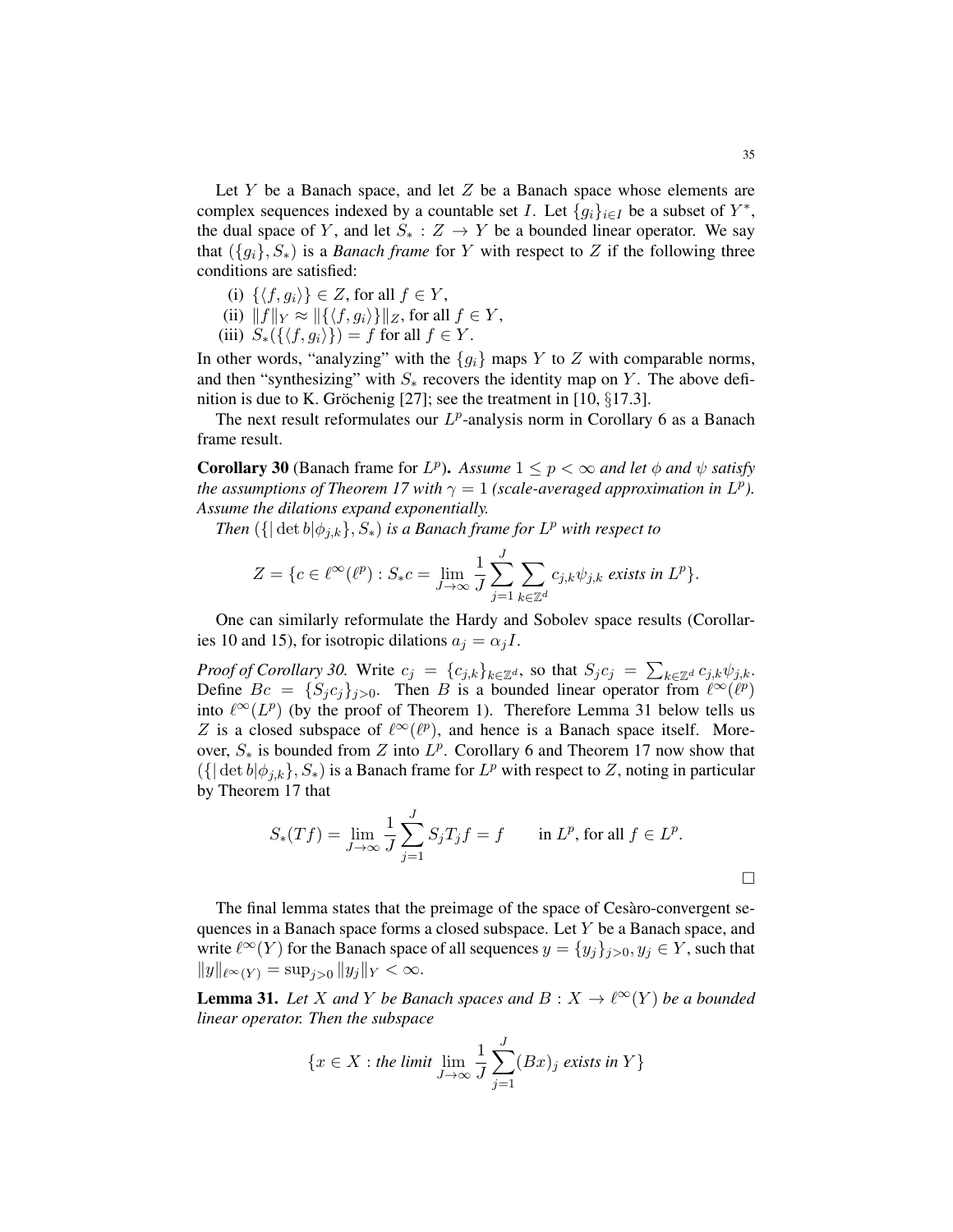*is closed in* X*.*

We omit the proof.

#### **REFERENCES**

- [1] W. Abu-Shammala, J.-L. Shiu and A. Torchinsky. *Characterizations of the Hardy space*  $H<sup>1</sup>$ *and* BMO*.* Preprint, 2006.
- [2] A. Aldroubi, Q. Sun and W.-S. Tang. *p-frames and shift invariant subspaces of*  $L^p$ . J. Fourier Anal. Appl. 7:1–21, 2001.
- [3] S. Boza and M. J. Carro. *Discrete Hardy spaces.* Studia Math. 129:31–50, 1998.
- [4] S. Boza and M. J. Carro. *Hardy spaces on*  $\mathbb{Z}^N$ . Proc. Roy. Soc. Edinburg, Sect. A 132:25-43, 2002.
- [5] J. Bruna. On translation and affine systems spanning  $L^1(\mathbb{R})$ . J. Fourier Anal. Appl., 12:71–82, 2006.
- [6] H.-Q. Bui and R. S. Laugesen. *Affine systems that span Lebesgue spaces.* J. Fourier Anal. Appl. 11:533–556, 2005.
- [7] H.-Q. Bui and R. S. Laugesen. *Approximation and spanning in the Hardy space, by affine systems.* Constructive Approximation, to appear. www.math.uiuc.edu/˜laugesen/ publications.html.
- [8] H.-Q. Bui and R. S. Laugesen. *Sobolev spaces and approximation by affine spanning systems.* Math. Ann., accepted www.math.uiuc.edu/˜laugesen/publications. html, 2005.
- [9] H.-Q. Bui and M. Paluszyński. On the phi and psi transforms of Frazier and Jawerth. Research Report UDCDMS2004/11, University of Canterbury, 2004.
- [10] O. Christensen. An introduction to frames and Riesz bases. Birkhäuser, Boston, 2003.
- [11] C. K. Chui and Q. Sun. *Affine frame decompositions and shift-invariant spaces.* Appl. Comput. Harmon. Anal. 20:74–107, 2006.
- [12] R. R. Coifman and G. Weiss. *Extensions of Hardy spaces and their use in analysis.* Bull. Amer. Math. Soc. 83:569–645, 1977.
- [13] W. Czaja, G. Kutyniok and D. Speegle. *The geometry of sets of parameters of wave packet frames.* Appl. Comput. Harmon. Anal. 20:108–125, 2006.
- [14] I. Daubechies. Ten lectures on wavelets. CBMS-NSF Regional Conf. Ser. in Appl. Math. 61, SIAM, 1992.
- [15] R. E. Edwards and G. I. Gaudry. Littlewood-Paley and multiplier theory. Springer-Verlag, Berlin, Heldelberg, New York, 1977.
- [16] C. Eoff. *The discrete nature of the Paley-Wiener spaces.* Proc. Amer. Math. Soc. 123:505–512, 1995.
- [17] C. Fefferman and E. M. Stein.  $H^p$  spaces of several variables. Acta Math. 129:137-193, 1972.
- [18] H. G. Feichtinger and M. Fornasier. *Flexible Gabor–wavelet atomic decompositions for* L 2 *- Sobolev spaces.* Ann. Mat. Pura Appl. (4) 185:105–131, 2006.
- [19] H. G. Feichtinger and K. Gröchenig. *Banach spaces related to integrable group representations and their atomic decompositions I.* J. Funct. Anal. 86:307-340, 1989.
- [20] H. G. Feichtinger and T. Strohmer (eds.). Gabor Analysis and Algorithms, Theory and Applications. Birkhäuser, Boston, 1998.
- [21] V. I. Filippov and P. Oswald. *Representation in* L<sup>p</sup> *by series of translates and dilates of one function.* J. Approx. Theory 82:15–29, 1995.
- [22] V. I. Filippov. *On the completeness and other properties of some function systems in*  $L_p$ ,  $0 <$  $p < \infty$ . J. Approx. Theory 94: 42–53, 1998.
- [23] M. Frazier and B. Jawerth.A discrete transform and decomposition of distribution spaces. J. Funct. Analysis 93:34–170, 1990.
- [24] M. Frazier, B. Jawerth and G. Weiss. Littlewood-Paley theory and the study of function spaces. CBMS Reg. Conf. Ser. in Math., No. 79, Amer. Math. Soc., Providence, RI, 1991.